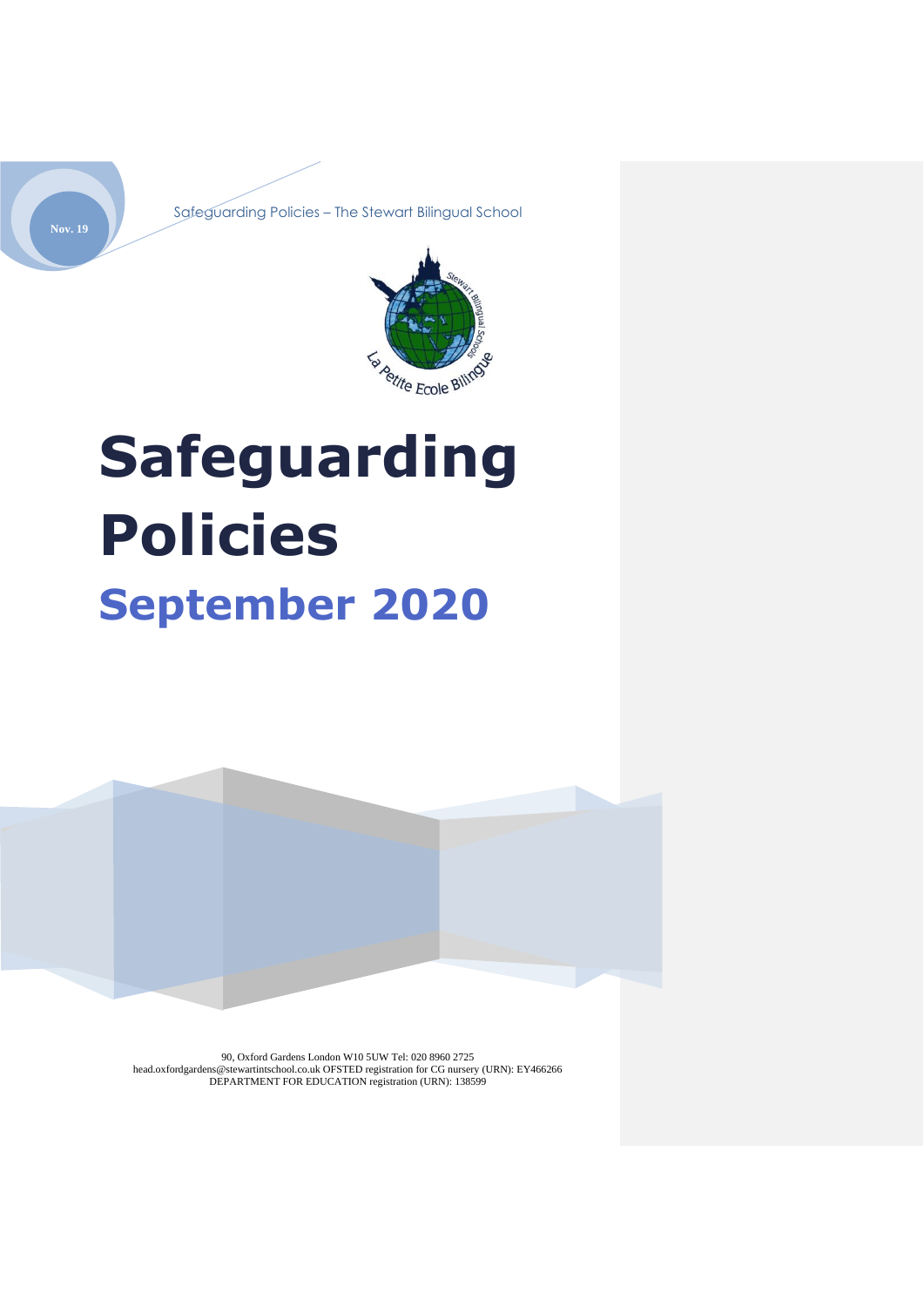## **Table of Content**

## Contents

<span id="page-1-0"></span>

| 1.                                                    |  |
|-------------------------------------------------------|--|
| $\mathbf{2}$                                          |  |
| З.                                                    |  |
| 4.                                                    |  |
| 5.                                                    |  |
| 6.                                                    |  |
| 7.                                                    |  |
|                                                       |  |
| 8.                                                    |  |
| 8.6 Specific safeguarding issues: FM, FGM, HB, CSE 36 |  |
|                                                       |  |
|                                                       |  |
|                                                       |  |
| 9.                                                    |  |
|                                                       |  |
|                                                       |  |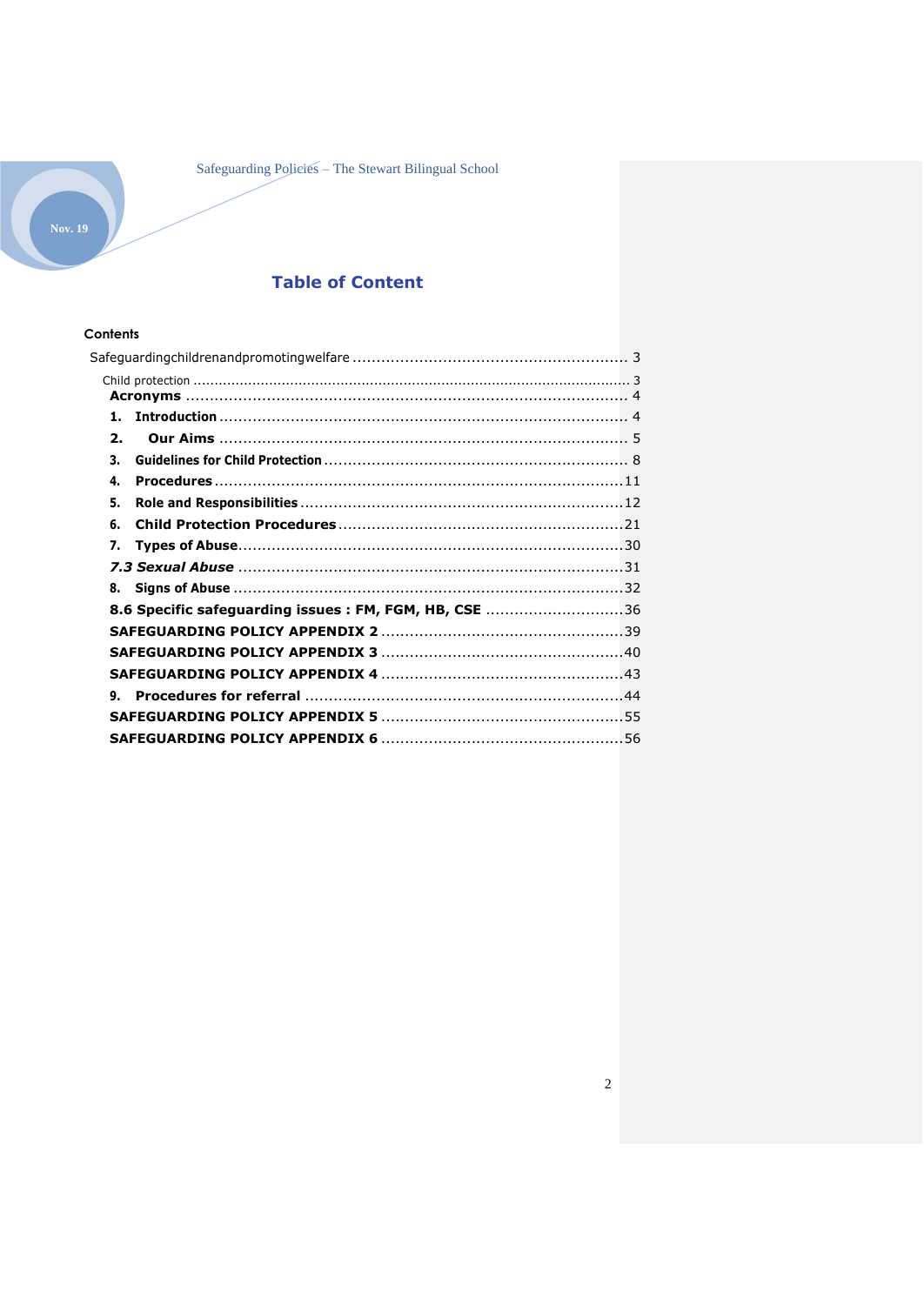## **Safeguarding children and promoting welfare**

### <span id="page-2-0"></span>**Child protection**

*(Including managing allegations of abuse against a member of staff)*

## **POLICY STATEMENT**

Our school will work with children, parents and the community to ensure the rights and safety of children and to give them the very best start in life. Our safeguarding policy is based on the key commitments of the EYFS, LA advice and best practice.

The proprietors and staff fully recognise their responsibilities for child protection and are aware that the safeguarding and promotion of the welfare of children covers more than child protection and is of paramount importance. Our procedures comply with DfE guidance Keeping children safe in education 2020 (KCSIE) and are in line with our Local Safeguarding Children Partnership (LSCP).

This policy applies to all staff, parents, volunteers, visitors and to pupils on and off the School site whilst they are the responsibility of the School. A child is defined as an individual up to the age of 18. This policy is posted on the school website and available on request.

| A Unique          | <b>Positive</b> | Enabling            | Learning and          |
|-------------------|-----------------|---------------------|-----------------------|
| Child             | Relationships   | <b>Environments</b> | Development           |
| 1.3. Keeping Safe | 2.1. Respecting | 3.4. The wider      | 4.4. Personal, social |
|                   | each other      | context             | and emotional         |
|                   | 2.2. Parents as |                     | development           |
|                   | partners        |                     |                       |

#### *EYFS key themes and commitments*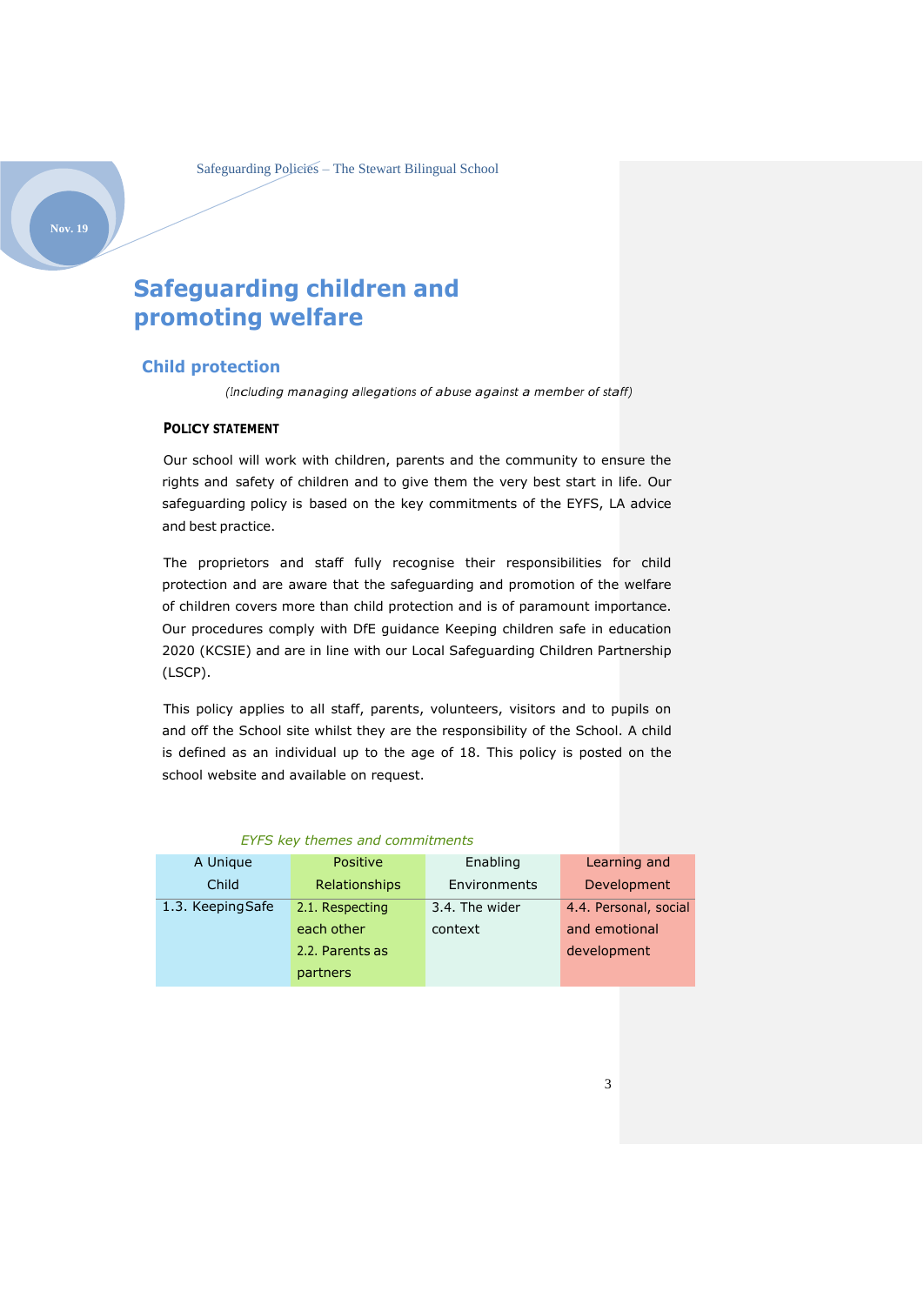

## <span id="page-3-0"></span>**Acronyms**

DBS - Disclosure and Barring Service; a new organization, amalgamating the CRB (Criminal Records Bureau) and the ISA (Independent Safeguarding Authority) LADO - Local Authority Designated Officer ( sometimes referred to as LA designated person) LSCP –London(also Local) Safeguarding for Children Partnership CPO - Child Protection Officer (in school) DSL – Designated Safeguarding Lead (in school) RBK&C - Royal Borough of Kensington and Chelsea CAF - Common Assessment Framework DfE - Department for Education DCSF - Department for Children School and Families (supersededbyDfE) NSPCC - National Society for the Prevention of Cruelty to Children WSS – Westminster Social Services NSPCC – National Society for the Prevention of Cruelty to Children

#### <span id="page-3-1"></span>**1. Introduction**

1.1 All children attending La Petite Ecole Bilingue have the right to learn in a safe, secure and happy environment. The core elements of to this policy are prevention, protection and support.

1.2 La Petite Ecole Bilingue fully recognises its responsibilities for child protection. We comply with the DfE requirements for both the Safeguarding of Children and Safer Recruitment in Education effective from the 1st Offences Act 2003, HM Government's Working Together to Safeguard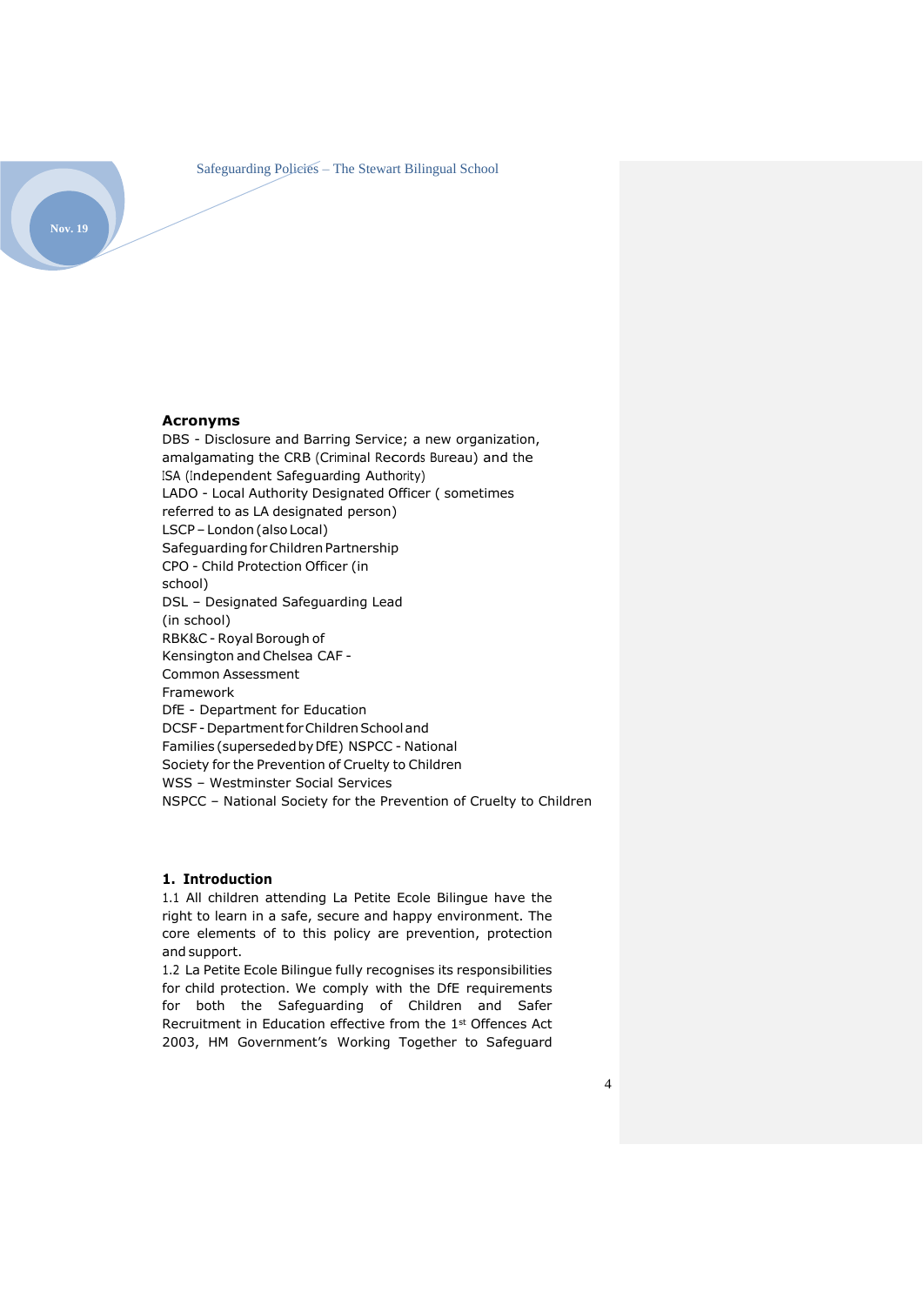Children 2018 and the London Safeguarding Children Partnership (LSCP).

1.3 Please also refer to the Safer Recruitment of Staff Policy and the Anti-Bullying Policy. This policy applies to the whole school, including the EYFS and is made available to all parents of pupils via the school's website and, on request, from the School Office.

1.4 The first points of school contact are:

- Child Protection Officer (CPO) to include the EYFS **Mrs Helene Knupffer**
- Deputy Child Protection Officer **– Mrs Alla Usenko**
- EYFS Link **Mrs Elizabeth McLaughlin**
- SENco **Shared with Kentish Town sister school**
- Proprietor designated for Child Protection **Mrs Ann Henderson-Stewart**
- Tri-boroughLocalAuthorityDesignatedOfficer (LADO) contact details: [https://www.rbkc.gov.uk/LSCP/information](https://www.rbkc.gov.uk/lscb/information-professionals-and-volunteers/contacts-safeguarding-kensington-and-chelsea)[professionals-and-](https://www.rbkc.gov.uk/lscb/information-professionals-and-volunteers/contacts-safeguarding-kensington-and-chelsea) [volunteers/contacts](https://www.rbkc.gov.uk/lscb/information-professionals-and-volunteers/contacts-safeguarding-kensington-and-chelsea)[safeguarding-kensington-and-chelsea](https://www.rbkc.gov.uk/lscb/information-professionals-and-volunteers/contacts-safeguarding-kensington-and-chelsea)
	- o Rupinder Virdee Tri-Borough Safeguarding Practice Lead Tel: 07989 155 271 Email: [rupinder.virdee@rbkc.gov.uk](mailto:rupinder.virdee@rbkc.gov.uk)
	- o Hilary Shaw Tri-Borough Safeguarding in Schools and Education Officer Tel: 07817 365 519 Email: [hilary.shaw@rbkc.gov.uk](mailto:hilary.shaw@rbkc.gov.uk)

**RBK&C Duty and Emergency Team: 0207 373 2227 [jed.mcandrew@rbkc.gov.uk](mailto:jed.mcandrew@rbkc.gov.uk) RBK&C Family Support & Child Protection Advisor: Stacey Duncan: 07896 271561 Health Designated Doctor in Child Protection: Dr Paul Hargreaves: 0208 8461286 NSPCC / Child line 0800 1111 [www.childline.org.uk](http://www.childline.org.uk/)**

## <span id="page-4-0"></span>**2.Our Aims**

o

Safeguarding children is everyone's business. An effective whole school Child Protection Policy is one that provides clear direction to staff and other about the expected codes of behaviour in dealing with child protection issues. It makes explicit the school's commitment to the development of good practice and sound procedures. This ensures that child protection concerns and referrals may be handled sensitively, professionally and in ways which support the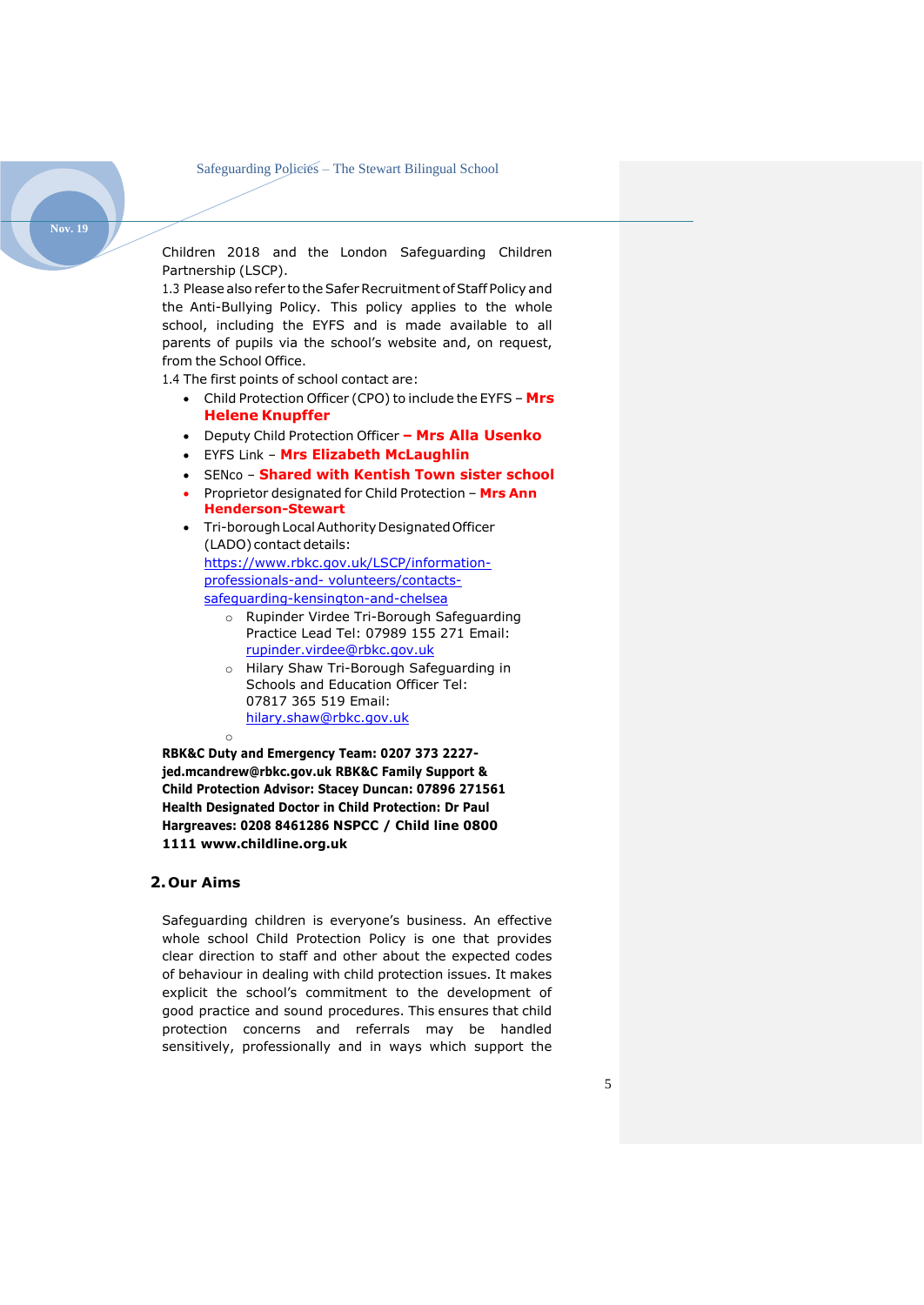needs of the child.

The staff of La petite Ecole Bilingue OG fully recognise the contribution it makes to safeguarding children. We recognise that all staff, including volunteers, have a full and active part to play in protecting our pupils from harm.

All staff believe that our school should provide a caring, positive safe and stimulating environment which promotes the social, physical and moral development of the individual child.

This policy applies to all staff, volunteers and everyone working in the School as:

- Children have a right to be safe
- Adults have a responsibility to safeguard and protect children
- Abuse is damaging, and can blight the remainder of the child's life
- Abused children sometimes become abusing adults
- Child abuse exists in a world of secrecy and silence
- the cycle of abuse has to be broken
- An abuser may well abuse many other children who also have a right to

protection

- Children should be able to grow up to be well-adjusted adults
- To prevent death and serious injuries.

#### **Our aims are:**

i) To practise safe recruitment in checking the suitability of staff and volunteers to work with children

ii) To raise awareness of child protection issues and equip children with the skills needed to keep them safe.

iii) To establish a safe environment in which children can learn and develop.

iv) To develop and implement procedures for identifying and reporting cases, or suspected cases, of abuse.

v) To support children who have been abused in accordance with his/her agreed child protection plan.

vi) To ensure that children on the school register, of compulsory school age do not miss out on parts of their education through continuous absenteeism.

We recognise that teachers are well placed to observe the outward signs of abuse. The school will create a positive ethos amongst the staff so that we can: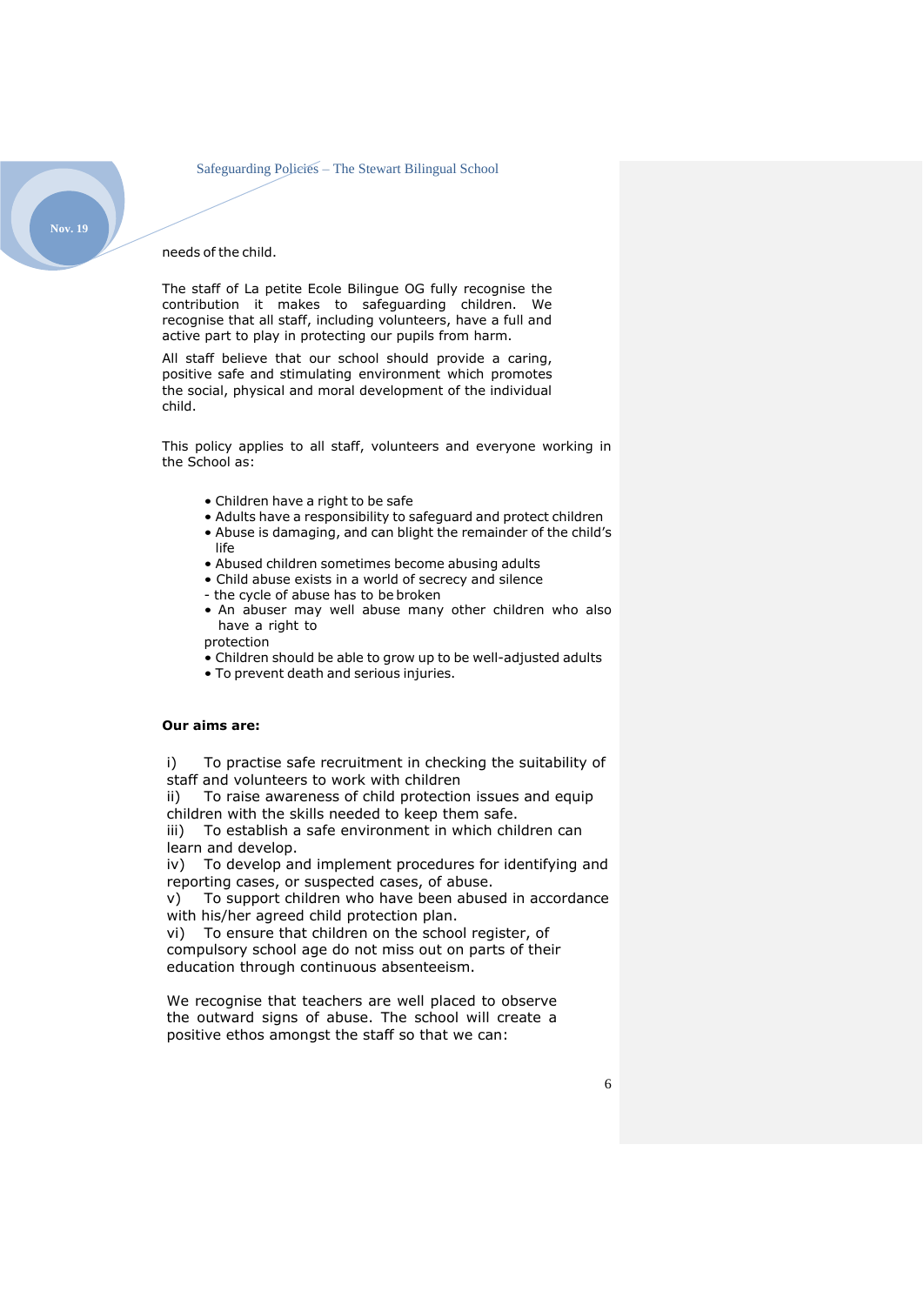**Nov. 19**

i) Establish and maintain an environment where children feel secure, are encouraged to talk and are listened to.

ii) Ensure children know that there are adults in the School whom they can approach if they are worried iii) Include opportunities in the PSHCE curriculum for children to develop the skills they need to recognise and stay safe from abuse.

We will follow the procedures set out by the LSCP and take into account the guidance 'Working Together to Safeguard Children' (2018) in order to:

i) Ensure that we have a designated safeguarding lead (DSL) for child protection who has received appropriate training and support for the role.

ii) Ensure that every member of staff and volunteer knows the name of the CPO and their role.

iii) Ensure that every member of staff and volunteer understand their responsibilities in being alert to signs of abuse and responsibility for referring any concerns to the CPO

iv) Develop links with relevant agencies and cooperate as required with their enquiries regarding child protection matters including attendance at case conferences.

v) Keep written records of concerns about children, even where there is no need to refer the matter immediately

vi) Ensure all written records are kept securely, separate from the main pupil file, and in a locked location.

vii) Develop and follow procedures where an allegation is made against a member of staff or volunteer.

viii) Ensure safe recruitment practices are always followed

ix) Ensure that parents have an understanding of the responsibility placed on the School and staff for child protection.

x) Ensure that pupils who have been abused are supported in line with the child protection plan.

xi) Ensure that the child welfare office of the appropriate Local Authority is informed of any unexplained absence of two days for pupils with a CP plan and ten consecutive days for others as soon as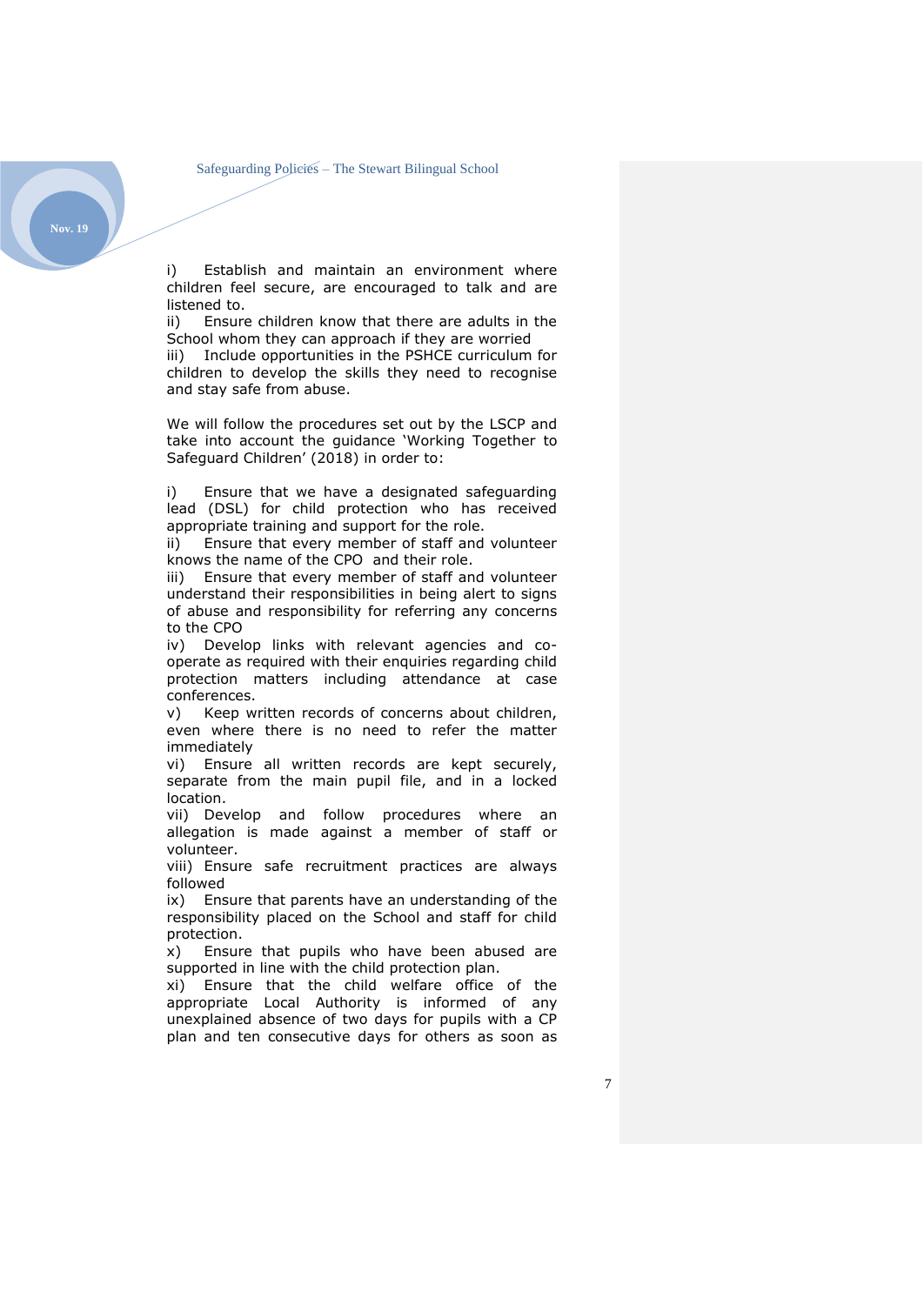possible. xii) Ensure that information is passed to relevant bodies, especially when a pupil moves School xiii) Ensure that we shall report any school leavers to the Local Authority (see Children Missing Education guidance).

#### <span id="page-7-0"></span>**3. Guidelines for Child Protection**

**HeleneKnupffer(LeadDesignatedChildProtectionOfficer/LDCPO),Alla Usenko (DeputyLeadDesignatedChildProtectionOfficer/DLDCPO)arethedesignatedchild protection leaders for The Stewart Bilingual School -La Petite Ecole Bilingue OG**

> Helene Knupffer, the HT, retains overall responsibility for child protection arrangements.

#### *Definition*

Safeguarding and promoting the welfare of children is defined for the purposes of this guidance as: protecting children from maltreatment; preventing impairment of children's [highlight]mental and physical health[/highlight] or development; ensuring that children grow up in circumstances consistent with the provision of safe and effective care; and taking action to enable all children to have the best outcomes.

## *Looked after children*

The most common reason for children becoming looked after is as a result of abuse and/or neglect. The proprietor will ensure that staff have the skills, knowledge and understanding necessary to keep looked after children safe.

In particular, they should ensure that appropriate staff have the information they need in relation to a child's looked after legal status (whether they are looked after under voluntary arrangements with consent of parents or on an interim or full care order) and contact arrangements with birth parents or those with parental responsibility. They should also have information about the child's care arrangements and the levels of authority delegated to the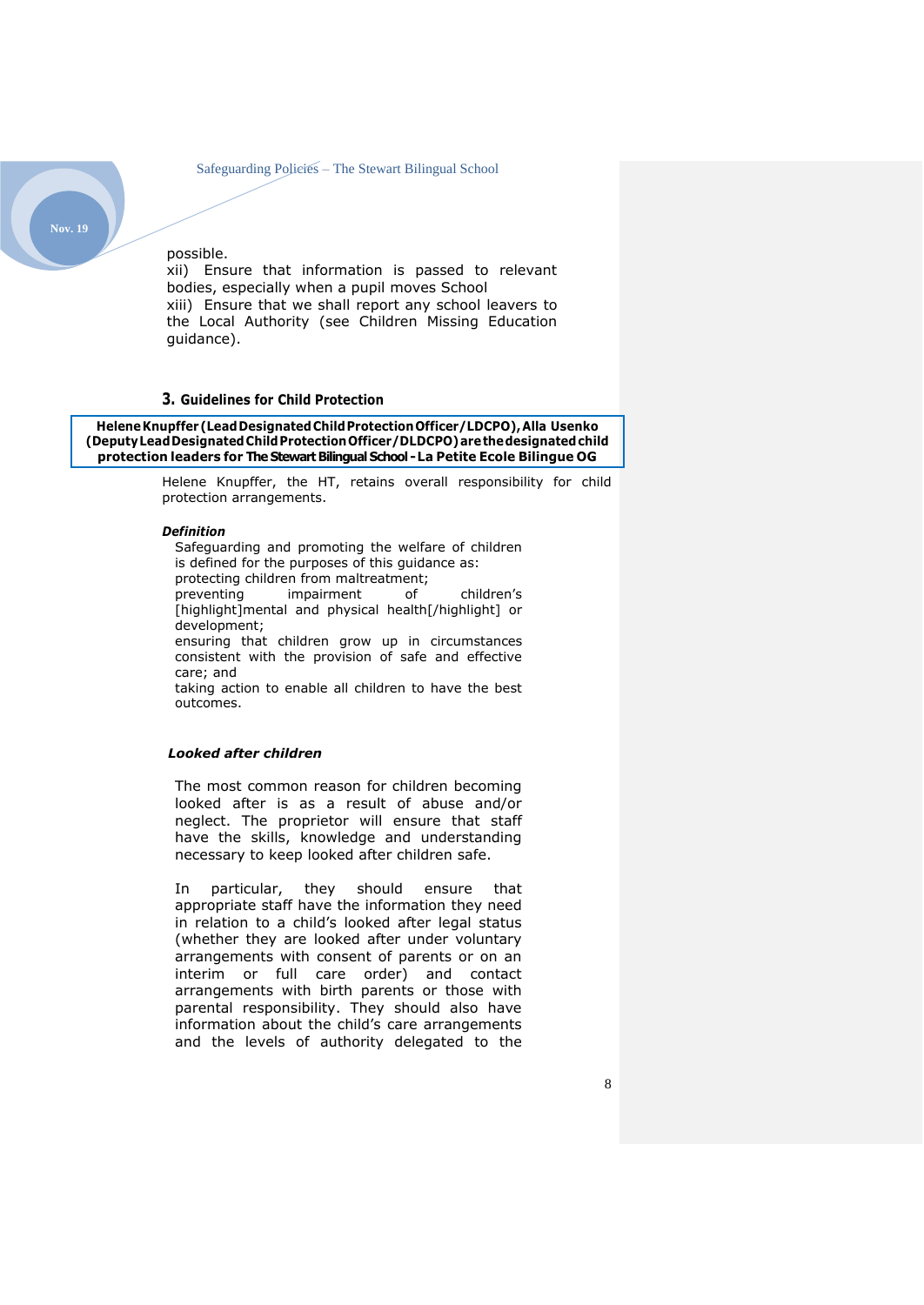carer by the authority looking after him/her. The CPO should have details of the child's social worker and the name of the virtual school head in the authority that looks after the child.

#### *Children with special educational needs and disabilities*

Children with Special Educational Needs and disabilities (SEND) can provide additional safeguarding challenges. The proprietor will ensure their overarching safeguarding and child protection policies reflect the fact that additional barriers can exist when recognising abuse and neglect in this group of children. This can include:

• assumptions that indicators of possible abuse such as behaviour, mood and injury relate to the child's impairment without further exploration;

• children with SEN and disabilities can be disproportionally impacted by things like bullying- without outwardly showing any signs; and

• communication barriers and difficulties in overcoming these barriers.

#### *The child's wishes*

Where there is a safeguarding concern the proprietor and school leaders should ensure the child's wishes and feelings are taken into account when determining what action to take and what services to provide. Systems are in place for children to express their views and give feedback, such as talk with CPO or deputy CPO and explain to the child why the information might need to be shared with someone else.

The proprietor should ensure that staff members do not agree confidentiality and always act in the best interests of the child

#### *Children missing education*

A child going missing from education is a potential indicator of abuse or neglect and such children are at risk of being victims of harm, exploitation or radicalisation. School staff should follow their procedures for unauthorised absence and for dealing with children that go missing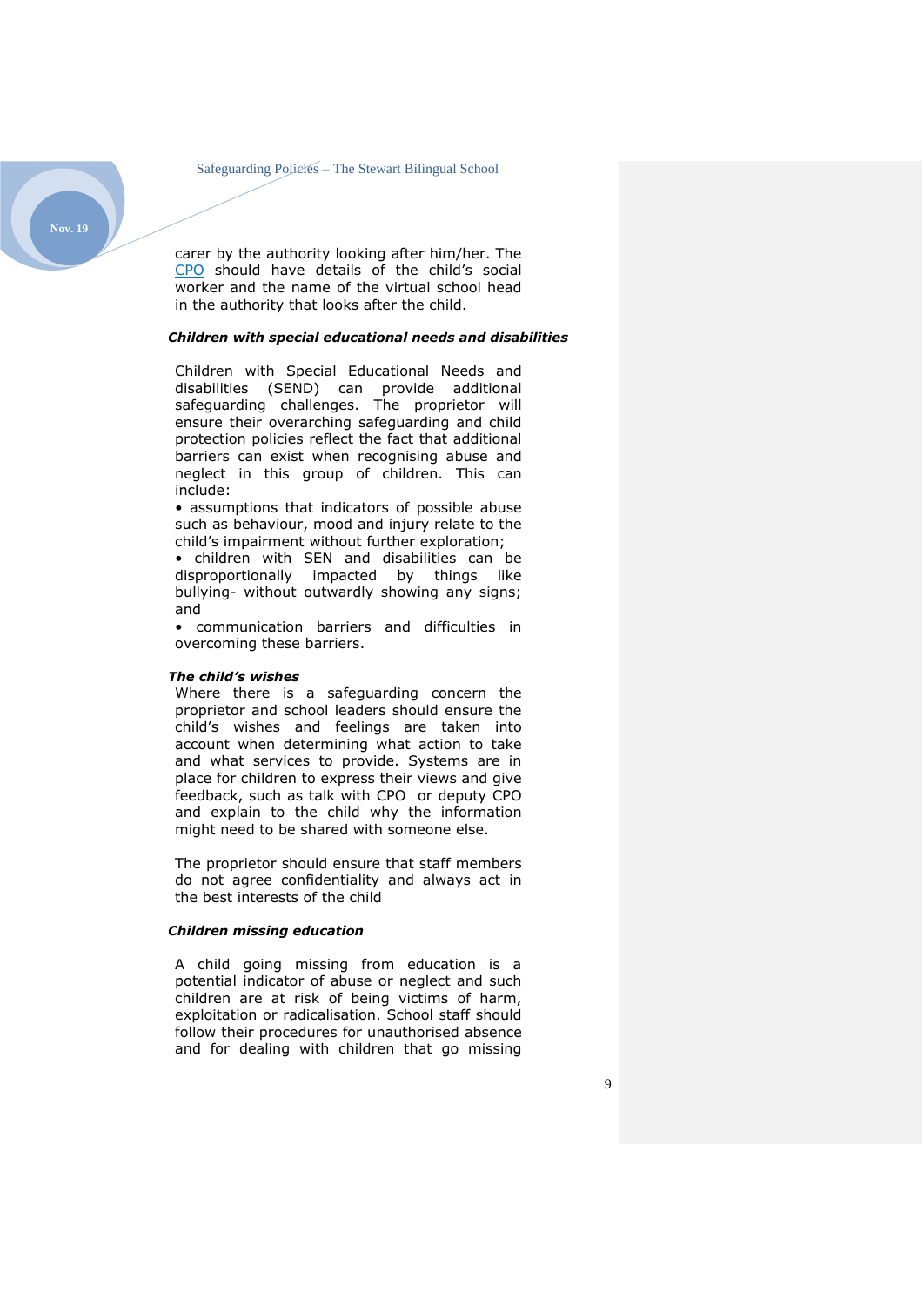

from education, particularly on repeat occasions, to help identify the risk of abuse and neglect, including sexual exploitation, and to help prevent the risks of going missing in future. See Appendix 3 for procedures for recording and reporting absences.

It is essential that all staff are alert to signs to look out for and the individual triggers to be aware of when considering the risks of potential safeguarding concerns such as travelling to conflict zones, female genital mutilation and forced marriage. Further information about children at risk of missing education can be found in the Children Missing Education guidance.

**Staff of La Petite Ecole Bilingue are continuously reminded of the importance of reporting and keeping record of any concerns during the year, during induction, inset days, various trainings, including trainings**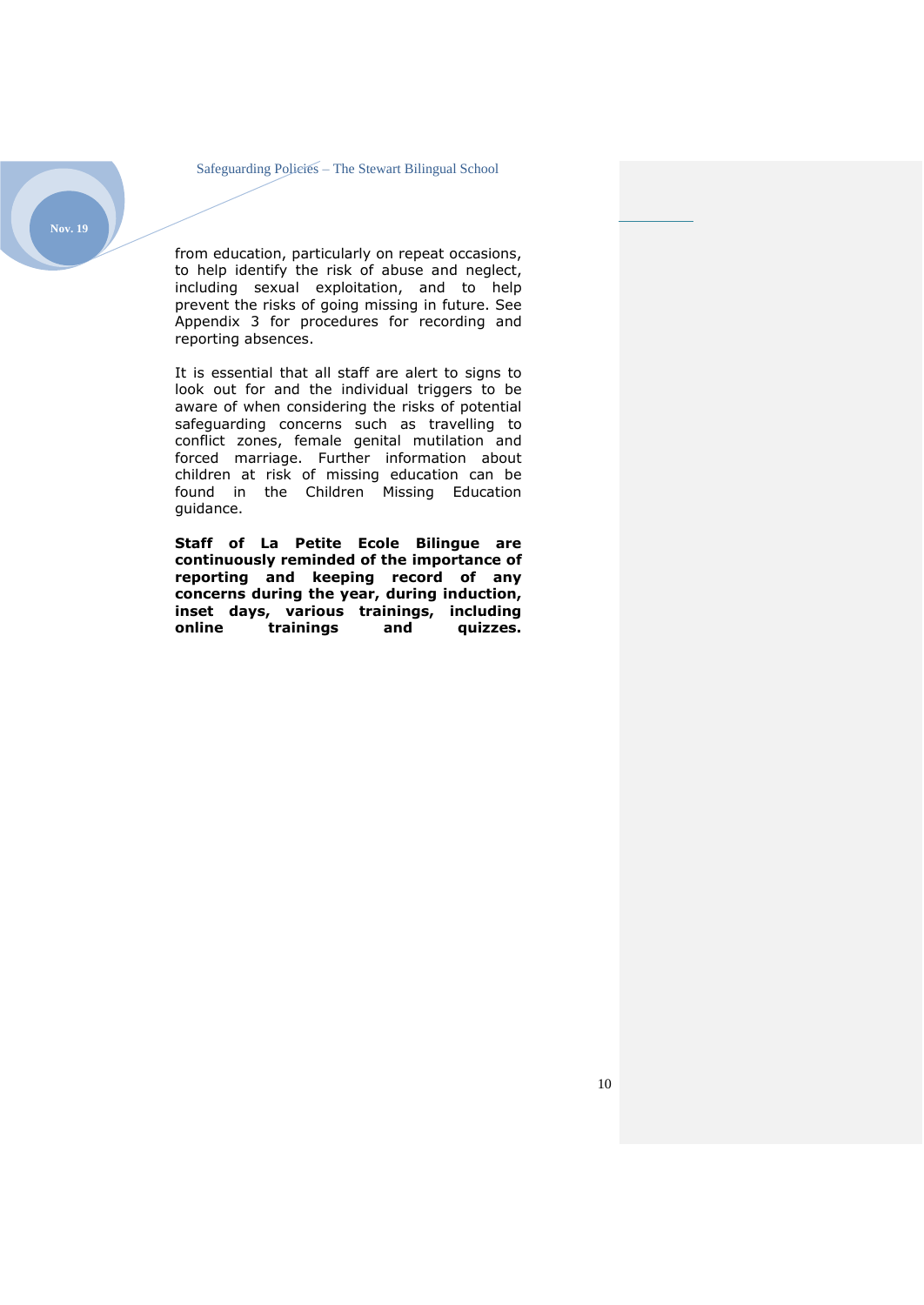## <span id="page-10-0"></span>**Nov. 194. Procedures**

In accordance to Inspecting safeguarding in early years, education and skills from Oct 2018

*[https://assets.publishing.service.gov.uk/government/uploads/system/uploads/attach](https://assets.publishing.service.gov.uk/government/uploads/system/uploads/attachment_data/file/754198/Inspecting_safeguarding_guidance_061118.pdf) [ment\\_data/file/754198/Inspecting\\_safeguarding\\_guidance\\_061118.pdf](https://assets.publishing.service.gov.uk/government/uploads/system/uploads/attachment_data/file/754198/Inspecting_safeguarding_guidance_061118.pdf)* and *Working* 

*together to safeguard children 2018* 

*[https://www.gov.uk/government/uploads/system/uploads/attachment\\_data/file/7299](https://www.gov.uk/government/uploads/system/uploads/attachment_data/file/729914/Working_Together_to_Safeguard_Children-2018.pdf) [14/Working\\_Together\\_to\\_Safeguard\\_Children-2018.pdf](https://www.gov.uk/government/uploads/system/uploads/attachment_data/file/729914/Working_Together_to_Safeguard_Children-2018.pdf)* as well as *Keeping* 

*Children safe in Education 2020*

[https://assets.publishing.service.gov.uk/government/uploads/system/uploads/atta](https://assets.publishing.service.gov.uk/government/uploads/system/uploads/attachment_data/file/892394/Keeping_children_safe_in_education_2020.pdf) [chment\\_data/file/892394/Keeping\\_children\\_safe\\_in\\_education\\_2020.pdf](https://assets.publishing.service.gov.uk/government/uploads/system/uploads/attachment_data/file/892394/Keeping_children_safe_in_education_2020.pdf)

We carry out the following procedures to ensure we meet these three key commitments.

Our school procedures for safeguarding children will comply with the Local Safeguarding Children Board [\(LSCP\)](https://www.rbkc.gov.uk/lscb) procedures in accordance with locally agreed interagency procedures and take account of guidance issued by the [DfE](https://www.gov.uk/government/collections/statutory-guidance-schools#safeguarding-children-and-young-people) to establish:

- Duty of Care
- Definitions and symptoms of abuse
- Monitoring and Record keeping
- Disclosure and actions following a disclosure (child)
- Whistle-blowing
- Disclosure and actions following a disclosure (adult)
- Safer Recruitment

We will ensurethat:

• All staff are DBS checked and are to hold at least an Introduction Child protection certificate.

• We have designated members of staff who undertake regular training every 2 years.

• All members of staff develop their understanding of the signs and indicators of abuse and refresh their training every 3 years.

• All members of staff know how to respond to a pupil who discloses abuse. • All parents/carers are made aware of the responsibilities of staff members

with regard to child protection procedures.

- All staff will have readthe:
- Government Guidance Keeping Children Safe [in Education Part 1 Annex](https://assets.publishing.service.gov.uk/government/uploads/system/uploads/attachment_data/file/835733/Keeping_children_safe_in_education_2019.pdf) [A](https://assets.publishing.service.gov.uk/government/uploads/system/uploads/attachment_data/file/741315/Keeping_Children_Safe_in_Education_2018__Part_One__14.09.18.pdf) September 2020
- School Safeguarding & Child Protection Policy.
- Our procedures will be regularly reviewed and up-dated.

• The induction of new members of staff will include safeguarding children procedures in the school. They will be asked to read the school child protection policy and Keeping Children Safe in [Education](https://assets.publishing.service.gov.uk/government/uploads/system/uploads/attachment_data/file/835733/Keeping_children_safe_in_education_2019.pdf) Part 1 Annex A September 2020 as part of their induction into the school.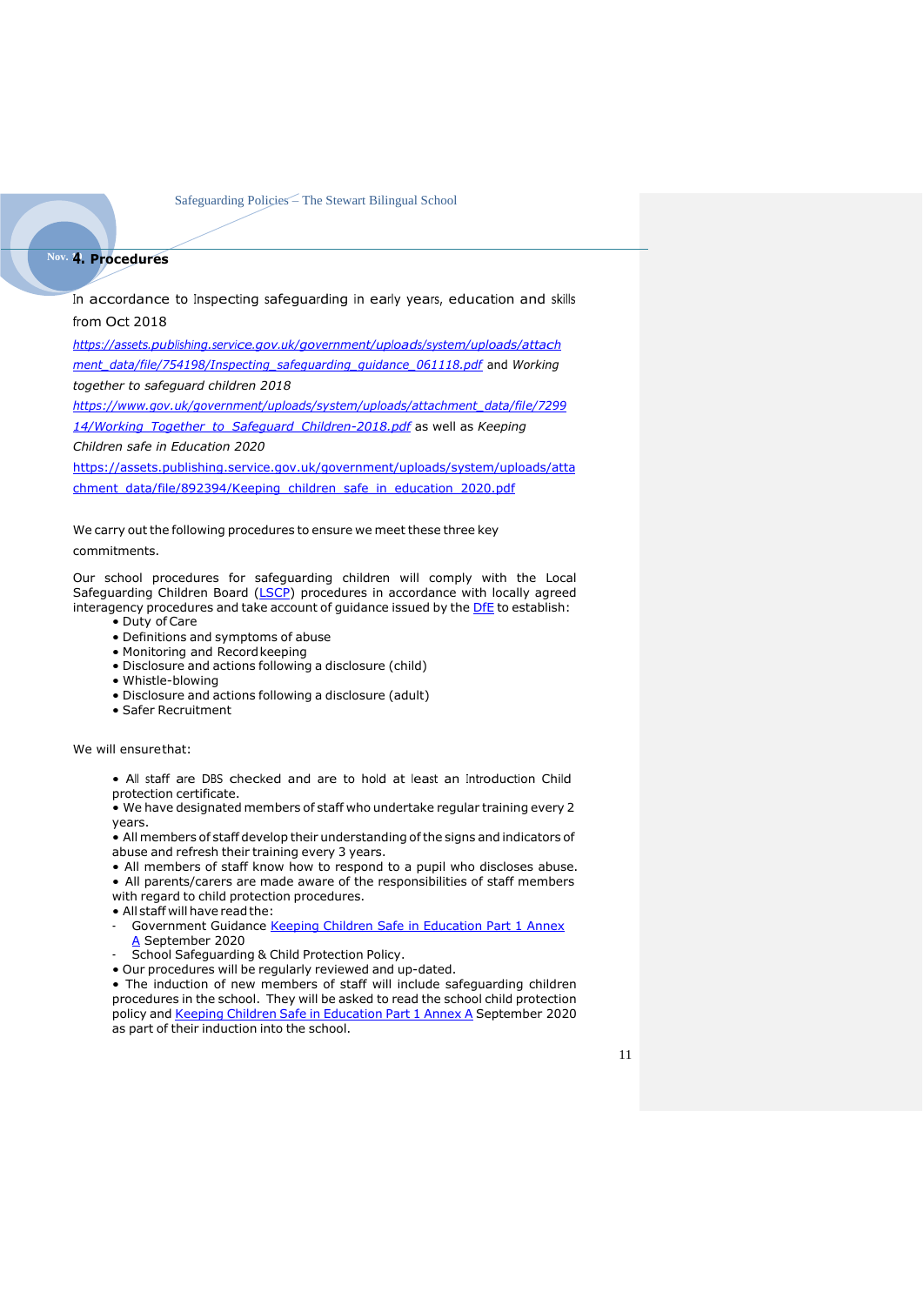<span id="page-11-0"></span>**Nov. 19** • All staff and governors will be fully updated and trained in **PREVENT** (see Annex 2).

#### **5. Role and Responsibilities**

The designated leaders are responsible for:

• Adhering to the [\(LSCP\) a](https://cscb-new.co.uk/)nd school procedures with regard to referring a child if there are any concerns about possible abuse and/or neglect and consult with the duty social worker for advice as required.

• Keeping written records of concerns about a child even if there is no need to make an immediate referral (for instance, on a daily informal basis in the Classroom Record Book).

• Ensuring that all such records are kept confidentially and securely. • Ensuring that an indication of further record-keeping is marked on the pupil records.

• Ensuring that any pupil currently the subject of a child protection plan who is absent without explanation for two days is referred to Social Care.

• All members of staff (paid and unpaid) have the statutory responsibility to safeguard and promote the welfare of children.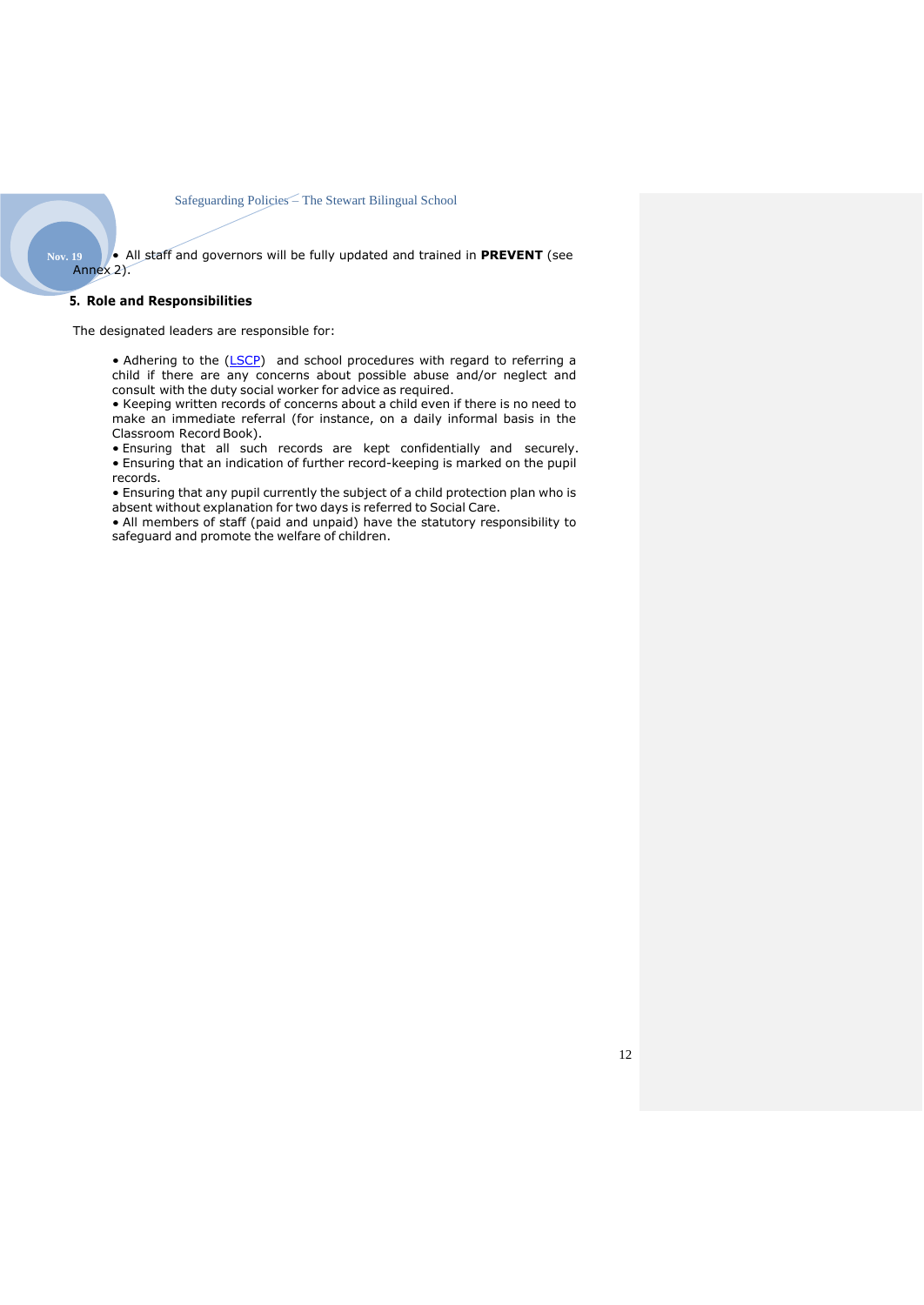## *5.1 The role of the proprietor*

- i) To ensure that effective safeguarding policies and procedures are in place and implemented, including for: child protection and code of conduct for staff
- ii) To ensure that the school has appropriate safeguarding responses to children who go missing from education.
- iii) To ensure that safe recruitment procedures are followed and that all appropriate checks are carried out on all staff.
- iv) To ensure that the CPO has undergone regular inter-agency training.
- v) To provide sufficient resources to enable appropriate training to be given to all staff at regular intervals
- vi) To ensure that the Safeguarding Policy and procedures are consistent with London Safeguarding Children Board (LSCP) and more specifically RBKC LSCP requirements and are reviewed annually; to utilize the expertise and experience of staff when shaping safeguarding policies

 vii) To ensure that the school has procedures for dealing with allegations of abuse against members of staff that comply with the LSCP.

- ix) To ensure that the school has procedures for dealing with allegations of abuse by pupils against pupils that comply with the LSCP.
- x) To ensure that pupils are taught how to keep themselves and others safe.

xi) To ensure IT systems have search word search filters installed to guard against the risk of any inappropriate internet activity; and that staff and pupils are appropriately trained in esafety; to provide parents with the information they need to keep their children safe at home when using electronic devices.

xii) To ensure that the curriculum provides pupils with opportunities to build resilience to radicalisation, challenge extremist views and terrorist activities, and develop a commitment to British values; to be alert to any sign of radicalisation in staff and pupils and take appropriate action.

xiii) To see that any deficiencies are remedied at once.

xiv)To carry out an annual safeguarding audit to evaluate the effectiveness of policies and procedures and their impact on pupils' welfare and well-being.

xv) To ensure that the **CPO** has sufficient and adequate time to fulfil his/her duties

#### xvi)

**Nov. 19**

#### *5.2 The role of the Headteacher*

- i) To understand procedures set out by the LSCP and the role of the CPO .
- ii) To ensure that the Safeguarding Policy and procedures are implemented and followed by all staff and concerns are handled sensitively and in procedures.
- iii) To ensure that all temporary staff and volunteers are made aware of the School's arrangements for safeguarding children.
- iv) To monitor the effectiveness of the policy and procedures.
- v) To ensure that the CPO receives sufficient support, training, time and resources to carry out his role effectively.
- vi) To ensure that all staff know and are alert to possible signs of abuse and know what to do if they have any concerns or suspicions.
- vii) To be aware of any off-roll notification should there be safeguarding concerns and to follow this up if applicable, with the local borough safeguarding team.
- viii) To create a safe environment and a caring ethos within the School and so ensure that all pupils are kept safe in all circumstances.
- ix) To make parents aware of the school's Safeguarding and Child Protection Policy
- x) To ensure that pupils' safety and welfare is addressed through the curriculum and related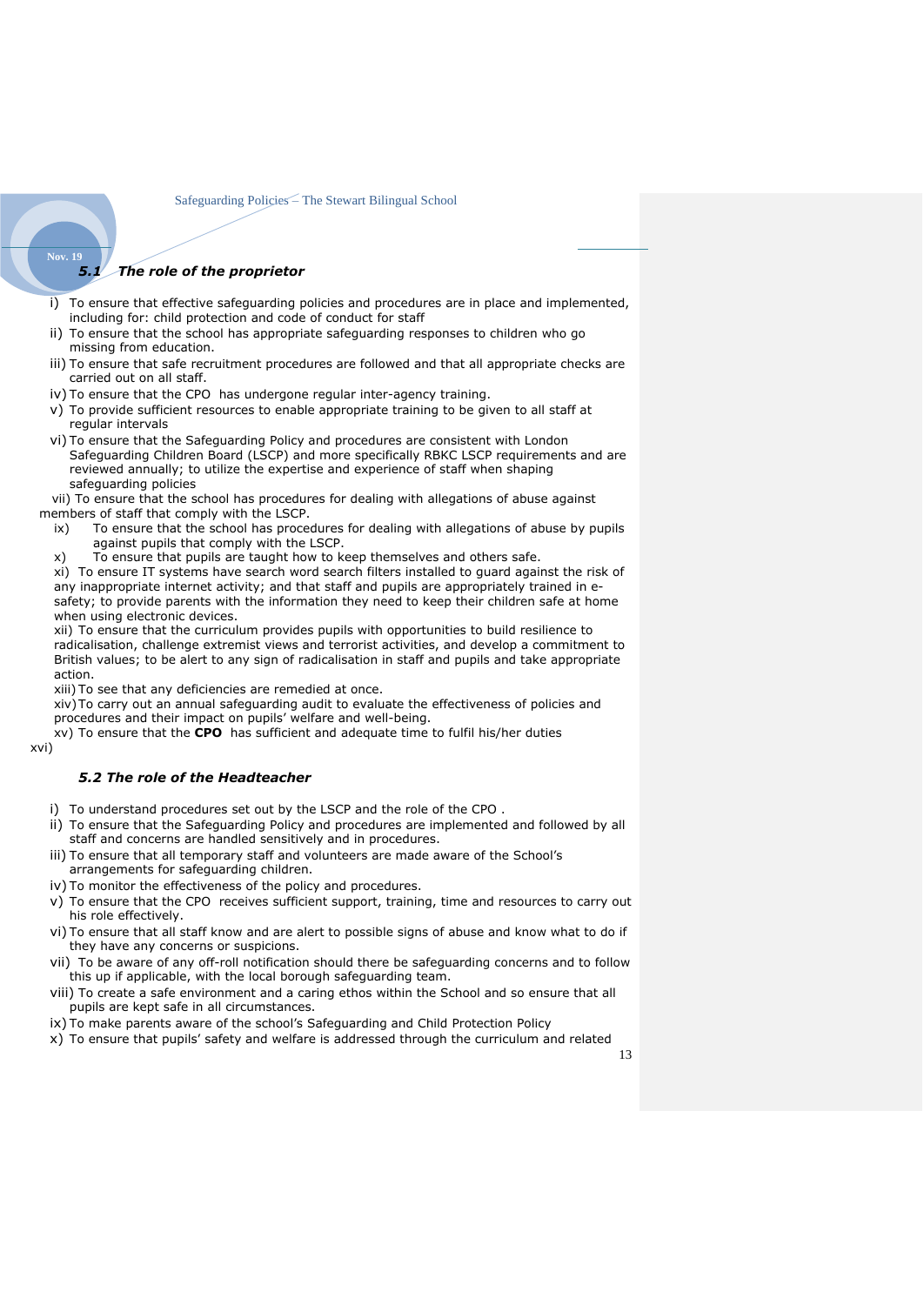**Nov. 19**policies (Anti-bullying, Behaviour, Equal Opportunities, PSHE, Acceptable use). xi) To make 'adequate and appropriate cover arrangements' for the CPO during out of hours periods.

#### *5.3 The role of the CPO*

The CPO is always a senior member of staff and generally the person to whom anyone working in the school is required to report instances of actual or suspected child abuse or neglect.

The three broad areas of responsibility of the Designated Safeguarding Lead are:

#### **Managing Referrals**

- i) To be responsible for referring cases of suspected abuse or allegations to the local authority children's social care. This includes dealing with allegations about members of staff. Referrals will be confirmed in writing.
- ii) To report concerns under Prevent duties to the local prevent team or the Channel programme.
- iii) To inform the Disclosure and Barring Services in cases where a person is dismissed or left due to risk/harm to a child.
- iv) To inform the police in cases where a crime may have been committed; this includes reporting cases where FGM (female genital mutilation) appears to have been carried out on girls under the age of 18.
- v) To act as a source of support, advice and expertise to staff within the educational establishment on matters of safety and safeguarding and when deciding whether and when to make a referral by liaising with relevant agencies. Where there is doubt, advice will be sought from the Lead Officer for Education Services or the Child Support Services Duty Manager. Alternatively anonymous advice can be obtained from the NSPCC helpline (0800 800 5000)
- vi) To keep detailed, accurate, secure written records of concerns and referrals.
- vii) To report to the local authority any pupil who fails to attend school regularly, has been absent, without any explanation 10 consecutive school days.
- viii) To be sufficiently independent, particularly in relation to allegations of abuse against the proprietor(s) and/or members of the proprietor(s)' family.
- ix) To contact the LADO on any matter that the CPO considers cannot properly be dealt with internally.
- x) To have access to legal advice or legal services.
- xi) To have 'sufficient time, training, resources and support to provide advice and support to other staff on child welfare and child protection matters, to take part in strategy discussions and inter-agency meetings – an/or support other staff to do so – and to contribute to the assessment of children

#### **Training**

- i) To keep up to date with training at least annually in identifying and referring suspected cases of abuse and pass new information to staff; and attend two-yearly refresher training that meets the standards of the LSCP.
- ii) To understand the assessment process for providing early help and intervention iii) To have a working knowledge of how local authorities conduct a child protection case
- conference and be able to attend and contribute to these effectively when required to do so. iv) To develop effective links with relevant statutory and voluntary agencies and to be the first
- point of contact for outside agencies who are pursuing Child Protection Investigations.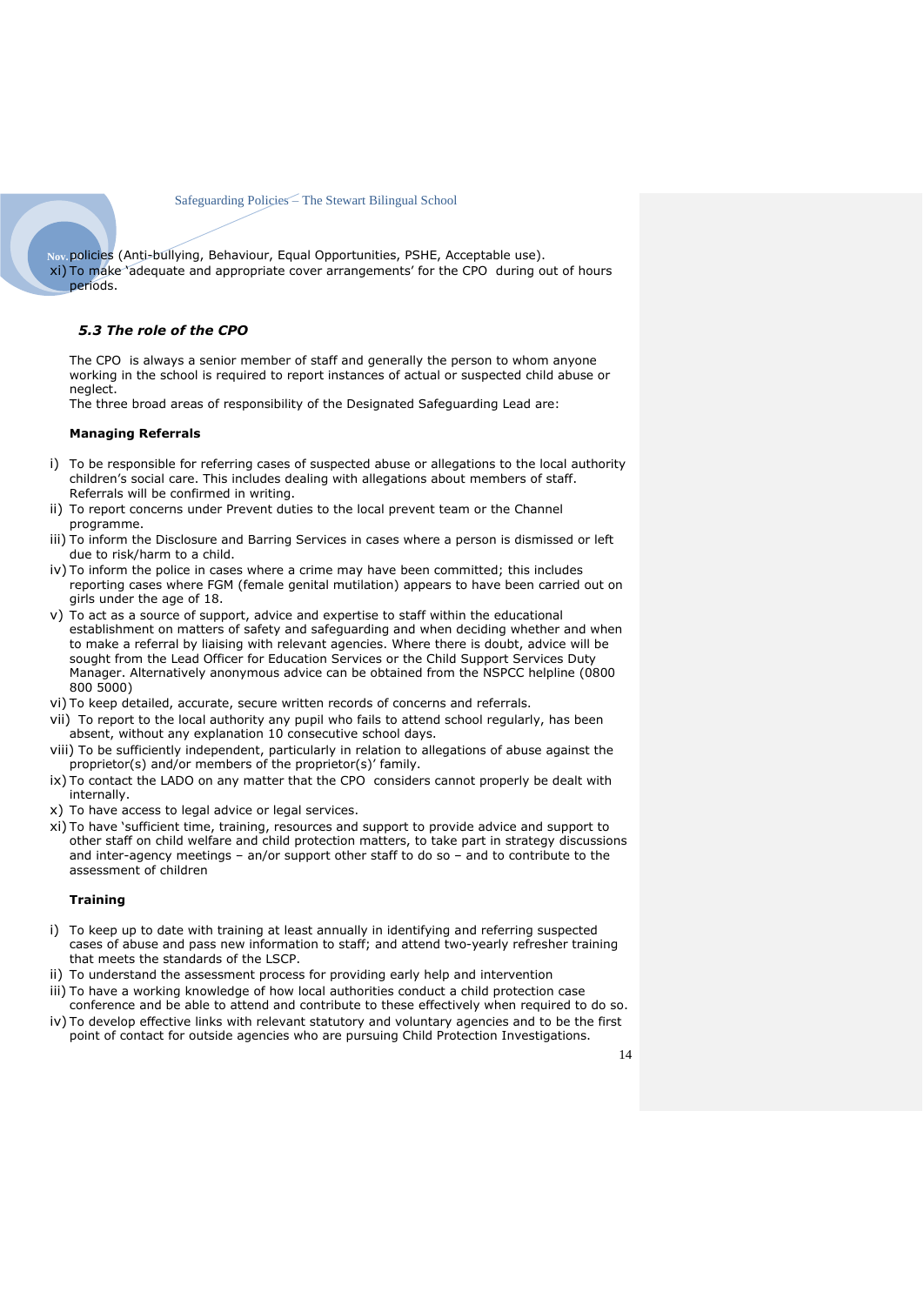- **Nov. 19** v) To be alert to the specific needs of children in need, those with special educational needs and young carers
- vi) To obtain access to resources and attend any relevant or refresher training courses
- vii) To encourage a culture of listening to children and taking account of their wishes and feelings, among all staff, in any measures the school may put in place to protect them
- viii) To ensure each staff member has received appropriate training to be refreshed at least once a year
- ix) To keep a record of staff attendance at safeguarding training
- x) To make staff aware of the requirement to 'self-declare' if there are any changes to their own criminal record or if there is a change in their personal circumstances which may affect the 'disqualification' criteria under the Childcare Act 2006. They are also encouraged to sign up for the DBS update service to enable future status checks to be made.

#### **Raising Awareness**

- i) To be familiar with and understand the DfE guidance 'Keeping Children Safe in Education' (2020), 'Working Together to Safeguard Children' (2018), LSCP procedures and DfE advice 'What to do if you're worried a child is being abused' (2015)
- ii) To ensure that all staff and support teams (permanent, temporary or supply) sign to say they have read and understood the Safeguarding Policy and Part 1 of Keeping Children Safe in Education (2020)
- iii) To promote in all staff the attitude concerning safeguarding that 'it could happen here'
- iv) To ensure that all parent volunteers and working in school are aware of the School's Safeguarding Procedures
- v) To ensure each staff member are aware of and have access to the school's Safeguarding **Policy**
- vi) To ensure the school's safeguarding policy is reviewed annually and the procedures and implementation are updated and reviewed regularly
- vii) To carry out a risk assessment, in line with Prevent guidelines for pupils and staff who may be in danger of radicalisation
- viii) To ensure the Safeguarding Policy is available publicly
- ix) To ask previous schools for details of any safeguarding issues for children new to the School x) Where children leave the school to ensure their child protection file is copied for any new school as soon as possible but transferred separately from the main pupil file, ensuring secure transit and confirmation of receipt should be obtained.

**The CPO (DSL)is Helene Knupffer and her deputy DSL is Alla Usenko. At the nurseries, the managers Alla Usenko and Ala Howard are the deputy DSLs.**

#### *5.4 The role of the teacher*

- i) To be aware of the contents of the Safeguarding Children policy and procedures and the identity of the CPO
- ii) To be familiar with Part 1 and Annex A of KCSIE 2020 and sign that it has been read and understood
- iii) To set a good example by conducting themselves appropriately and maintaining suitable standards of conversation and interaction with and between pupils
- iv) To help pupils understand how to keep themselves safe and manage risk through PSHE discussions and through all aspects of school life
- v) To foster a culture of trust between adults who work at the school and children who attend it
- vi) To undertake training to identify and be alert to possible causes or symptoms of abuse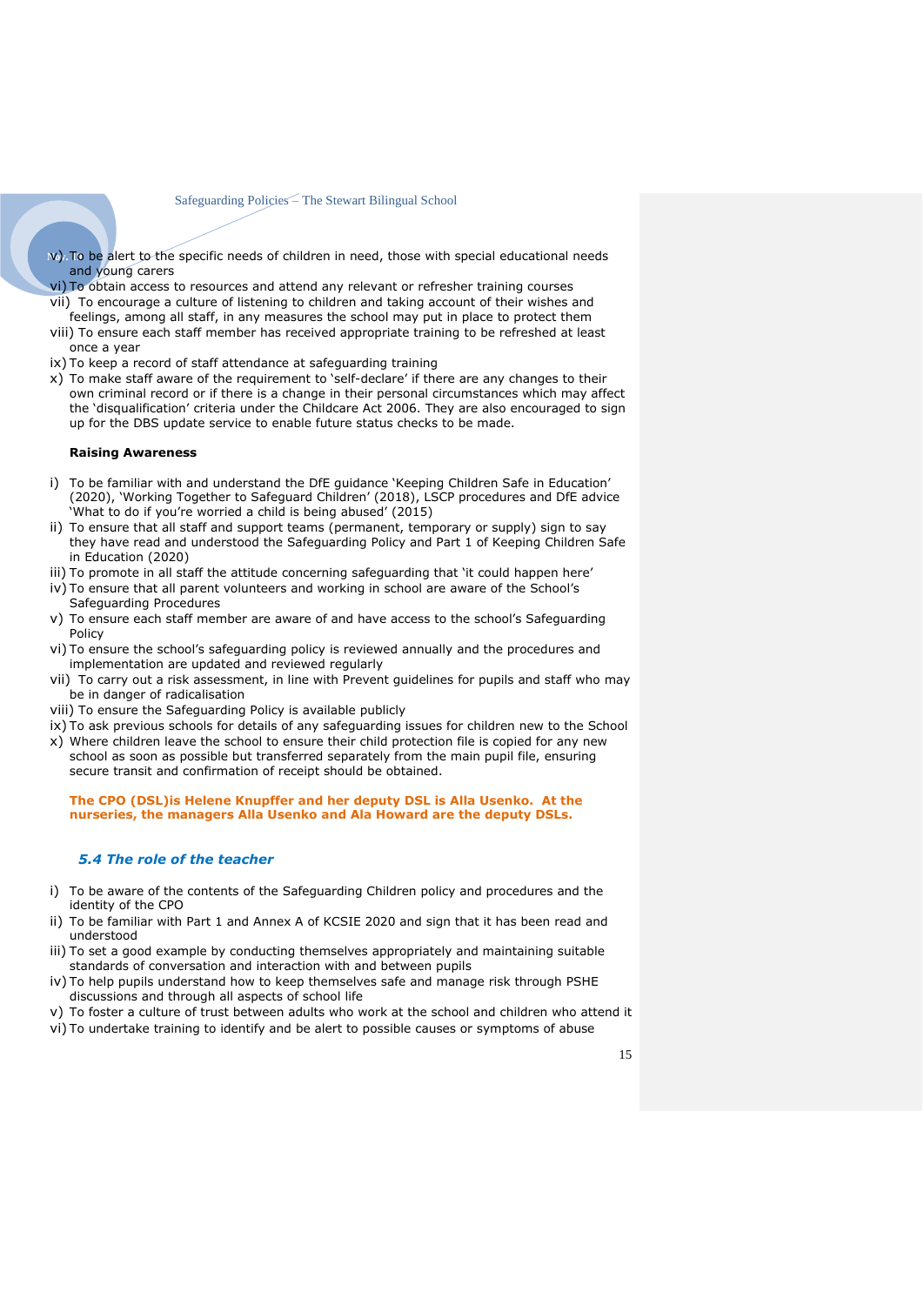- **Nov. 19** vii) To identify children at risk of being drawn into terrorism and to challenge extremist ideas which can be used to legitimize terrorism and are shared by terrorist groups
- viii) To build pupils' resilience to radicalisation by promoting fundamental British values and enabling them to challenge extremist views
- ix) To be alert of persistent absenteeism of any pupils and report concerns to the CPO should it be felt there may be safeguarding concerns
- x) To be aware of and act upon the mandatory duty to report cases of FGM to the police
- xi) To be open, accepting and ready to listen to a pupil and to follow the procedures outlined in this policy in the event of a disclosure.

#### *5.5 DUTY OF CARE*

- Ensure that the School proprietors/ responsible person take responsibility for overseeing the Child Protection Policies and Procedures and that they are reviewed annually. **The named responsible person is Helene Knupffer.**

- Ensure we have a designated senior person for child protection who has received appropriate training and support for this role. **The named Lead Child Protection Officer (LDCPO) is the Headteacher, Helene Knupffer.**

#### - The **Deputy Lead Designated Child Protection Officer (DLDCPO) is the Deputy Head**, **Alla Usenko**.

- Ensure every member of staff (including temporary and supply staff and volunteers) knows the name of the designated senior person responsible for child protection and their role.

- Ensure all staff and volunteers understand their responsibilities in being alert to the signs of abuse and responsibility for referring any concerns to the designated senior person responsible for child protection.

- Ensure that parents have an understanding of the responsibility placed on the school and staff for child protection by setting out its obligations in the school prospectus.

- Parents/carers should assist the School in maintaining records, by providing the School with multiple **(at least 2) emergency contacts** for the child, and keeping the School updated of anychanges.

- In the case of an unexplained absence, the School will follow standard procedures as set out in the School Rules, by contacting parents/guardians as soon as possible on the same day. If no response is received, further action may be taken.

- Develop effective links with relevant agencies and co-operate as required with their enquiries regarding child protection matters including attendance at case conferences.

- Keep written records of concerns about children, even where there is no need to refer the matter immediately. (See appendix 1 Report a concern form)

- Ensure all records are kept securely; separate from the main pupil file.

- Develop and then follow procedures where an allegation is made against a member of staff orvolunteer.

Ensure safe recruitment practices are always followed.

- Ensure that all staff are aware of their mandatory duty to report Female Genital Mutilation (FGM) to the local police.

- In accordance with Keeping Children Safe in [Education](https://assets.publishing.service.gov.uk/government/uploads/system/uploads/attachment_data/file/835733/Keeping_children_safe_in_education_2019.pdf) 2020, all staff including CPO 's will be updated annually on any additional guidance issued on safeguarding to provide them with relevant skills and knowledge to safeguard children effectively.

- The School shall ensure that all staff read and sign to say that they have read at leas[t](https://assets.publishing.service.gov.uk/government/uploads/system/uploads/attachment_data/file/835733/Keeping_children_safe_in_education_2019.pdf) Keeping Children Safe in [Education](https://assets.publishing.service.gov.uk/government/uploads/system/uploads/attachment_data/file/835733/Keeping_children_safe_in_education_2019.pdf) Part 1 Annex A 2020 guidance.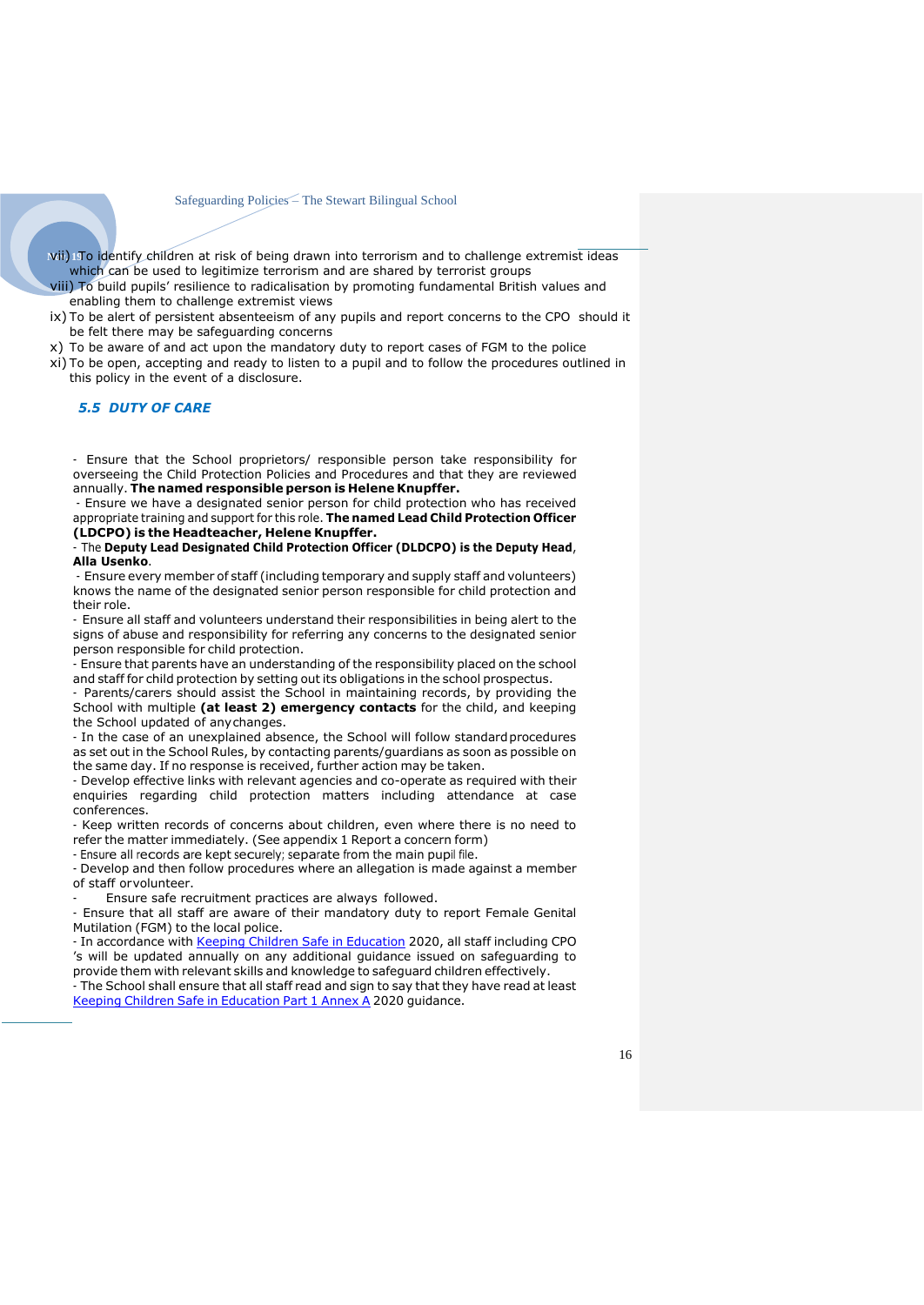Nov. 19The School shall ensure that mechanisms are in place to assist staff to carry out their duties.

All staff members should be aware of systems within their school which support safeguarding and these should be explained to them as part of staff induction.

- The DSL and DDSL help promote educational outcomes by sharing the information about the welfare, safeguarding and child protection issues that children, including children with a social worker, are experiencing, or have experienced, with teachers and school and college leadership staff. Their role could include ensuring that the school, and their staff, know who these children are, understand their academic progress and attainment and maintain a culture of high aspirations for this cohort; supporting teaching staff to identify the challenges that children in this group might face and the additional academic support and adjustments that they could make to best support these children.

This should include:

- The child protection policy;
- The staff code of conduct
- The role of the designated safeguarding lead.

Copies of policies and a copy of Part one of Keeping Children Safe in [Education](hhttps://assets.publishing.service.gov.uk/government/uploads/system/uploads/attachment_data/file/835733/Keeping_children_safe_in_education_2019.pdf) Part 1 [Annex](https://assets.publishing.service.gov.uk/government/uploads/system/uploads/attachment_data/file/741315/Keeping_Children_Safe_in_Education_2018__Part_One__14.09.18.pdf) A 2020 shall be provided to staff at induction.

- All staff members should receive appropriate safeguarding and child protection training, which is regularly updated. In addition all staff members will receive safeguarding and child protection updates (for example, via email, e-bulletins and staff meetings), as required, but at least annually, to provide them with relevant skills and knowledge to safeguard children effectively.

- Parents and carers will be made aware that they can make a referral about any suspected abuse or neglect to the local LADO. The school LDCPO should be informed.

#### **DUTY OF THE SCHOOL**

#### **School Commitment**

- (1) All La Petite Ecole Bilingue staff recognise that because of the day to day contact with children, school staff members are well placed to observe the outward signs of abuse including through the behaviour of carers and parents. We will therefore:
- establish and maintain an environment and ethos where children and adults feel secure, are encouraged to talk, and are listened to, as detailed prominently in the Code of conduct;
- ensure children know that there are adults in the school whom they can approach if they are worried (as outlined in the 'five adults I trust' poster);
- include opportunities in the PSHCE curriculum for children to develop the skills they need to be aware of the need to protect their own welfare and that of their peers.
- exercise care and sensitivity about the varied and differing make up of families, avoiding assumptions about this in the production of materials and discussions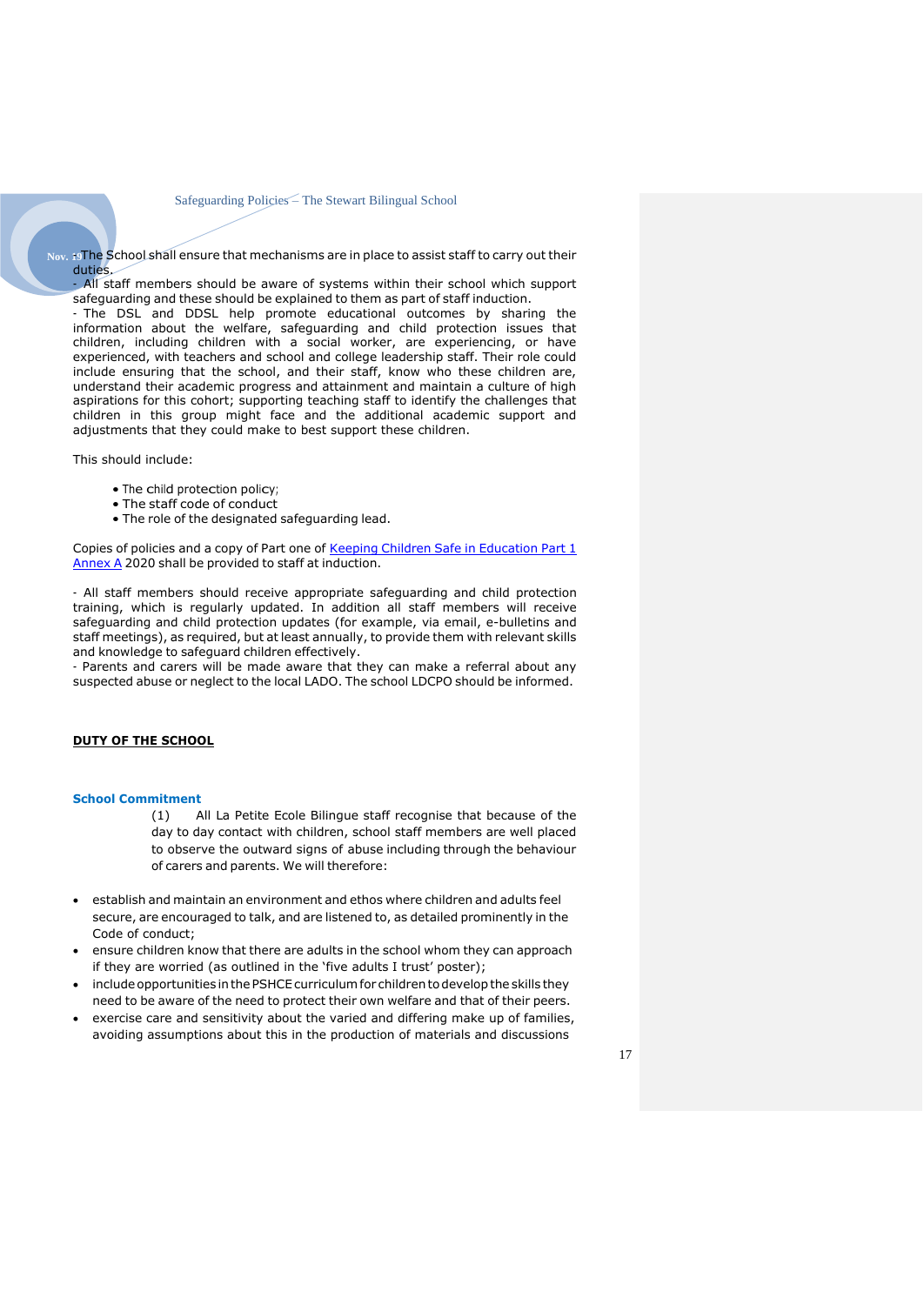- **Nov. 19** therein.Staffshouldmakethemselves familiarwiththebackgroundofpupils intheir care to avoiddistress;
	- endeavour to support the child through teaching styles that encourage self esteem and selfmotivation;
	- maintain a behaviour policy which emphasises the importance of supporting vulnerable pupils;
	- maintain a consistent approach which separates the cause of the behaviour from that which the child displays. This is vital to ensure all children are supported in a school setting;
	- a commitment to developing productive and supportive relationships with parents whenever it is in the child's interests to do so;
	- liaise with other agencies who support the children and their families;
	- keep records and notify the Local Authority when there is a substantive concern or as soon as there is a recurrence of a concern.

(2) We follow the procedures set out by the Royal Borough of Kensington and Chelsea (RBK&C) Local Authority and the LSCP and take account of guidance issued by the Department for Children School and Families (DCSF) to:

- ensure we have a designated senior person for children protection and deputy who have received appropriate training and support for this role (see above);
- ensure we have a proprietor with specified responsibility for child protection (see above)
- ensure every member of staff, including temporary and supply staff and volunteers and the governing body knows the name of the designated senior person responsible for child protection and their role; and
- ensure all staff, including temporary and supply staff and volunteers understand their responsibilities and have appropriate training in being alert to the signs of abuse and responsibility for referring any concerns to the designated senior person responsible for child protection; and
- ensure all staff, including temporary and supply staff and volunteers understand the arrangements for Child Protection.

-To appoint a LDCPO to take responsibility for:

- Implementing the child protection policy within the establishment
- Supporting other staff in their understanding of child protection issues
- and ability to recognise the signs and symptoms of abuse
- Managing the establishment's response to a disclosure of abuse

-To provide induction and training: Every new member of staff, including parttimers, temporary, visiting and contract staff working in school, receives basic training on their responsibilities in being alert to the signs of abuse and bullying and on the procedures for recording and referring any concerns to the LDCPO or the Head as well as working with different agencies. Training in child protection and safeguarding is an important part of the induction process. All training is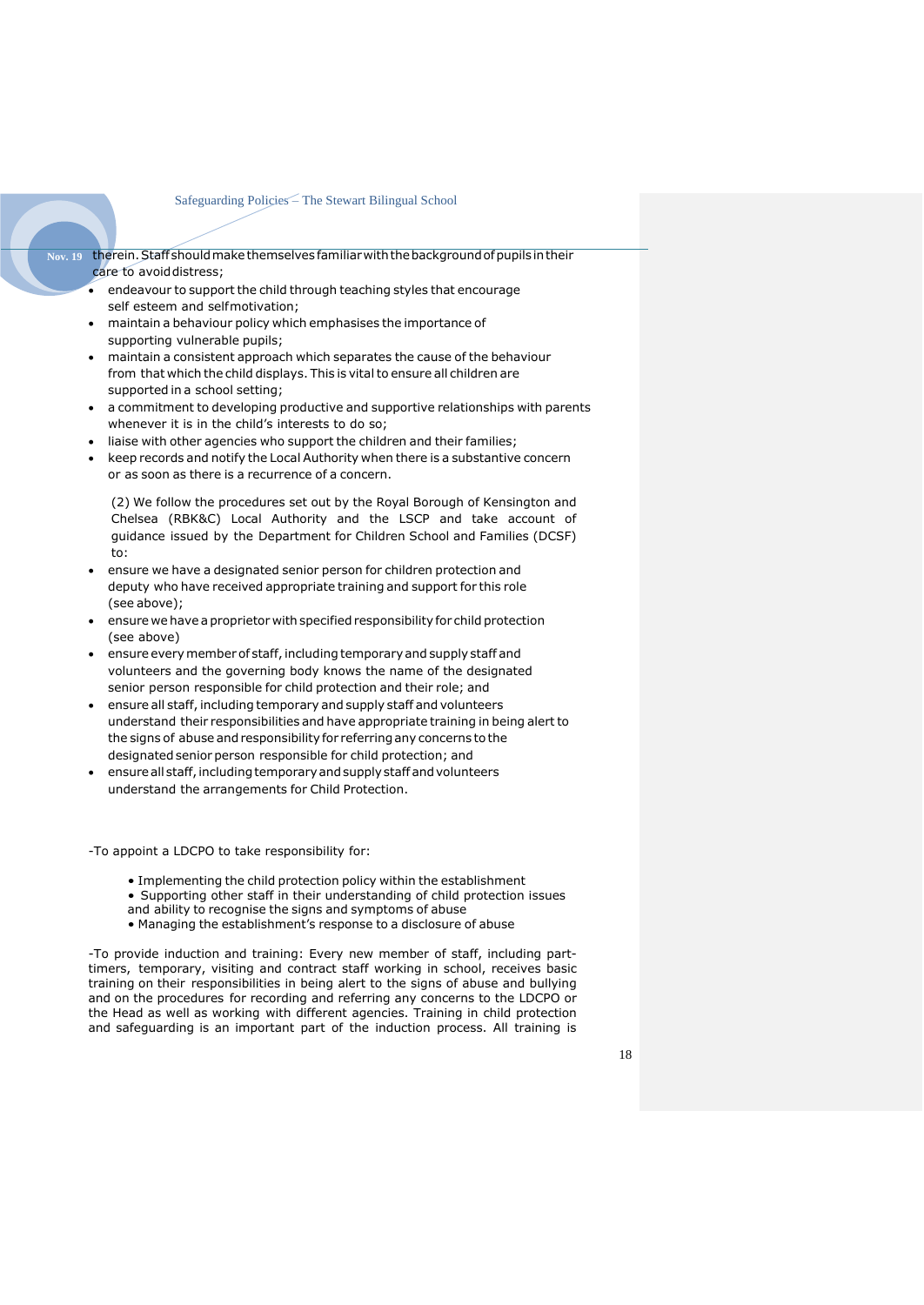updated at 3 yearly intervals. All staff/volunteers are given guidelines on what to do if a child approaches them to discuss allegations of abuse. All are also made aware of the Report a concern form (appendix 1) and Keeping Children [Safe in Education](https://assets.publishing.service.gov.uk/government/uploads/system/uploads/attachment_data/file/741315/Keeping_Children_Safe_in_Education_2018__Part_One__14.09.18.pdf) 2020, and will be required to read Part 1. See paragraph Duty of Staff for further information.

#### **SUPPORTING CHILDREN**

- To support children: We create a culture of value and respect for each individual, having positive regard for each child's heritage arising from their colour, ethnicity, and language, cultural and social background.

- We recognise that a child who is abused or witnesses violence may find it difficult to develop and maintain a sense of self-esteem. We recognise that a child in these circumstances may feel helpless and humiliated. We recognise that a child may feel self-blame.

- We recognise that the school may provide the only stability in the lives of children who have been abused or who are at risk of harm.

- We accept that research shows that the behaviour of a child in these circumstances may range from that which is perceived to be normal to aggressive or withdrawn.

- Our school will support all pupils by:

- The content of the curriculum.
- The school ethos which promotes a positive, supportive and secure environment and gives pupils a sense of being valued.
- The School Behaviour and Anti-bullying policies, which are aimed at supporting vulnerable pupils in the School. The School will ensure that the pupil knows that  $\Box$  some behaviour is unacceptable but they are valued and not to be blamed for any abuse which has occurred.
- Encouraging self-esteem and self-assertiveness whilst not condoning aggression or bullying.
- Promoting a caring, safe and positive environment within the school.
- Liaising and working together with all other support services and those agencies involved in the safeguarding of children.
- Notifying Social Services as soon as there is a significant concern; this may be via a direct referral to social care of a Reporting a Concern Form (see Appendix 1) to the SPOE (single point of entry). [LSCP](https://www.rbkc.gov.uk/lscb): 07739 315388
- Providing continuing support to a pupil about whom there have been concerns who leaves the school by ensuring that appropriate information is forwarded under confidential cover to the pupil's new school.

- We recognise that a child going missing from education is a potential indicator of abuse or neglect. This will be reported to the LA through an EHF (LSBC Early Help Form).

- Ensure that the School has considered how to teach pupils about safeguarding, including e-safety, and how to build resilience to the risks of radicalisation. This includes adequate IT filtering systems to keep the pupils safe when accessing the Internet at school.

- The School has procedures to ensure that visiting speakers are suitable (whether invited by staff or pupils).

19

**Nov. 19**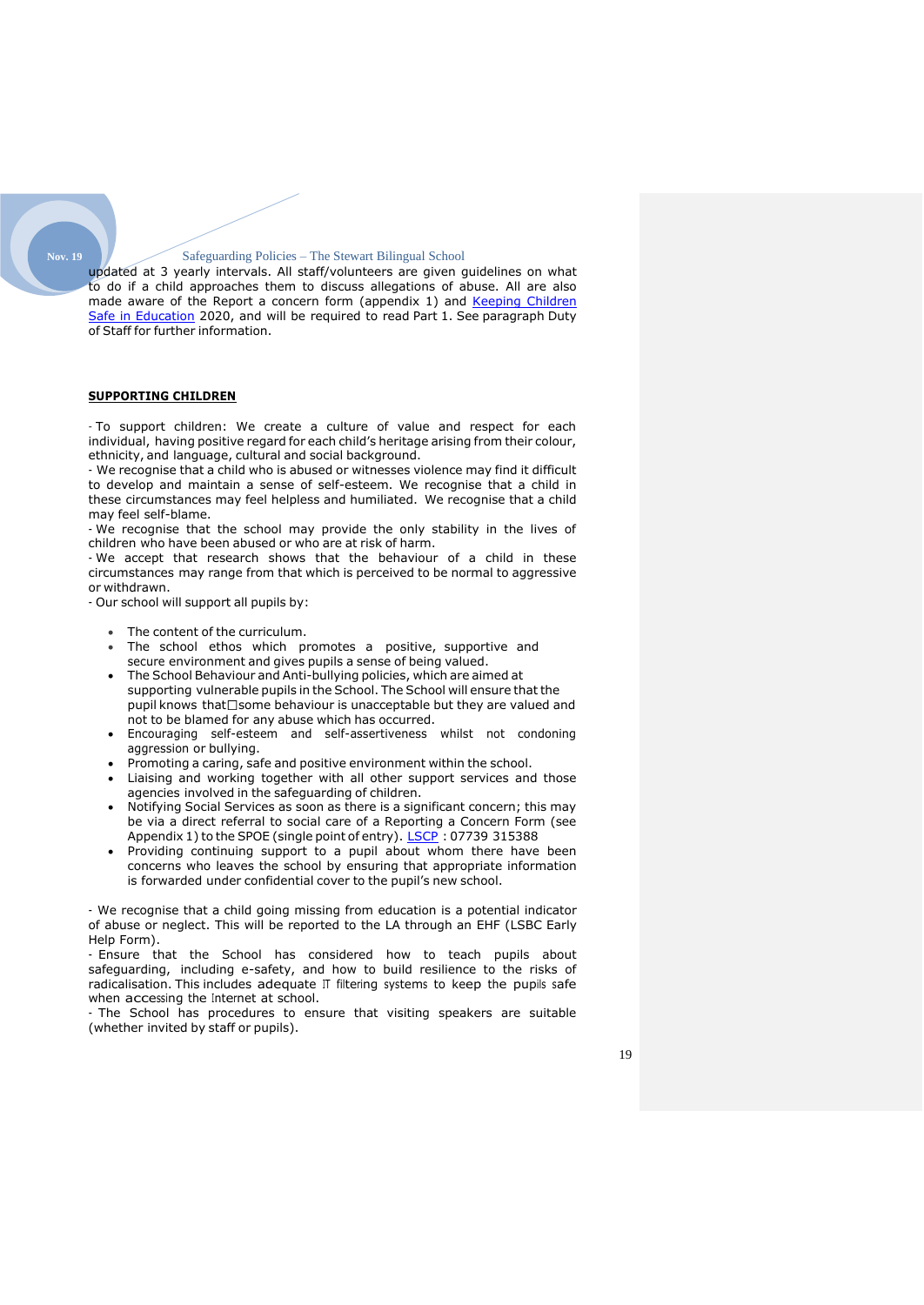#### **Nov. 19**

#### Safeguarding Policies – The Stewart Bilingual School

- The policy also applied to the children in the Early Years Foundation Stage. It is essential that children be safeguarded from potentially harmful and inappropriate online material. As such governing bodies and proprietors should ensure appropriate filters and appropriate monitoring systems are in pace.

#### **DUTY OF PARENTS**

Parents are expected to help their children to behave in non-violent and nonabusive ways towards both staff and other pupils. Parents will be informed if it was necessary to use minimal force to protect a pupil from injury or to prevent a pupil from harming others. Parents should always inform the school of any accidental bruising or other injuries that might otherwise be misinterpreted. They should also inform the school of any changes in home circumstances, such as the death of a member of the family, separation or divorce, that might lead to otherwise unexplained changes in behaviour or characteristics.

#### **DUTY OF THE SCHOOL TO PARENTS**

Parents can feel confident that procedures are in place to ensure that all staff appointed have undergone procedures to ensure that they are suitable to work with children. Every staff member has enhanced DBS check (DBS [ONLINE](https://www.gov.uk/government/news/disclosure-and-barring-service-is-introducing-new-online-services) [SERVICES\)](https://www.gov.uk/government/news/disclosure-and-barring-service-is-introducing-new-online-services) and also an overseas equivalent if applicable. Guidelines on the procedures if an allegation is made about a member of staff will be made available to a parent if they make an allegation against a member of staff. Parents will be informed of the procedure if they make a formal complaint about a staff member or volunteer.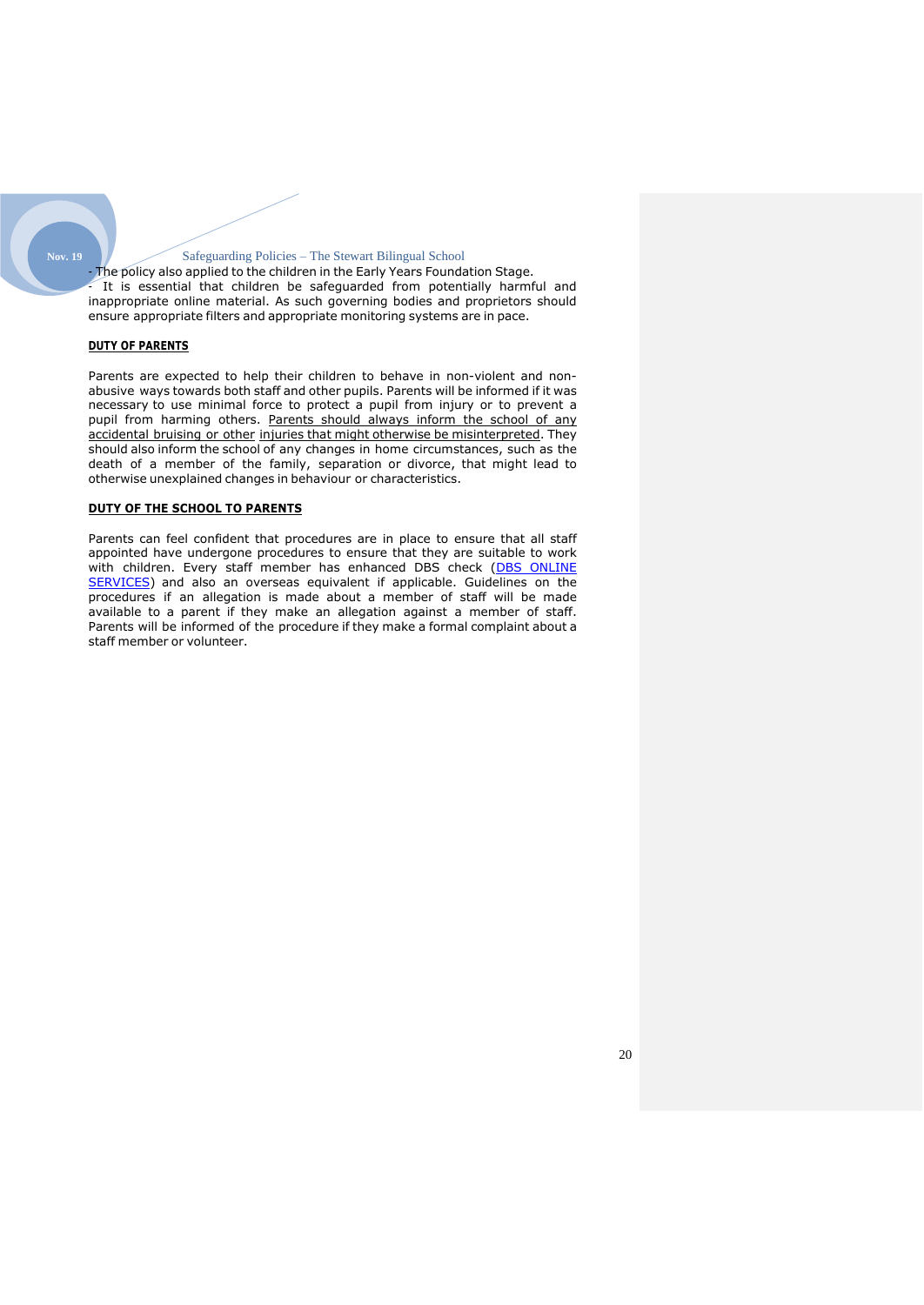#### **6. Child Protection Procedures**

<span id="page-20-0"></span>**Nov. 19**

#### **Recognising indicators of abuse**

All staff should be aware that abuse, neglect and safeguarding issues are rarely standalone events that can be covered by one definition or label. In most cases, multiple issues will overlap with one another.

Abuse is a form of maltreatment of a child. Somebody may abuse or neglect a child by inflicting harm or by failing to act to prevent harm. Children may be abused in a family or in an institutional or community setting by those known to them or, more rarely, by others (e.g. via the internet). They may be abused by an adult or adults or by another child or children.

Staff in schools are uniquely placed to observe outward signs of abuse, unexplained changes in behaviour or failure to develop. Children who are victims of abuse often display emotional and behavioural difficulties. Staff must be familiar with the types and signs of abuse, described in *What to do if you are worried a child is being abused-Advice for practitioners* and in KCSIE*.* Staff should also be aware that children with special educational needs may be especially vulnerable to abuse and, therefore, extra care should be taken to correctly interpret apparent signs of abuse or neglect.

Appendix 1 of this Policy lists some of the types of abuse with which staff should be familiar.

All members of staff should be aware of the four key steps to follow to help identify and respond appropriately to possible abuse and/or neglect:

i) Be alert – to be aware of signs of abuse and neglect and to understand the procedures set out in local multi-agency safeguarding arrangements

ii) Question behaviours – to be aware if something seems unusual and try to speak to the child alone, if appropriate to seek further information

iii) Ask for help – discuss concerns with the Designated Lead

iv) Refer – make a referral to the LSCP. This would usually be made by the Designated Lead but can be made by any practitioner.

It may not always be appropriate to go through all four stages sequentially. If a child is in imminent danger or is at risk from harm the matter should be referred to children's social care and/or the police.

#### **Dealing with a Disclosure**

If a child reports, following a conversation you have initiated or otherwise, that they are being abused or neglected the following procedure should be followed:

i) Listen to the pupil, take their allegation seriously and reassure them that you will take action to keep them safe.

ii) Do not interrupt if he or she is recalling a significant event; the first account is usually the most accurate.

iii) Do not guarantee confidentiality; referrals may have to be made in order to safeguard the pupil

iv) Ensure that any questions that need to be asked to clarify understanding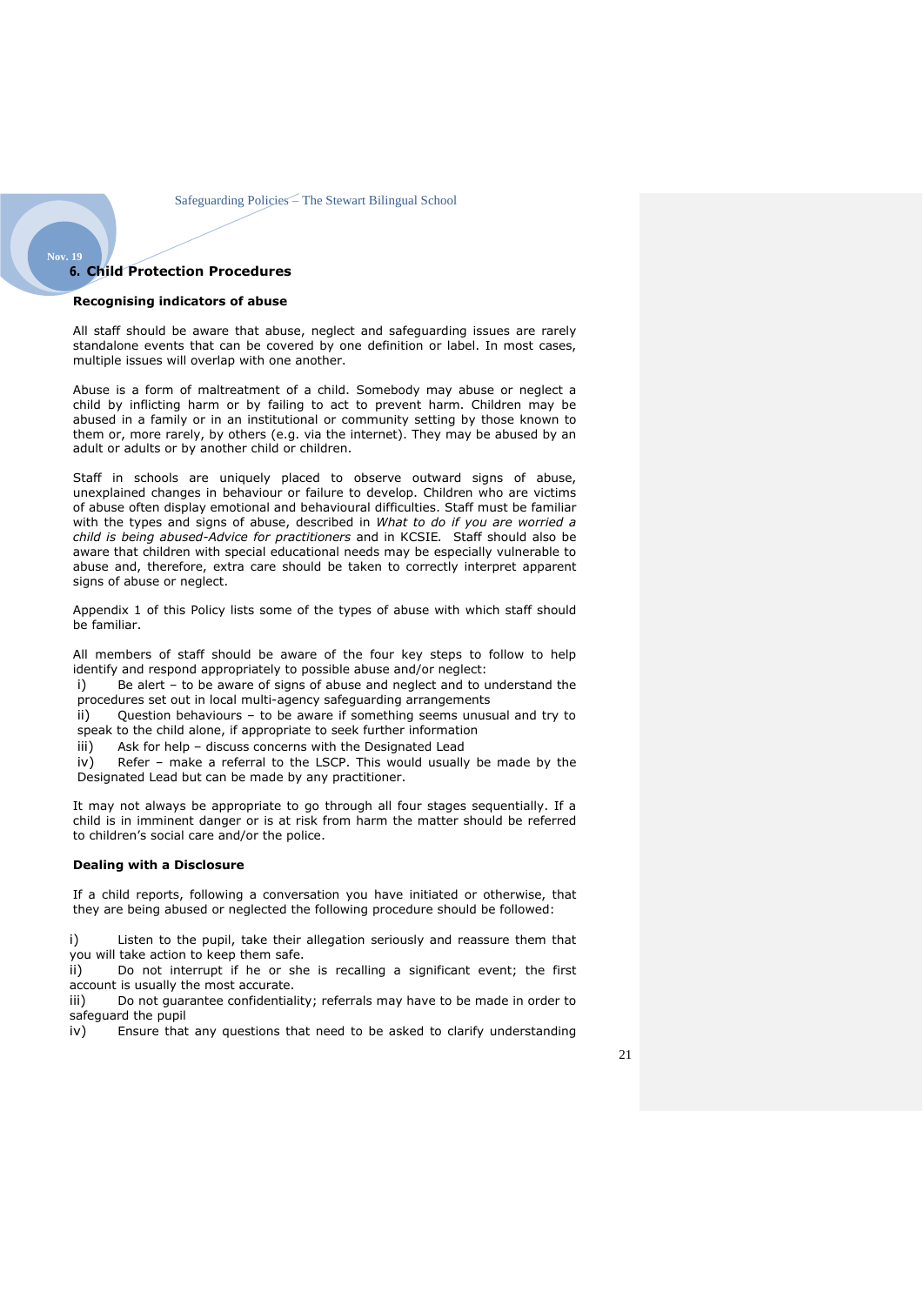Nov. are as open as possible and do not lead the pupil.

 $v$ ) Report orally to the designated teacher as soon as possible but certainly on the same day. If the CPO is not available, report to the Deputy Head, Headteacher or Principal.

vi) Keep any suspicions confidential and not discuss them with anyone other than those mentioned above

vii) Make a written note of the discussion as soon as possible and at least within 24 hours to give to the Designated Lead. Note time, date, place, people present and what was said. Records should be verbatim; the notes may be needed in subsequent court proceedings. All notes should be signed.

viii) Teachers are not required to investigate further, but may be required to support or monitor the pupil in the future.

ix) Members of staff have the right to contact the child protection agencies independently if it is felt that the school has not responded appropriately to concerns.

The contact details for the LSCP are:

Multi Agency Safeguarding Hub (MASH), on **020 7361 3013**

The MASH operates Monday–Thursday 9am to 5.15pm and 9am to 5pm on Fridays. Outside of these hours care and welfare concerns about children and young people that require an immediate response should be reported to the Emergency Duty Team on **020 7361 3013**. Where an emergency response is required, at any time, the police should be called.

In RBKC you can get advice and guidance from the LADO (Local Authority Designated Officer) by contacting the MASH on **020 7361 3013***.*

#### **Referrals**

Normally, when there are Safeguarding concerns, the CPO will contact parents before

making a referral to Children's Social Care Services. However, there are some exceptions; see below.

#### **Physical injury, emotional abuse or neglect**

The CPO will contact Children's Social Care Services. If there has been a deliberate injury or where there are concerns about the child's safety, the child's parents should not be contacted before first consulting with social services.

ii) Where emergency medical attention is necessary it will be sought immediately. The

CPO should inform the doctor of any suspicion of abuse.

iii) If a referral is being made without the parent's knowledge and non-urgent medical

treatment is required, social services should be informed. Otherwise, speak to the parent and suggest medical attention should be sought for the child.

iv) If a pupil is thought to be at immediate risk because of parental violence, intoxication, substance abuse, mental illness or threats to remove the child during the school day, for example, urgent Police intervention should be requested.

v) If a pupil is known to be or become a victim of FGM (Female Genital Mutilation) or there are signs that a pupil may be victim of forced marriage, the CPO should be consulted, whom will contact the Social Services and the police if necessary.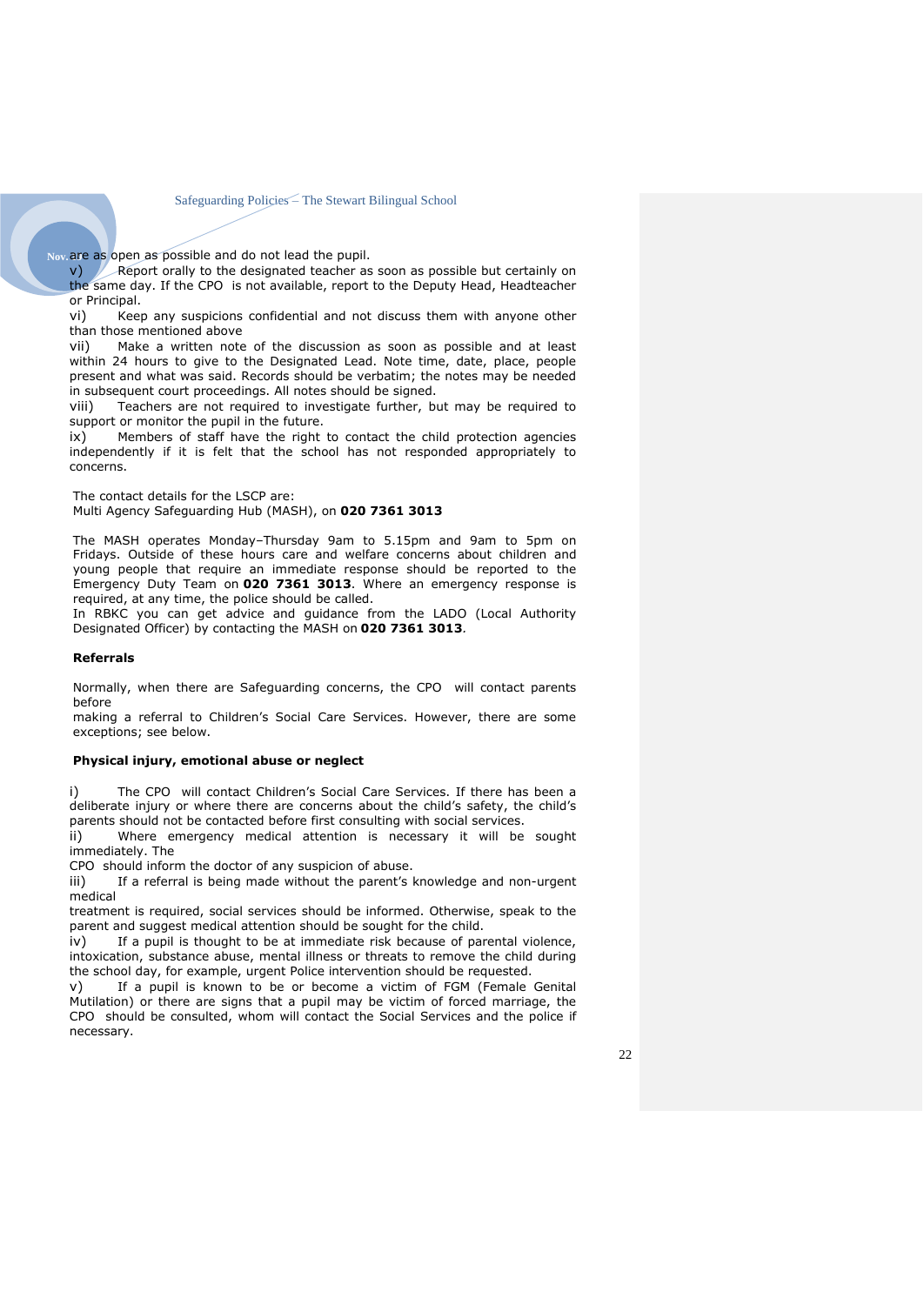Novi) If a pupil shows signs of radicalisation and seems to be attracted to extremism the CPO should be consulted, who will contact the Local Prevent team or refer to the Channel programme if necessary.

#### **Sexual abuse**

i) The CPO will contact Children's Social Care Services or Police Child Protection Team.

ii) The CPO will not speak to the parents.

iii) Under no circumstances should the CPO or any other member of the school, attempt to carry out any investigation into the allegations or suspicions of sexual abuse.

The role of the CPO is to collect the exact details of the allegations or suspicion and to provide this information to the child protection agencies.

Refer to Appendix 1 for specific safeguarding issues that include: a child missing from education, a child missing from home or care, child sexual exploitation (CSE), bullying including cyberbullying, domestic violence, drugs, fabricated or induced illness, faith abuse, female genital mutilation (FGM), forced marriage, gangs and youth violence, gender based violence, mental health, private fostering, preventing radicalisation, sexting, teenage relationship abuse, trafficking.

Note: staff must be alert to signs of FGM, CSE, sexting, domestic violence, forced marriage, faith abuse and radicalisation and discuss their concerns with the CPO as soon as possible.

#### **Children with Special Educational Needs**

The School acknowledges that children with special educational needs may be especially vulnerable to abuse and expect staff to take extra care to interpret correctly apparent signs of abuse and neglect. Indications of abuse will be reported as for other pupils. The Head will identify pupils with particular communication needs and to ensure clear guidance is available for staff in relation to their responsibilities when working with children with intimate care needs.

#### **Prevention**

The school will adopt an open and accepting attitude towards children as part of its responsibility for pastoral care. Staff should work to ensure that children and parents will feel free to talk about any concerns and will see school as a safe place when there are difficulties. Children's worries and fears will be taken seriously and children are encouraged to seek help from members of staff.

Our school will therefore:

i) Establish and maintain an ethos where children feel secure and are encouraged to talk, and are listened to.

ii) Ensure that children know that there are adults in the school whom they can approach if they are worried or are in difficulty.

iii) Include in the curriculum activities and opportunities for PSHCE which equip children with the skills they need to stay safe from abuse and to know to whom they can turn for help.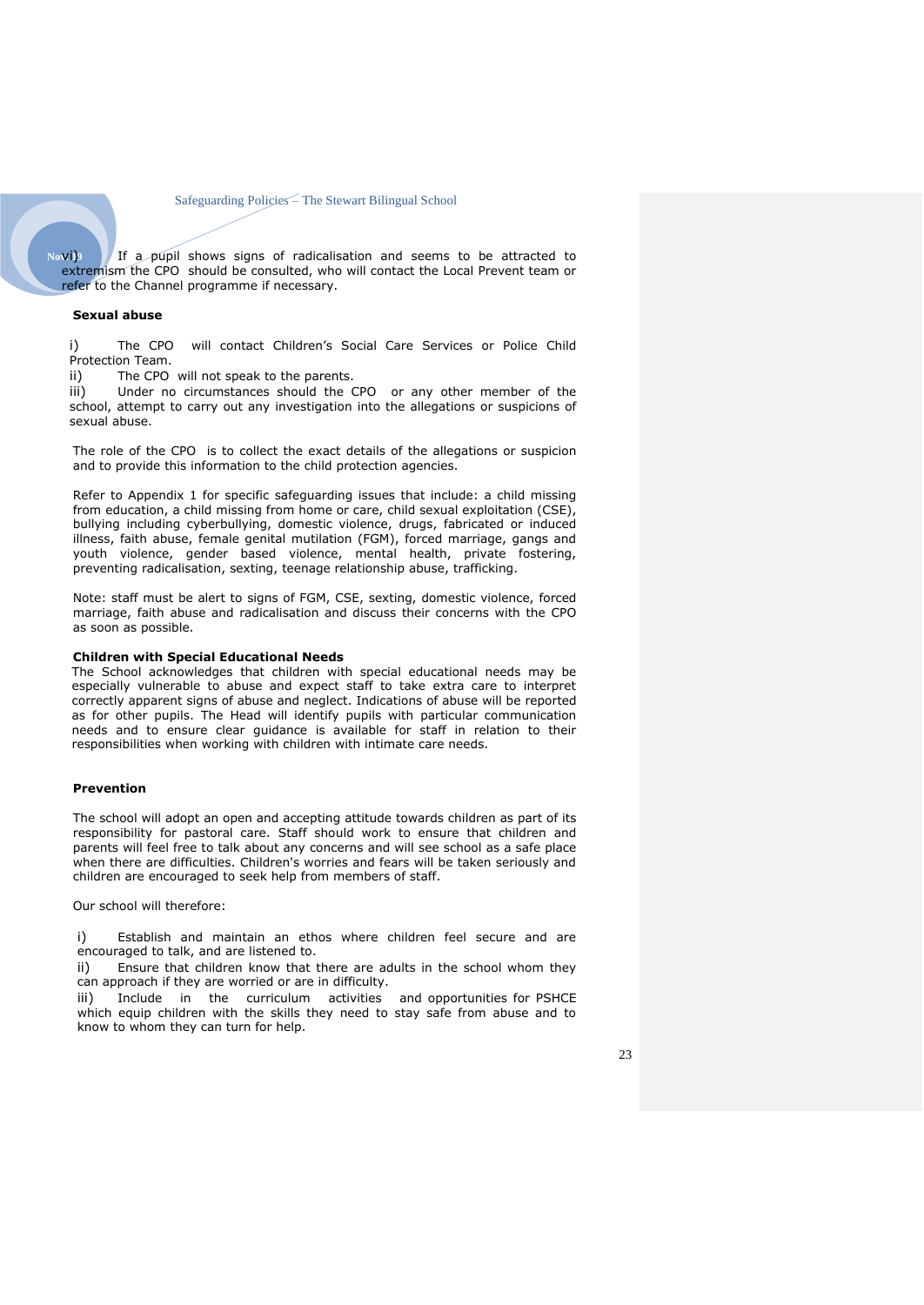Nov. 1**iv)** Ensure every effort is made to establish effective working relationships with parents and colleagues from other agencies.

v) Operate safe recruitment procedures and make sure that all appropriate checks are carried out on new staff and volunteers who will work with children, including references and Disclosure and Barring Service (DBS; DBS website: www.homeoffice.gov.uk/agencies-public-bodies/dbs).

vi) Ensure those responsible for recruitment e.g. Proprietor/Headteacher have successfully completed the recommended Safer Recruitment training and that other members of staff, if involved in leading on recruitment, have successfully completed the training.

vii) Ensure that all staff and volunteers are aware of the need to maintain appropriate and professional boundaries in their relationships with pupils and parents and follow the codes of conduct in the Guidance Safe Working Practice for the Protection of Children and Staff in Education Settings, September 2009.

viii) Whilst schools and colleges are not the employer of supply teachers, they should ensure allegations are dealt with properly. 'In no circumstances should a school decide to cease to use a supply teacher due to safeguarding concerns, without finding out the facts and liaising with the local authority designated officer (LADO) to determine a suitable outcome'

#### **Dealing with allegations of abuse against staff**

If any allegation of abuse is made against a member of staff, the LSCP procedures will be followed and we shall have regard to the guidelines on practice and procedure given in Part 4 of the DfE statutory guidance 'Keeping Children Safe in Education (2020).

See: [https://www.rbkc.gov.uk/LSCP/training-and-resources/resources-and](https://www.rbkc.gov.uk/lscb/training-and-resources/resources-and-training-schools-and-colleges#safeguarding-resources)[training-schools-and-colleges#safeguarding-resources](https://www.rbkc.gov.uk/lscb/training-and-resources/resources-and-training-schools-and-colleges#safeguarding-resources)

Allegations that might indicate that a person is unsuitable to continue to work with children are where a person has:

i) Behaved in a way that has harmed a pupil, or may have harmed a pupil.

ii) Possibly committed a criminal offence against or related to a child.

iii) Behaved towards a pupil or children in a way that indicates that he or she would pose a risk of harm if they work regularly or closely with children.

iv) Behaved or may have behaved in a way that indicates they may not be suitable to work with children.

The procedures for dealing with allegations need to be applied with common sense and judgement. It is essential that any allegation of abuse made against a teacher or other member of staff or volunteer is dealt with very quickly, in a fair and consistent way that provides effective protection for the pupil and at the same time supports the person who is the subject of the allegation.

Refer to Appendix 4 for further details.

Schools have a legal duty to refer to the DBS anyone who has harmed, or poses a risk of harm, to a child or vulnerable adult; where the harm test is satisfied in respect of that individual; where the individual has received a caution or conviction for a relevant offence, or if there is reason to believe that the individual has committed a listed relevant offence; and that the individual has been removed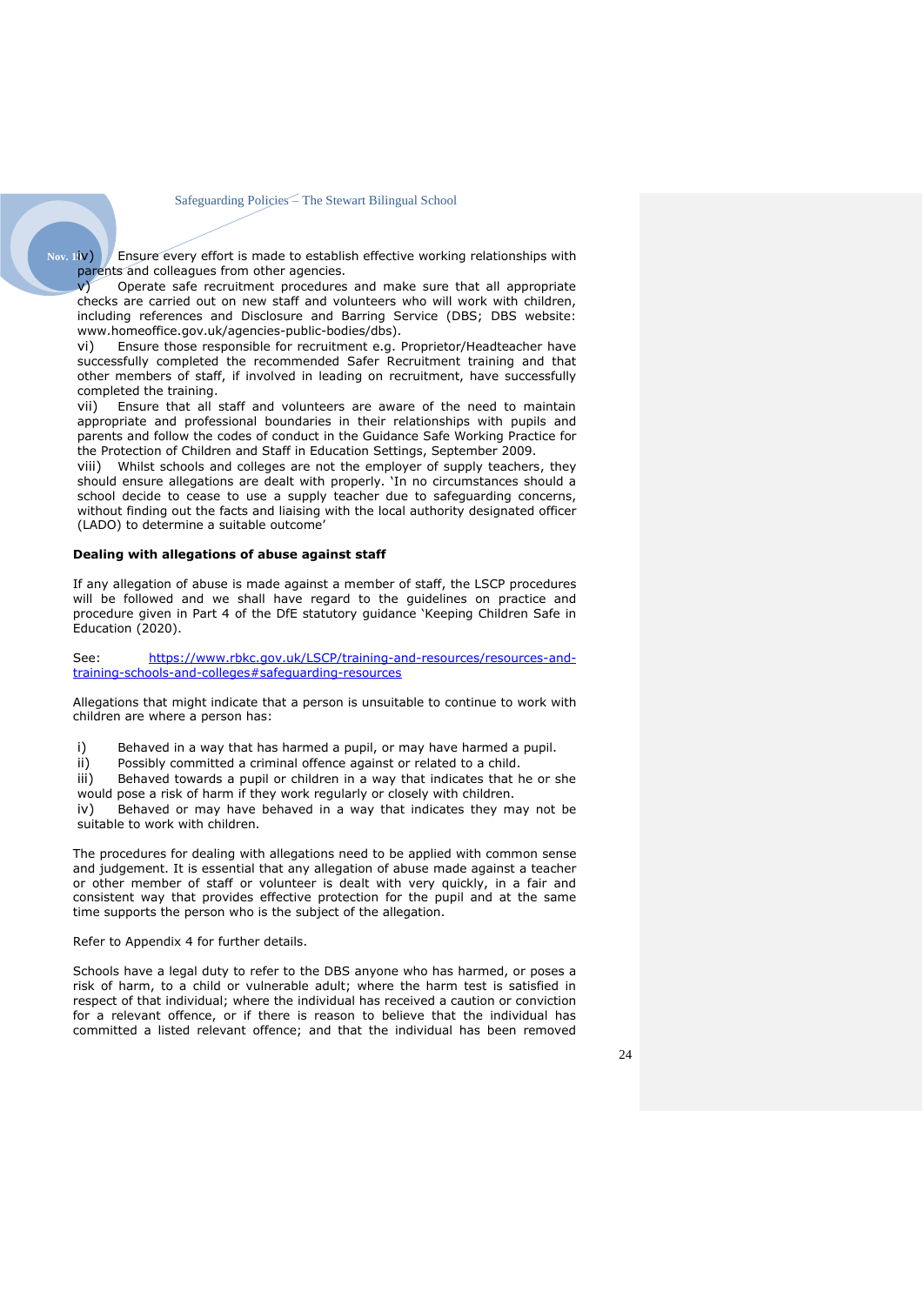Nov. from working (paid or unpaid) in regulated activity, or would have been removed had they not left.

The DBS will consider whether to bar the person. Referrals should be made as soon as possible after the resignation or removal of the individual. Guidance on referrals can be found on GOV.UK.

Where a teacher's employer, including an agency, dismisses or ceases to use the services of a teacher because of serious misconduct, or might have dismissed them or ceased to use their services had they not left first, they must consider whether to refer the case to the Secretary of State, as required by sections 141D and 141E of the Education Act 2002. The Secretary of State may investigate the case, and if s/he finds there is a case to answer, must then decide whether to make a prohibition order in respect of the person.

#### **Training**

i) All newly recruited staff (teaching and non-teaching and including visiting peripatetic members of staff) are given in-house training on safeguarding issues as part of their induction, covering how to identify and respond early to the needs of all vulnerable children

ii) Refresher courses are organised in school at least once a year to ensure that everyone develops the knowledge and skills required to fulfil their responsibilities

iii) Training is provided about the duty to 'prevent terrorism', using the 4 main themes from The Prevent Duty – Risk Assessment, Working in Partnership, Staff Training, IT Policies

iv) The Designated Safeguarding Leads undertake formal training including inter-agency work every two years and update their knowledge and skills at least once a year to keep up to date with developments. They are encouraged to attend network meetings and external courses, as well as read relevant materials and case reviews.

v) At least one person in each recruitment process has had "Safer Recruitment" training

vi) A record is kept of staff training, including type of training and dates.

#### **Dealing with allegations of abuse against other children**

If an allegation of abuse is made about another child it should be reported directly to the CPO who will consult with the Duty Social Work service for the borough, and follow guidelines as laid out in our Anti-Bullying Policy and general safeguarding guidelines as applicable.

This includes peer-on-peer abuse: any form of physical, sexual, emotional, financial, and/or coercive control exercised between children and young people; this includes intimate and non-intimate relationships.

The expectation regarding acceptable behaviour towards other pupils is made clear through the School's internal rules, reinforced by the anti-bullying policy, PSHCE lessons, the behaviour and discipline policy, as well as incidental form periods and assemblies.

Where a pupil (or member of staff or volunteer) makes an allegation about the behaviour of a pupil or pupils against another pupil, and this is deemed to be – or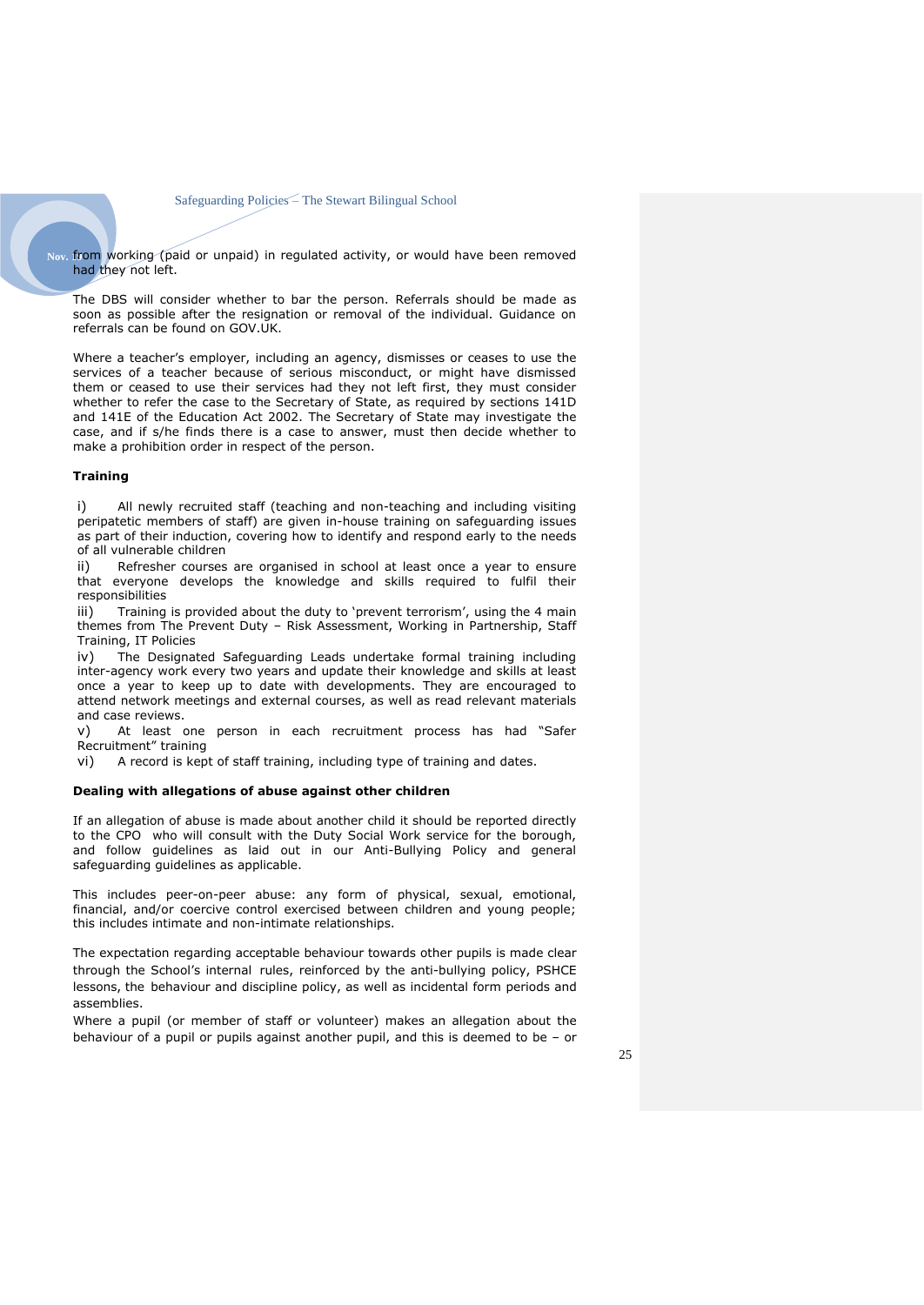Nov. could be deemed to be abuse, the allegation must be reported to the Child Protection Officer. The relevant guidelines outlined within this policy will be adhered to. Most situations would be covered by the anti-bullying policy and so the member of staff should write down the incident exactly as reported and liaise with member of the Senior Management Team who will work with the Child Protection Officer, following the anti-bullying policy procedures. The bully and victim will be dealt with separately in the first instance.

#### **Safety and security in school**

Entry to school premises is controlled by secure doors, constant staff supervision or video

surveillance. Authorized visitors are logged in and out of the premises. Unidentified visitors will be challenged by staff or reported to the Head or School Office.

The presence of intruders and suspicious strangers loitering near the school will be reported to the Police and the LA so that other schools can be alerted.

No internal doors to classrooms will be locked while pupils are present. All teaching rooms will have clear, unobstructed glass panels in the doors when possible\* (\*Please note that at Oxford Gardens the premises don't have glass panel doors available but have large windows to the rear or back garden which allow visibility on the activities during the day). Doors of classrooms are open during 1-1 sessions.

Members of staff who work with children on a one to one basis are made particularly aware of policies and procedures with regard to safeguarding as the nature of their work means they are more vulnerable to allegations made against them or a pupil may see their individual lesson time as a private opportunity to make a disclosure. See Appendix 1

#### **Extended school and off-site arrangements**

Where extended school activities are provided by and managed by the school, our own

Safeguarding Policy and procedures apply. If other organisations provide services or activities on our site we will check that they have appropriate procedures in place, including safer recruitment procedures.

When our pupils attend off-site activities, including day and residential trips and work related activities, we will check that effective safeguarding arrangements are in place.

It is the responsibility of the proprietor to vet the organisations wishing to use the school premises outside school hours to ensure that he is not unwittingly letting the premises to groups promoting extremist views or involved in criminal activities.

#### **First Aid and Medical Plans**

Except in cases of emergency, first aid will only be administered by qualified first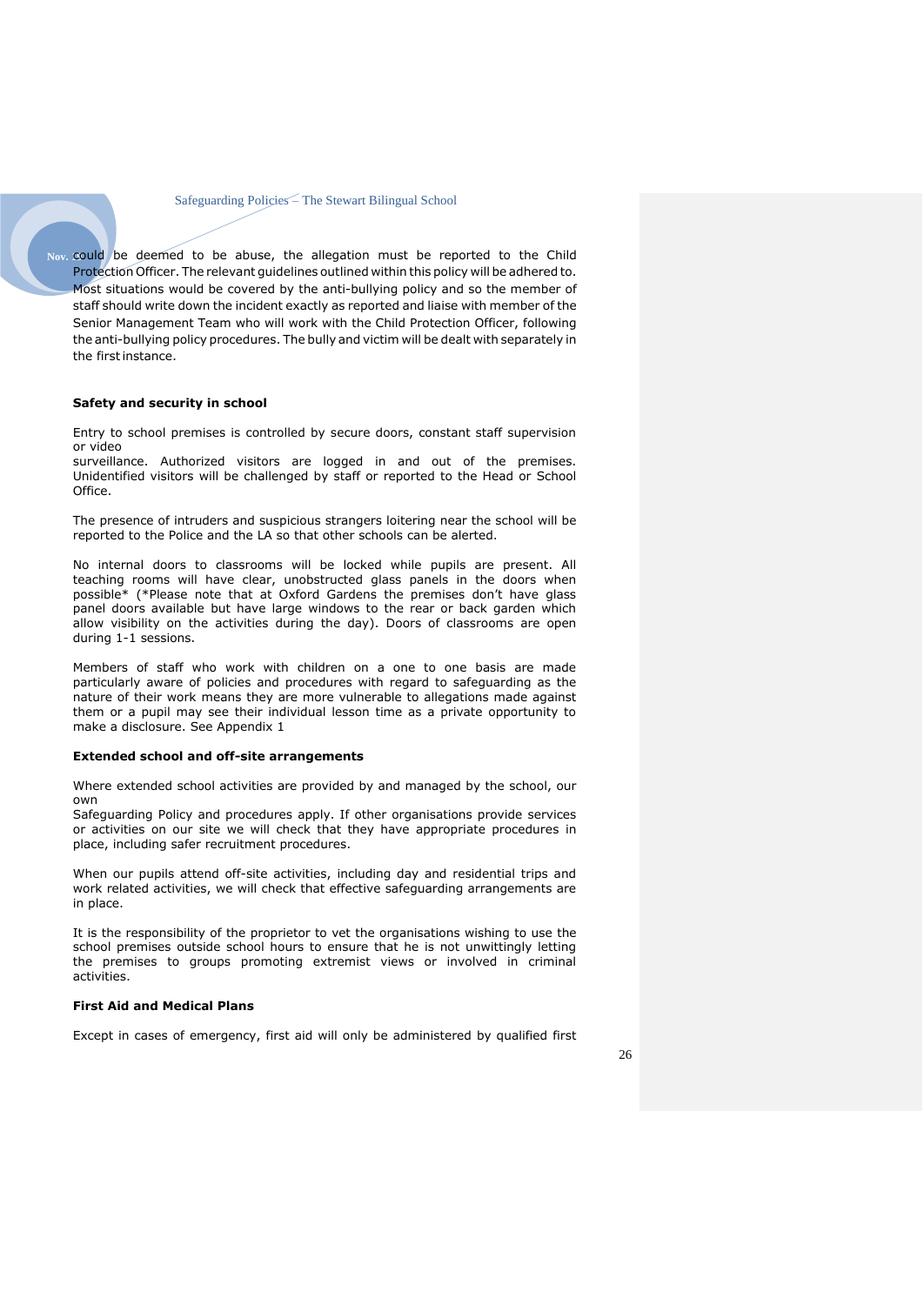**Nov. 19**aiders. All first aid treatment will be recorded and where significant will be shared with parents at the earliest opportunity.

Children requiring regular medication or therapies for long term medical conditions will be made the subject of a medical plan that has been agreed with parents.

#### **First aiders: Helene Knupffer, Lucile Grieumard**

#### **Contractors**

Building contractors who work on the school site will be made aware of this policy. Long-term contractors who work in the school during term time will be asked to provide their consent for DBS checks to be undertaken. These checks will be undertaken when individual risk assessments by the SLT deem this to be appropriate. During major works, when large numbers of workers and subcontractors may be on site during term time, Health and Safety risk assessments will include the potential for contractors and their employees to have direct access to pupils in non-teaching times.

#### **Confidentiality and information sharing**

Refer to DfE guidance Information sharing, Advice to practitioners, July 2018.

Safeguarding children raises issues of confidentiality that must be clearly understood by all staff/volunteers in schools.

i) All staff in schools, both teaching and non-teaching staff, have a responsibility to share relevant information about the protection of children with other professionals, particularly the investigative agencies (Children's Services: Safeguarding and Specialist Services and the Police).

ii) If a child confides in a member of staff/volunteer and requests that the information is kept secret, it is important that the member of staff/volunteer tell the child in a manner appropriate to the child's age/stage of development that they cannot promise complete confidentiality – instead they must explain that they may need to pass information to other professionals to help keep the child or other children safe.

iii) Staff/volunteers who receive information about children and their families in the course of their work should share that information only within appropriate professional contexts.

iv) Staff/volunteers should note that neither the GDPR nor the Data Protection Act 2018 prevent and limit the sharing of information. It does, however, provide a framework to ensure that personal information about a living individual is shared appropriately.

#### **Monitoring and evaluation**

Our Safeguarding, Child Protection Policy and procedures will be monitored and evaluated by:

- Proprietor termly visits to the school
- SLT 'drop ins' and discussions with children and staff
- Pupil surveys and questionnaires
- Scrutiny of attendance and behaviour data
- Scrutiny of range of risk assessments

• Scrutiny of minutes of staff meetings, records of concerns and safeguarding records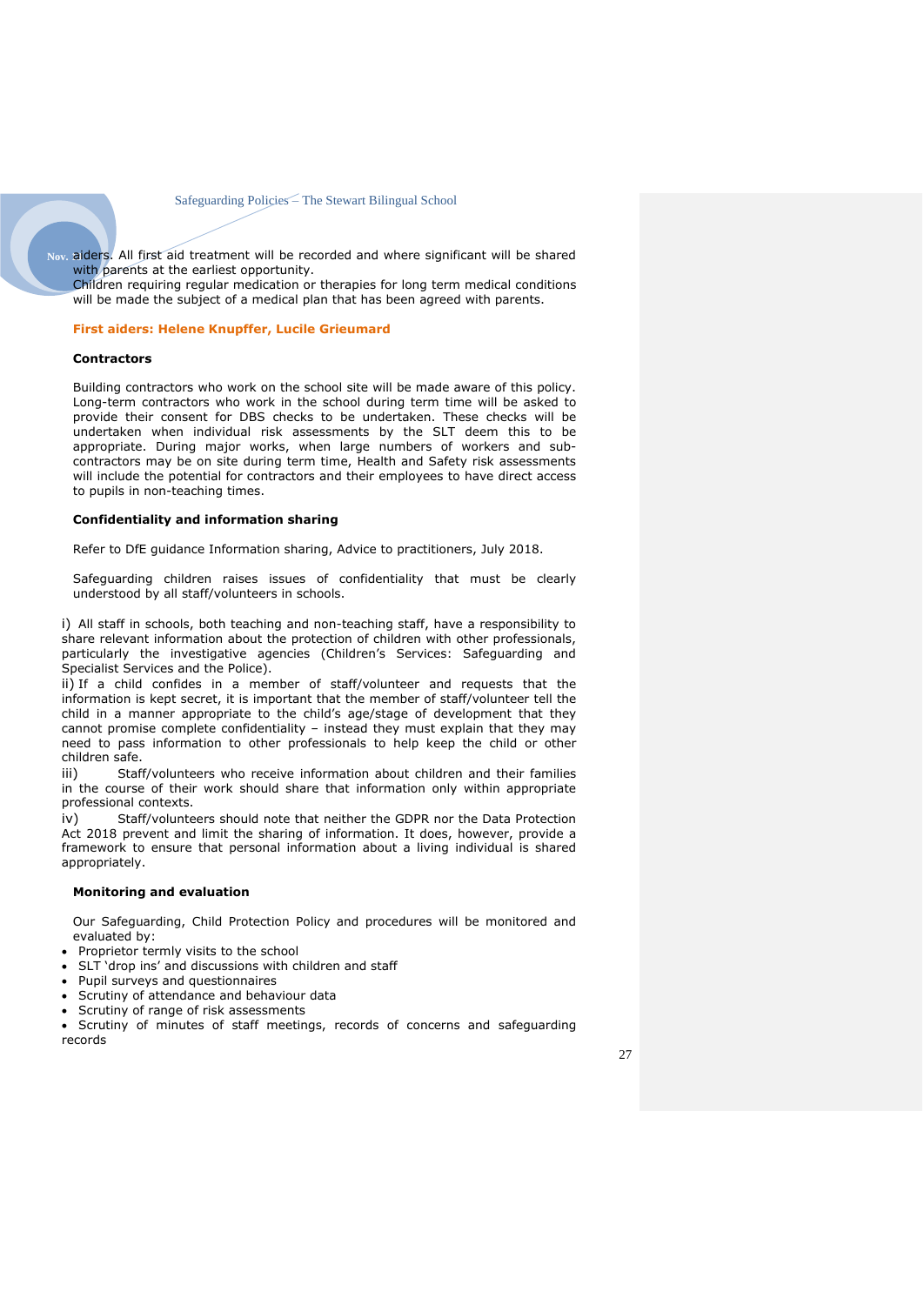- Nov. 1Logs of bullying/racist/behaviour incidents for SLT and proprietor to monitor • Termly reviews of procedures aimed at safeguarding children in various
	- circumstances
	- Review of parental concerns and parent questionnaires
	- Annual full safeguarding audits by the proprietor

#### **Legal framework and references**

This policy has been informed by and complies with

- i) DfE statutory guidance 'Keeping Children Safe in Education (2020),
- ii) DfE advice 'The Prevent Duty' (2016) from The Counter-Terrorism and Security Act (2015)
- iii) DfE 'What to do if you're worried a child is being abused' (March 2015)
- iv) DfE guidance 'Working Together to Safeguard Children' (2018)

v) DfE guidance 'Multi-agency statutory guidance on female genital mutilation'  $(2018)$ 

vi) Children missing education September 2016

vii) UKCCIS Sexting in schools and colleges: responding to incidents and safeguarding young people, August 2016

viii) Guidance for Safer Working Practice for Adults who work with Children and Young People in Education 2015

ix) Ofsted Inspecting safeguarding in early years, education and skills settings.

See also: Anti-bullying Policy, Behaviour Policy, Complaints Policy, E-Safety/Acceptable use Policy, Whistleblowing Policy, Safe Recruitment Policy, Code of Conduct for Staff, First Aid, Health and Safety and EYFS-specific policies and procedures, PSHCE policy, Prevent Risk Assessment Action Plan and Prevent Risk Assessment

#### **Appendices**

Appendix 1: Definitions, forms and signs of abuse

- Appendix 2: Working with children one-to-one
- Appendix 3: Children missing education
- Appendix 4: Managing allegations of abuse made against staff
- Appendix 5: Indicators of vulnerability to radicalisation
- Appendix 6: Useful references and organisations
- Appendix 7: Internet and Child Protection

#### **Review date: November 2019**

**Signature of CPO /HT and Deputy deputy DSL :** 

#### **SAFEGUARDING POLICY APPENDIX 1 Definitions and signs of abuse**

Abuse and neglect are forms of maltreatment of a child. Somebody may abuse or neglect a child either directly by inflicting harm, or indirectly, by failing to act to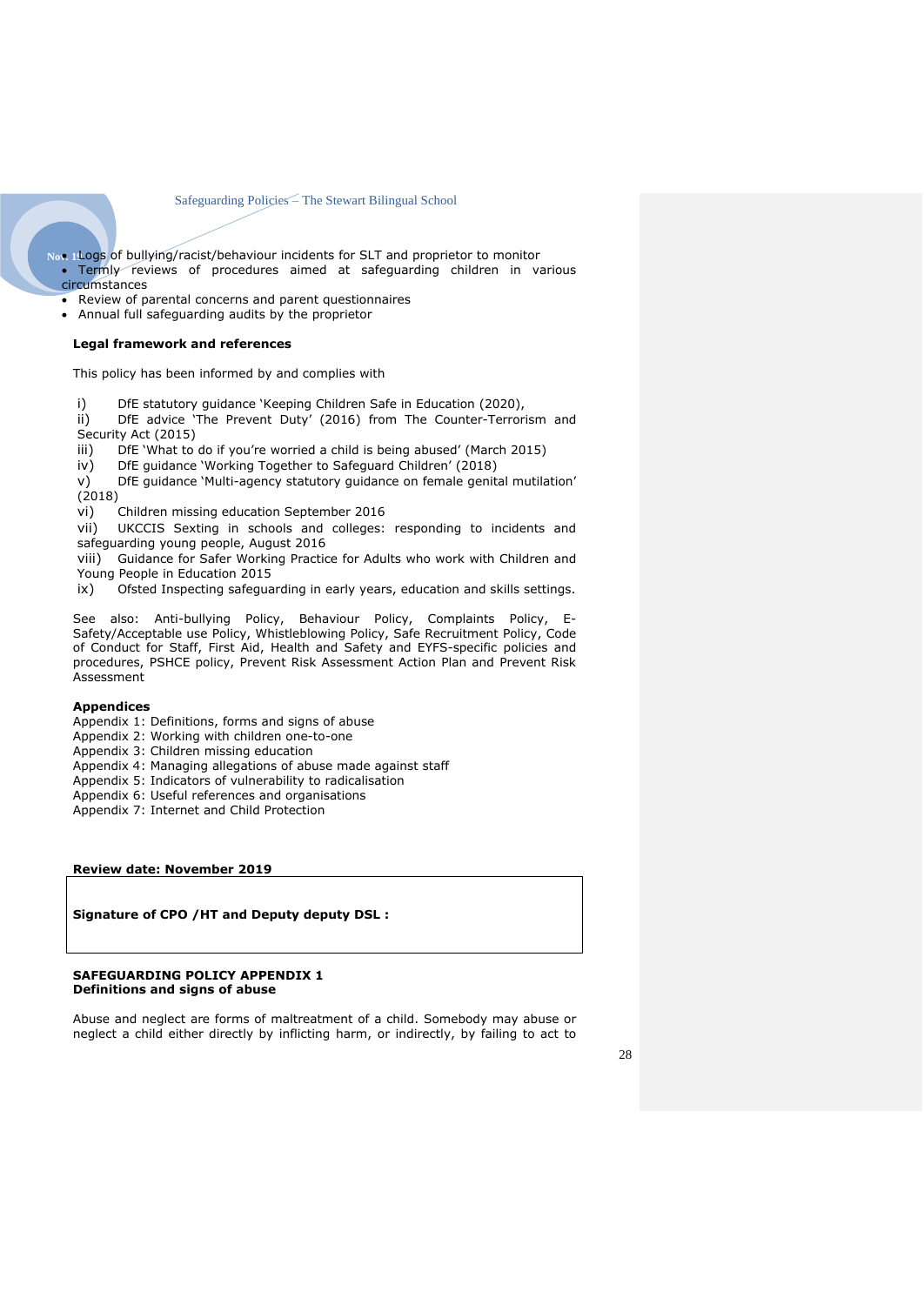**Nov. 19**prevent harm. Children may be abused in a family or in an institutional or community setting; by those known to them; or, more rarely, by a stranger. They may be abused by an adult or adults, or another child or children.

#### **Definitions**

There are four types of child abuse. They are defined in the DfE Statutory Guidance 'Keeping

Children Safe in Education' as follows:

1. Physical abuse: a form of abuse which may involve hitting, shaking, throwing, poisoning, burning or scalding, drowning, suffocating or otherwise causing physical harm to a child. Physical harm may also be caused when a parent or carer fabricates the symptoms of, or deliberately induces, illness in a child.

2. Emotional abuse: the persistent emotional maltreatment of a child such as to cause severe and adverse effects on the child's emotional development. It may involve conveying to a child that they are worthless or unloved, inadequate, or valued only insofar as they meet the needs of another person. It may include not giving the child opportunities to express their views, deliberately silencing them or 'making fun' of what they say or how they communicate. It may feature age or developmentally inappropriate expectations being imposed on children. These may include interactions that are beyond a child's developmental capability as well as overprotection and limitation of exploration and learning, or preventing the child participating in normal social interaction. It may involve seeing or hearing the ill-treatment of another. It may involve serious bullying (including cyberbullying), causing children frequently to feel frightened or in danger, or the exploitation or corruption of children. Some level of emotional abuse is involved in all types of maltreatment of a child, although it may occur alone.

3. Sexual abuse: involves forcing or enticing a child or young person to take part in sexual activities, not necessarily involving a high level of violence, whether or not the child is aware of what is happening. The activities may involve physical contact, including assault by penetration (for example rape or oral sex) or nonpenetrative acts such as masturbation, kissing, rubbing and touching outside of clothing. They may also include non-contact activities, such as involving children in looking at, or in the production of, sexual images, watching sexual activities, encouraging children to behave in sexually inappropriate ways, or grooming a child in preparation for abuse (including via the internet). Sexual abuse is not solely perpetrated by adult males. Women can also commit acts of sexual abuse, as can other children.

Neglect: the persistent failure to meet a child's basic physical and/or psychological needs, likely to result in the serious impairment of the child's health or development. Neglect may occur during pregnancy as a result of maternal substance abuse. Once a child is born, neglect may involve a parent or carer failing to: provide adequate food, clothing and shelter (including exclusion from home or abandonment); protect a child from physical and emotional harm or danger; ensure adequate supervision (including the use of inadequate caregivers); or ensure access to appropriate medical care or treatment. It may also include neglect of, or unresponsiveness to, a child's basic emotional needs.

All school staff should be aware that abuse, neglect and safeguarding issues are rarely standalone events that can be covered by one definition or label. In most cases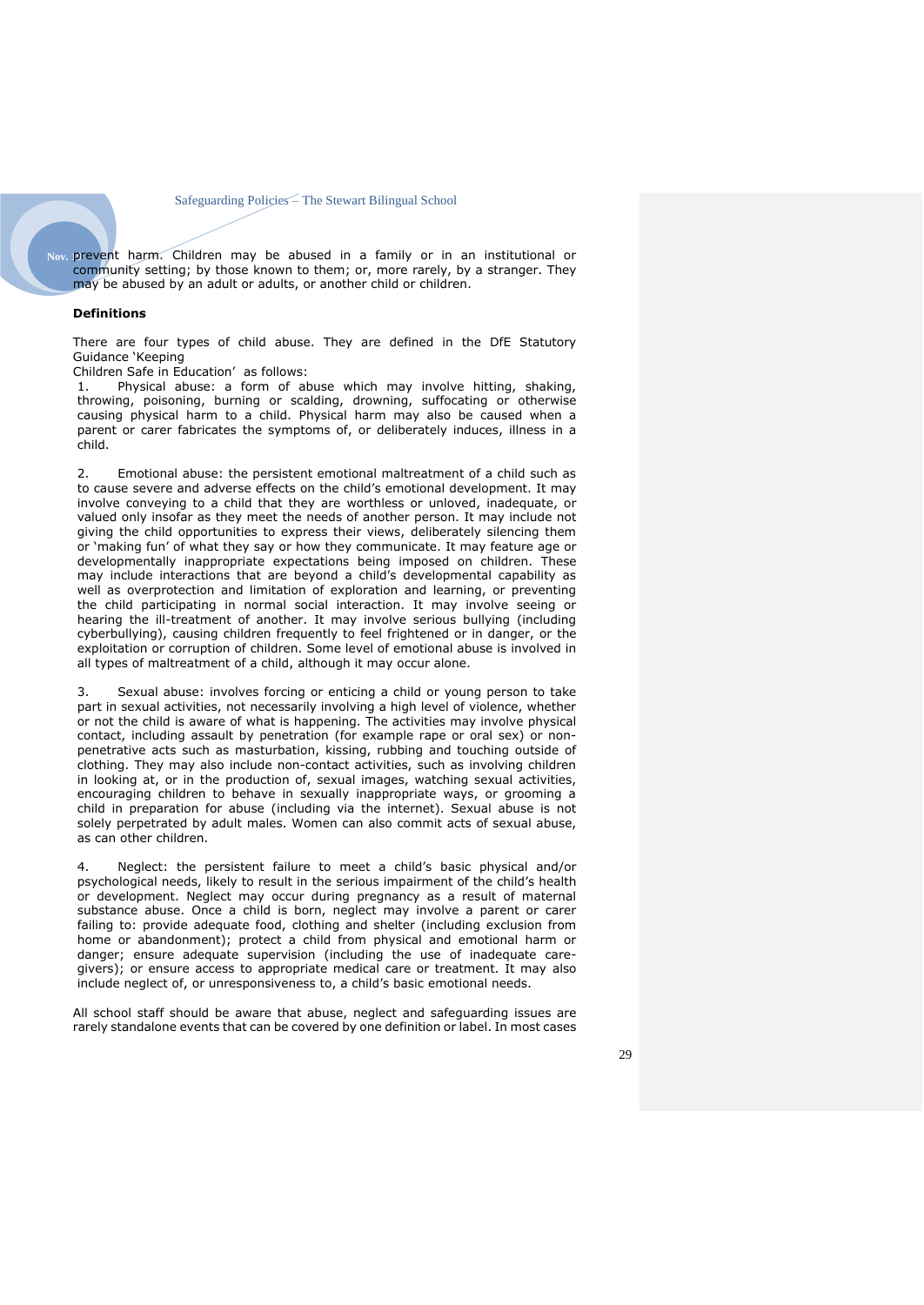Nov. multiple issues will overlap with one another.

Abuse is a form of maltreatment of a child. Somebody may abuse or neglect a child by inflicting harm, or by failing to act to prevent harm. Children may be abused in a family or in an institutional or community setting by those known to them or, more rarely, by others. Abuse can take place wholly online, or technology may be used to facilitate offline abuse. They may be abused by an adult or adults, or another child or children. The [Children](https://www.legislation.gov.uk/ukpga/1989/41/contents) Act 1989 introduced the concept of "Significant Harm" as the thresholdthatjustifiescompulsoryinterventioninfamilylifeintheinterestsofchildren. There are no absolute criteria to rely on when judging what constitutes significant harm. Overall, it can be described as the detrimental outcome of various forms of child maltreatment to the child's wellbeing.

• Harm means ill treatment or the impairment of health or development.

•Development means physical, intellectual, emotional, social or behavioural development.

• Ill treatment includes sexual abuse and forms of ill treatment that are not physical.

• Health includes physical or mental health.

Where the question of whether harm suffered by a child is significant turns on the child's health and development, the child's health or development shall be compared with that which could reasonably be expected of a similar child.

There are four main categories of abuse – **physical, neglect, sexual and emotional**.

**The listof symptoms given is notexhaustive or comprehensive but consists of frequently observed symptoms.** It is important to remember that most abuse involves more than one main type, for example, sexual and emotional abuse may be recognised together. These symptoms, for example cuts and grazes, may also be accidental and not a sign of abuse. These different types of abuse require different approaches. A child suffering from physical abuse may be in immediate and serious danger. Action should, therefore, be taken immediately. With other forms of abuse there is a need to ensure that adequate information is gathered. There is also a need to make sure that grounds for suspicion have been adequately investigated and recorded. The need to collate information must be balanced against the need for urgent action. If there are reasonable grounds for suspicion then a decision to monitor the situation should only be taken after consultation. A situation that should cause particular concern is that of a child who fails to thrive without any obvious reason. In such a situation a medical investigation will be required to consider the causes.

#### <span id="page-29-0"></span>**7. Types of Abuse**

#### *7.1 Physical Abuse*

Physical abuse may involve hitting, shaking, throwing, poisoning, burning or scalding, drowning, suffocating or otherwise causing physical harm to a child. Physical harm may also be caused when a parent or carer feigns the symptoms of, or deliberately causes ill health to, a child whom they are looking after. A person might do this because they enjoy or need the attention they get through having a sick child. Physical abuse, as well as being a result of an act of commission can also be caused through omission or the failure to act to protect.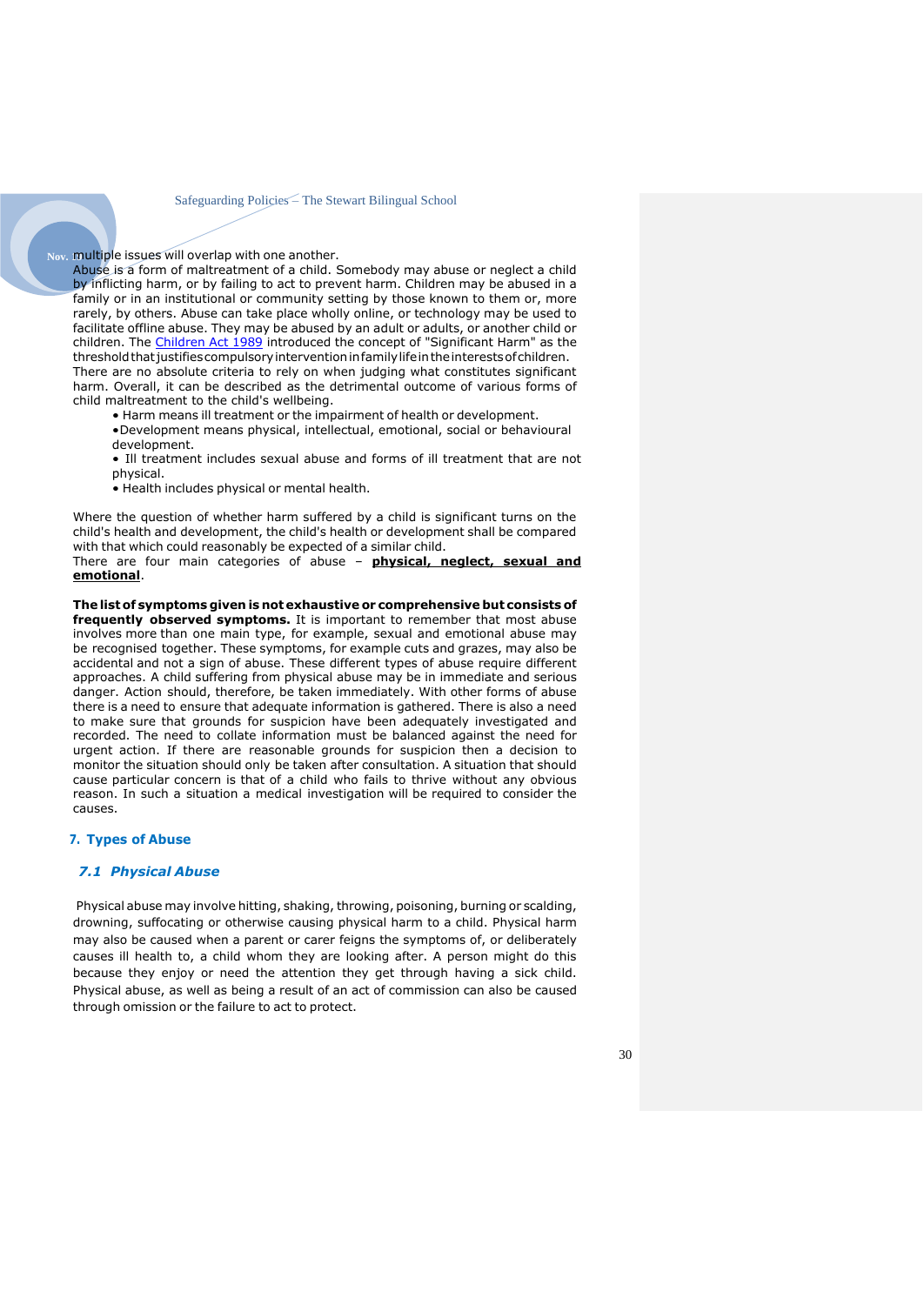#### **Nov. 19***7.2 Emotional Abuse*

Emotional abuse is the persistent emotional maltreatment of a child such as to cause severe and persistent adverse effects on the child's emotional development. It may involve making conveying to children that they are worthless or unloved, inadequate, or valued only insofar as they meet the needs of another person. It may feature age or developmentally inappropriate expectations being imposed on children. These may include interactions that are beyond the child's developmental capability, as well as overprotection and limitation of exploration and learning, or preventing the child participating in normal social interaction.

Some level of emotional abuse is involved in all types of maltreatment of a child whether it involves, feeling frequently frightened, suffering danger or exploitation, or seeing or hearing the ill-treatment of another as much as experiencing it. A serious bullying incident may cause a child to suffer significant harm and therefore be dealt with through these safeguarding procedures and require the school to report concerns to local authority designated officer (LADO).

#### <span id="page-30-0"></span>*7.3 Sexual Abuse*

Sexual abuse involves forcing or enticing a child or young person to take part in sexual activities, including prostitution, whether or not the child is aware of what is happening. The activities may involve physical contact, including penetrative (e.g. rape, buggery or oral sex) or non-penetrative acts. They may include non-contact activities, such as involving children in looking at, or in the production of, sexual on-line images, watching sexual activities, or encouraging children to behave in sexually inappropriate ways. Boys and girls can be sexually abused by males and/or females, by adults and by other young people. This includes people from all different walks of life.

#### *7.4 Neglect*

Neglect is the persistent failure to meet a child's basic physical and/or psychological needs, likely to result in the serious impairment of the child's health or development. Neglect may occur during pregnancy as a result of maternal substance abuse. Once a child is born it may involve a parent or carer failing to provide adequate food, shelter and clothing, failing to protect a child from physical harm or danger, failure to ensure adequate supervision (including the use of inadequate care givers) or the failure to ensure access to appropriate medical care or treatment. It may also include neglect of, or unresponsiveness to, a child's basic emotional needs.

#### *7.5 Organised Abuse*

Organised sexual abuse where there is more than one single abuser and the adults concerned appear to act in agreement to abuse children and/or where an adult uses an institutional framework or position of authority to recruit children for sexual abuse.

**The range of possibilities**, not necessarily amounting to abuse, can include being a party to inappropriate behaviour and may be referred to the named CPO.

#### *7.6 Peer on peer abuse*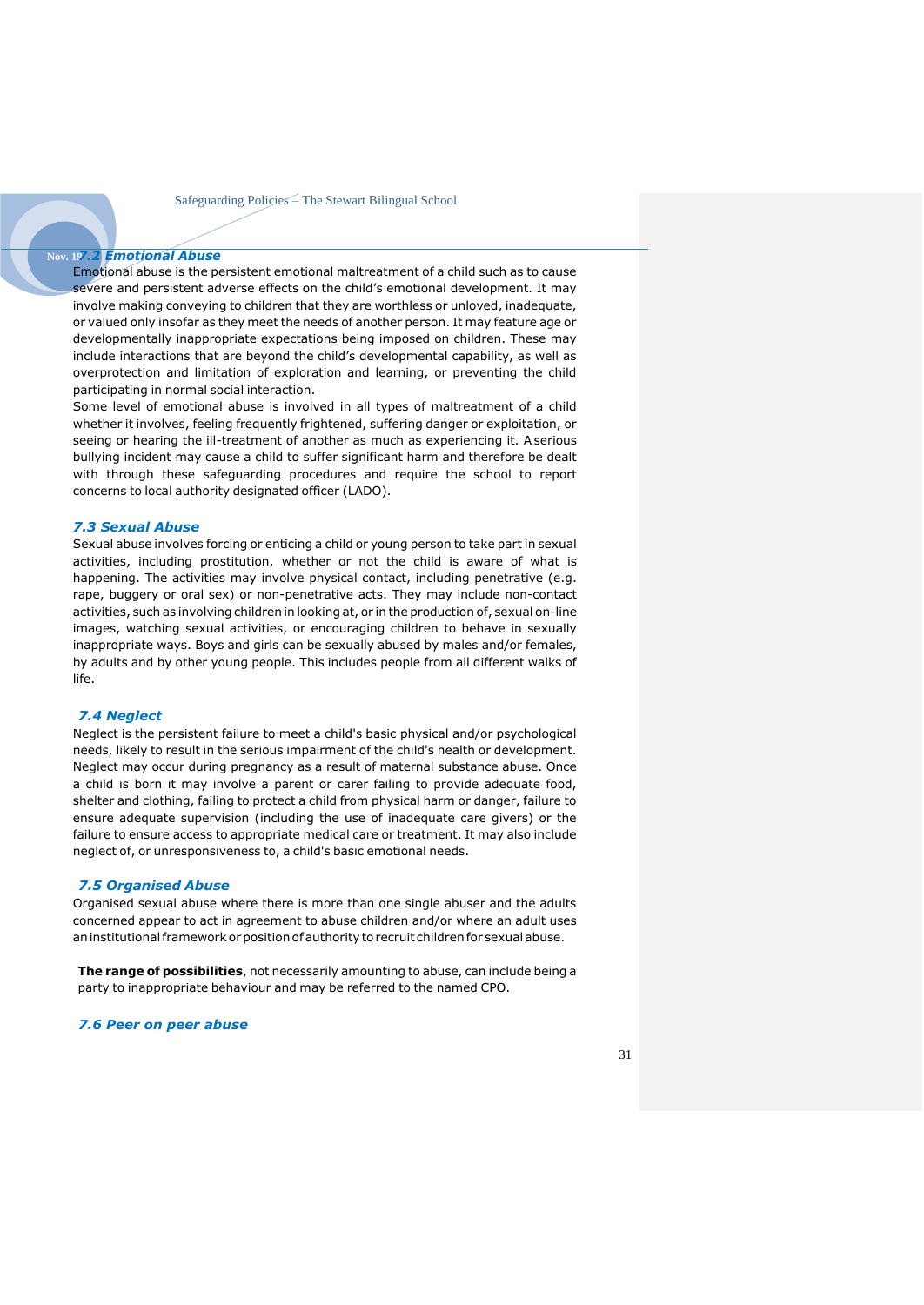Nov. Children can abuse other children. This is generally referred to as peer on peer abuse and can take many forms. This can include (but is not limited to) bullying (including cyberbullying); sexual violence and sexual harassment; physical abuse such as hitting, kicking, shaking, biting, hair pulling, or otherwise causing physical harm; sexting and initiating/hazing type violence and rituals.

#### <span id="page-31-0"></span>**8. Signs of Abuse**

The manifestation of certain types of behaviour does not mean that the child is necessarily being abused. However, an accumulation of such signs should give cause for concern. Equally, individual indicators of abuse may not be particularly worrying in isolation, but in combination they can suggest that there is serious cause for concern.

#### *8.1 Signs of physicalabuse*

#### Bruises

- Bruises to the eyes, mouth, or ears; or finger tip bruising showing a grasp mark
- Bruises of different ages in the same place
- Outline bruises (prints of hands, belts, shoes, etc)
- Bruises without obvious and verifiable explanations

#### Burns, Bites andScars

- Clear impressions of teeth (more than 3cm across unlikely to have been made by a child)
- Burns or scalds with clear outlines
- Small round burns which may be from cigarettes
- Large number of different aged scars
- Unusual shaped scars
- Scars that indicate the child did not receive medical treatment

#### **Other Injuries**

- Poisoning, injections, ingestion or other applications of damaging substances including drugs andalcohol
- Female genital mutilation, including female circumcision

#### Behavioural signs of physical abuse

- Unexplained injuries or burns, particularly if they are recurrent
- Improbable excuses given to explain injuries
- Refusal to discussinjuries
- Untreated injuries
- Bald patches
- Withdrawal from physicalcontact
- Arms and legs kept covered in hot weather
- Fear of returning home
- Fear of medicalhelp
- Self-destructive tendencies
- Aggression towards others
- Running away

#### *8.2 Signs of emotional abuse:*

These may be present in children whose parents are over-critical or emotionally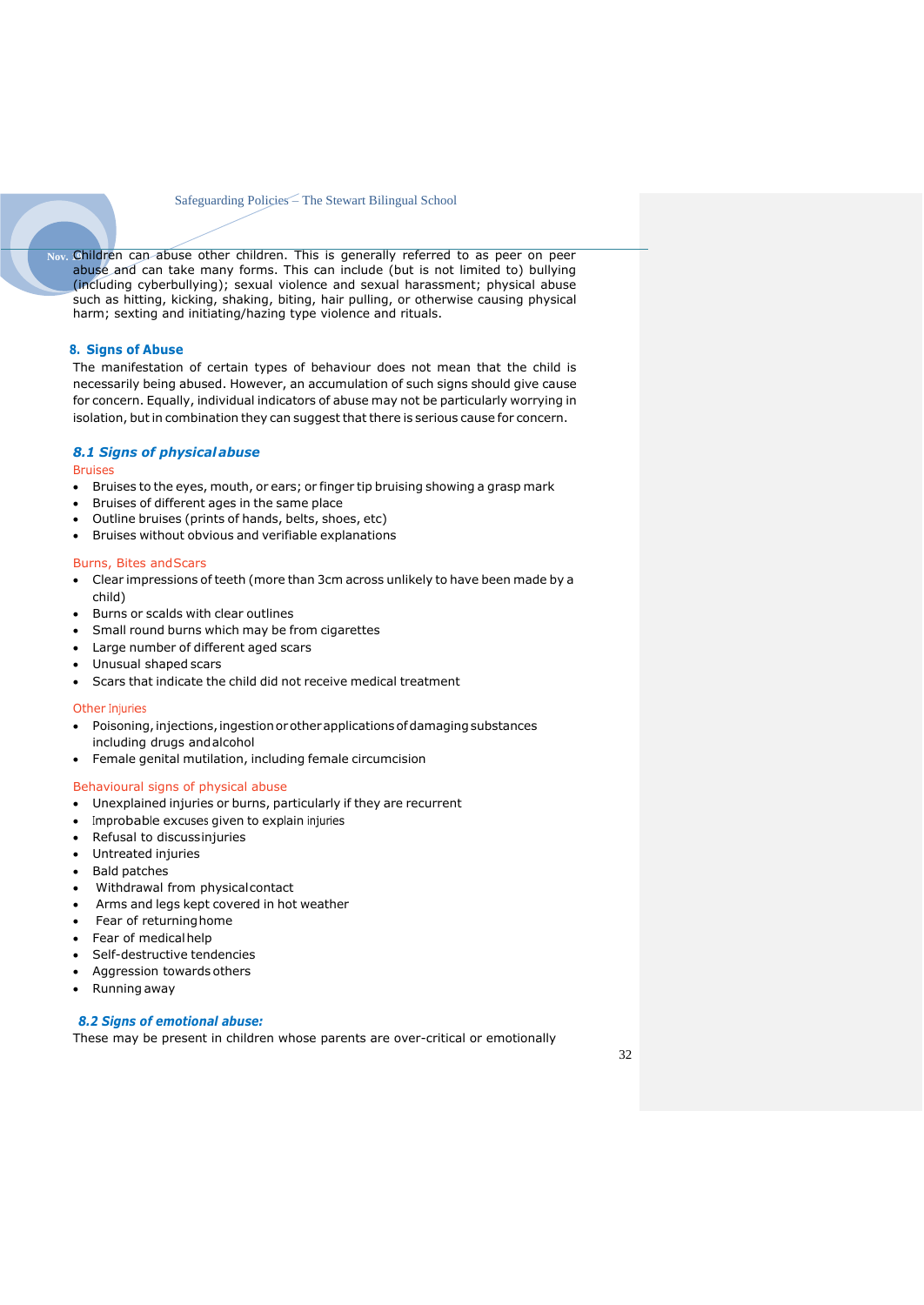Nov. distant, or who are unable to meet their children's emotional needs:

- Physical, mental and emotional development lags
- Admissionofpunishmentwhichappearsexcessive
- Over-reaction to mistakes
- Continual self-deprecation
- Sudden speech disorders
- Fear of newsituations
- Inappropriate emotional responses to painful situations

#### *8.3 Signs of sexual abuse*

The manifestation of certain types of behaviour does not mean that the child is necessarily being sexually abused. However, an accumulation of such signs should give cause for concern, such as:

- Something a child has told you or told someone else
- Achild showing worrying sexualised behaviour in play towards another child or adult
- A child who seems to be conversant with inappropriate sexual knowledge for one of his/her age

#### Physical indicators of sexual abuse include:

- Sexually transmitted diseases
- Recurrent urinary infections
- Genital and rectal itching and soreness

#### *8.4 Signs which may suggest neglect:*

- Inadequate diet or children appearing persistently undersized/underweight
- Squalid, dangerous or unhygienic home environment
- Abandoned or left without appropriate adult supervision in circumstances
- Neurotic behaviour (e.g. rocking, hair-twisting, thumb sucking)
- Self-mutilation
- Fear of parent being contacted
- Extremes of passivity or aggression
- Drug/solvent abuse
- Running away
- Compulsive stealing, scavenging
- Unexplained bleeding and discharges
- Bruising in genitalregion
- Emotional asthma
- Prevented from receiving appropriate medical advice or treatment
- Constant tiredness
- Poor state of clothing
- Frequent lateness or non-attendance at school

**Please note** that these lists are possible indicators of abuse and are not exhaustive and all of these factors must be considered in context. Other factors which could be a concern might include:

- Sleep disturbance
- School failure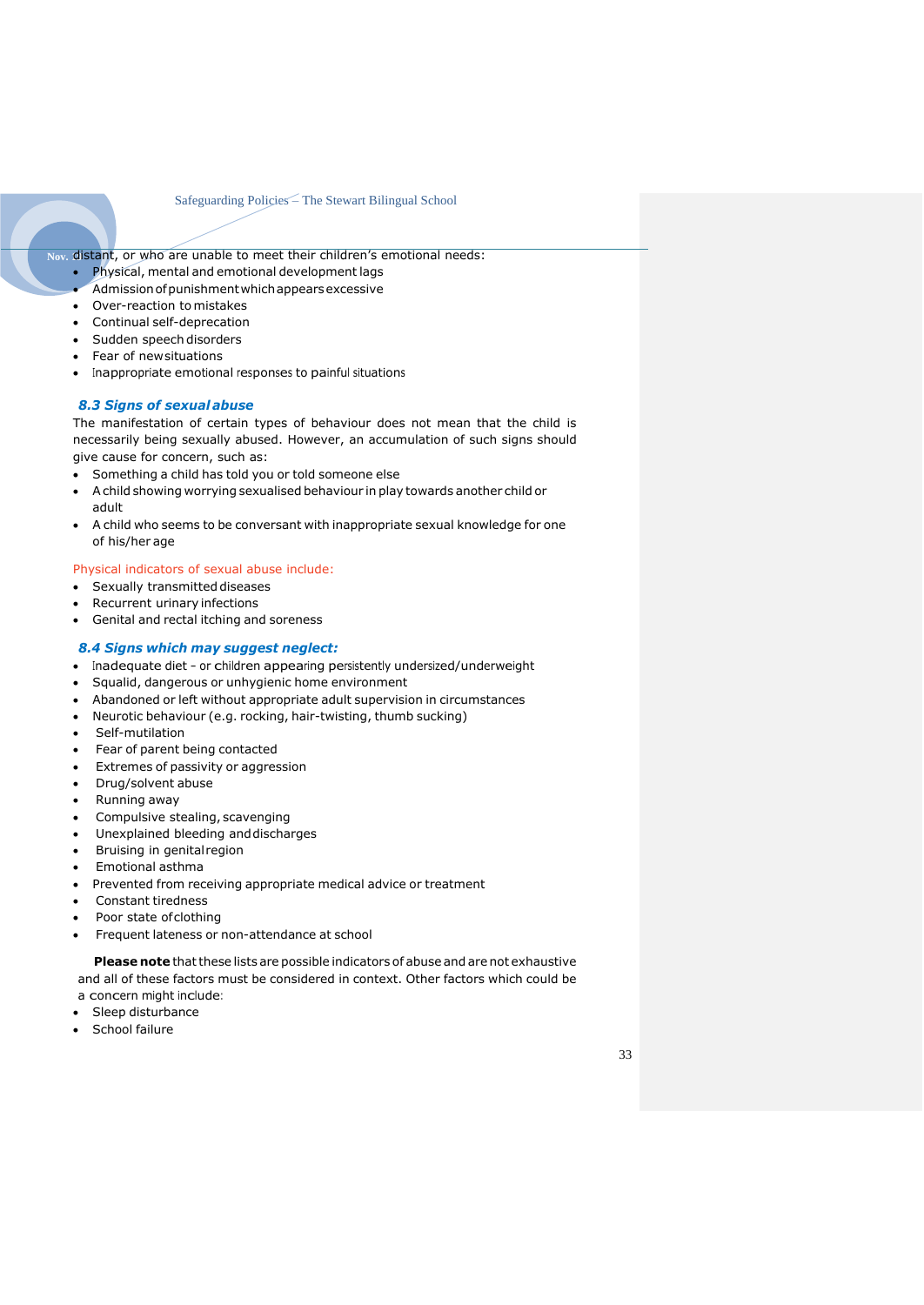- **Nov. 19** Over-mature dress
	- Poor peer relationships
	- **Secretiveness**
	- Obvious lies/stealing/fire-setting
	- Sudden mood changes/emotionaloutbursts
	- Eagerness to please

#### *8.5Behaviour to be alert to when adults are with children*

We all have personal likes and things that make us uncomfortable. "Personal space" is the private area of control inside an imaginary line or boundary that defines each person as separate. Ideally, that boundary helps us stay in charge of our own personal space. It helps keep out the things that make us uncomfortable - unsafe and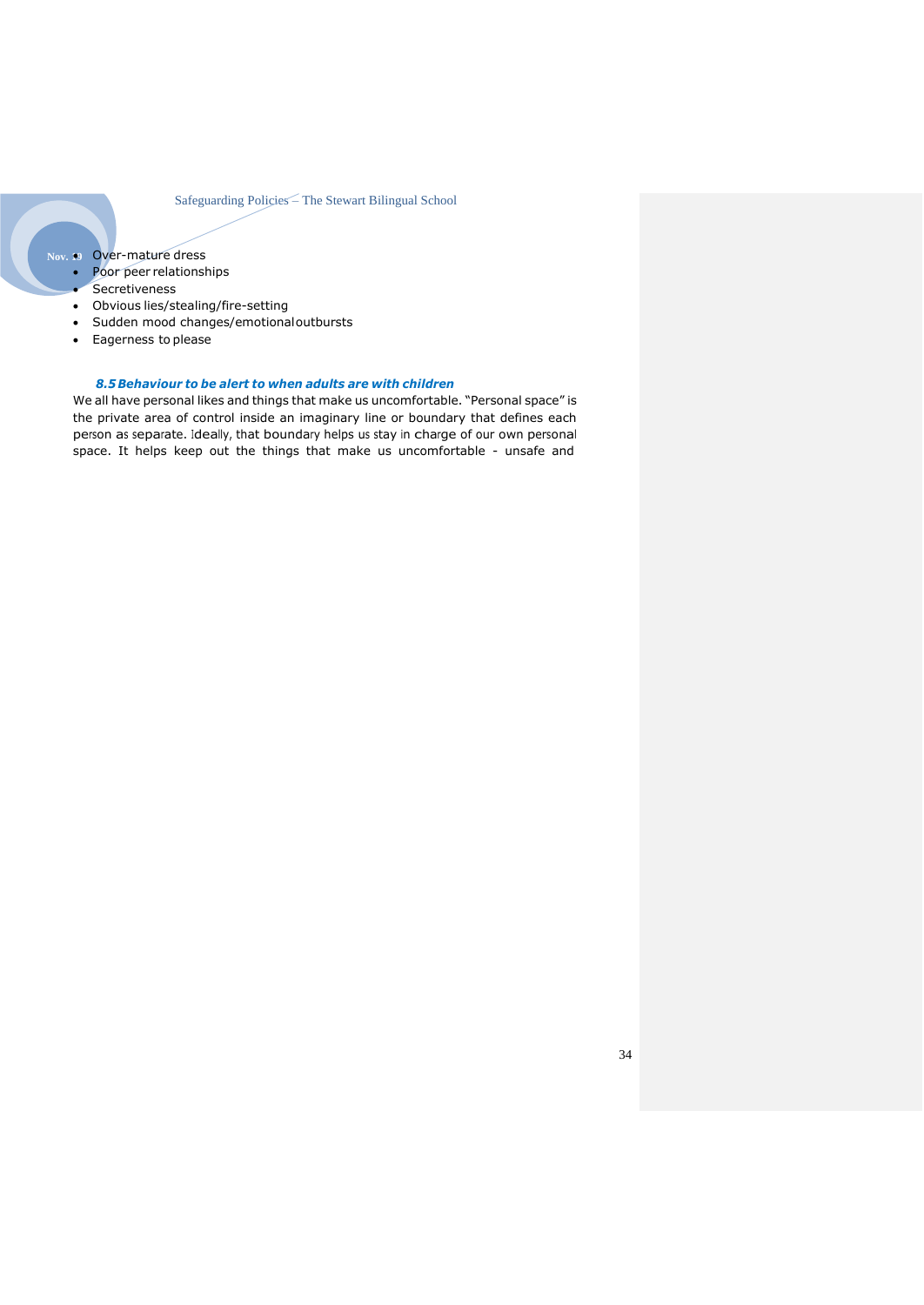Nov. unwanted feelings, words, images, and physical contact. Solid social rules strengthen the boundary. Behaviours that routinely disrespect or ignore boundaries make children vulnerable to abuse.

#### *Do you know an adult or older child who doesn't seem to understand what's acceptable when it comesto:*

#### **Personal Space**

- (a)Makes others uncomfortable by ignoring social, emotional or physical boundaries Refuses to let a child set any of his or her own limits?
- (b) Refuses to let a child set any of his or her own limits? Uses teasing orbelittling language to keep a child from setting a limit?
- (c) Insists on hugging, touching, kissing, tickling, wrestling with or holding a child even when the child does not want this physical contact or attention?
- (d)Frequently walks in on children/teens in the bathroom?

#### **Relationships with children**

- (e)Turns to a child for emotional or physical comfort by sharing personal or private information or activities inappropriately
- (f) Hassecretinteractionswithteensorchildren(e.g.games, sharingdrugs, alcohol, or sexual material) or spends excessive time to emailing, text messaging or calling children
- (g)Aims to spend uninterrupted time alone with a child
- (h) Seems "too good to be true," i.e. frequently baby sits different children for free; takes children on special outings alone; buys children gifts or gives them money for no apparentreason?
- (i) Allows children or teens to consistently get away with inappropriate behaviour

#### **Sexual conversation or behaviour**

- (j) Frequentlypoints out sexual images or tells dirtyorsuggestivejokes withchildren present?
- (k)Exposes a child to adult sexual interactions or images without apparent concern?
- (l) Is overly interested in the sexuality of a particular child or teen (e.g.,talks repeatedly about the child's developing body or interferes with normal teen dating)?

#### **Others signs might include:**

- (m) Controlling behaviour
- (n)Unrealistic expectations
- (o)Blames children forproblems

(p)Blames children or others for own feelings: "you make me mad,"/"I can't help being angry"

(q)Hypersensitivity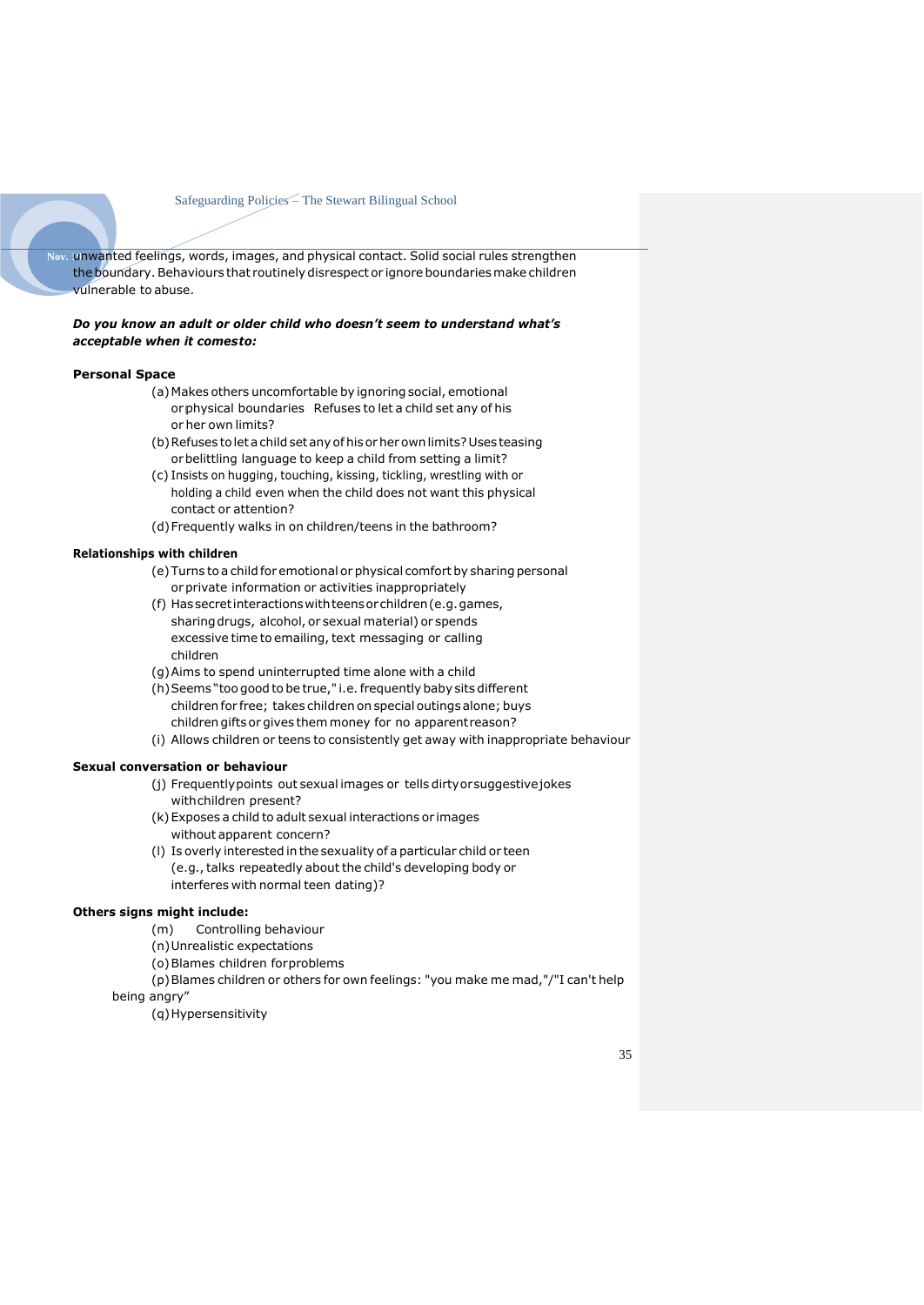## <span id="page-35-0"></span>**Nov. 19**

#### **8.6 Specific safeguarding issues : FM, FGM, HB, CSE**

of which staff should be aware are: a child missing from education, a child missing from home or care, child sexual exploitation (CSE), bullying including cyberbullying, domestic violence, drugs, fabricated or induced illness, faith abuse, female genital mutilation (FGM), forced marriage, gangs and youth violence, gender based violence, mental health, private fostering, preventing radicalisation, sexting, teenage relationship abuse, trafficking.

#### **Forced Marriage (FM)**

This is an entirely separate issue from arranged marriage. It is a human rights abuse and falls within the Crown Prosecution Service definition of domestic violence. Young men and women can be at risk in affected ethnic groups. Whistleblowing may come from younger siblings. Other indicators may be detected by changes in adolescent behaviours. Never attempt to intervene directly as a school or through a third party. Always call either the Contact Centre or the Forced Marriage Unit 020 7008 0151.

#### **Female Genital Mutilation (FGM)**

It is essential that staff are aware of FGM practices and the need to look for signs, symptoms and other indicators of FGM.

What is FGM?

It involves procedures that intentionally alter/injure the female genital organs for non-medical reasons.

4 types of procedure:

Type 1 Clitoridectomy – partial/total removal of clitoris

Type 2 Excision – partial/total removal of clitoris and labia minora

Type 3 Infibulation entrance to vagina is narrowed by repositioning the inner/outer labia

Type 4 all other procedures that may include: pricking, piercing, incising, cauterising and scraping the genital area.

Why is it carried out?

Belief that:

- FGM brings status/respect to the girl social acceptance for marriage
- Preserves a girl's virginity
- Part of being a woman / rite of passage
- Upholds family honour
- Cleanses and purifies the girl
- Gives a sense of belonging to the community
- Fulfils a religious requirement
- Perpetuates a custom/tradition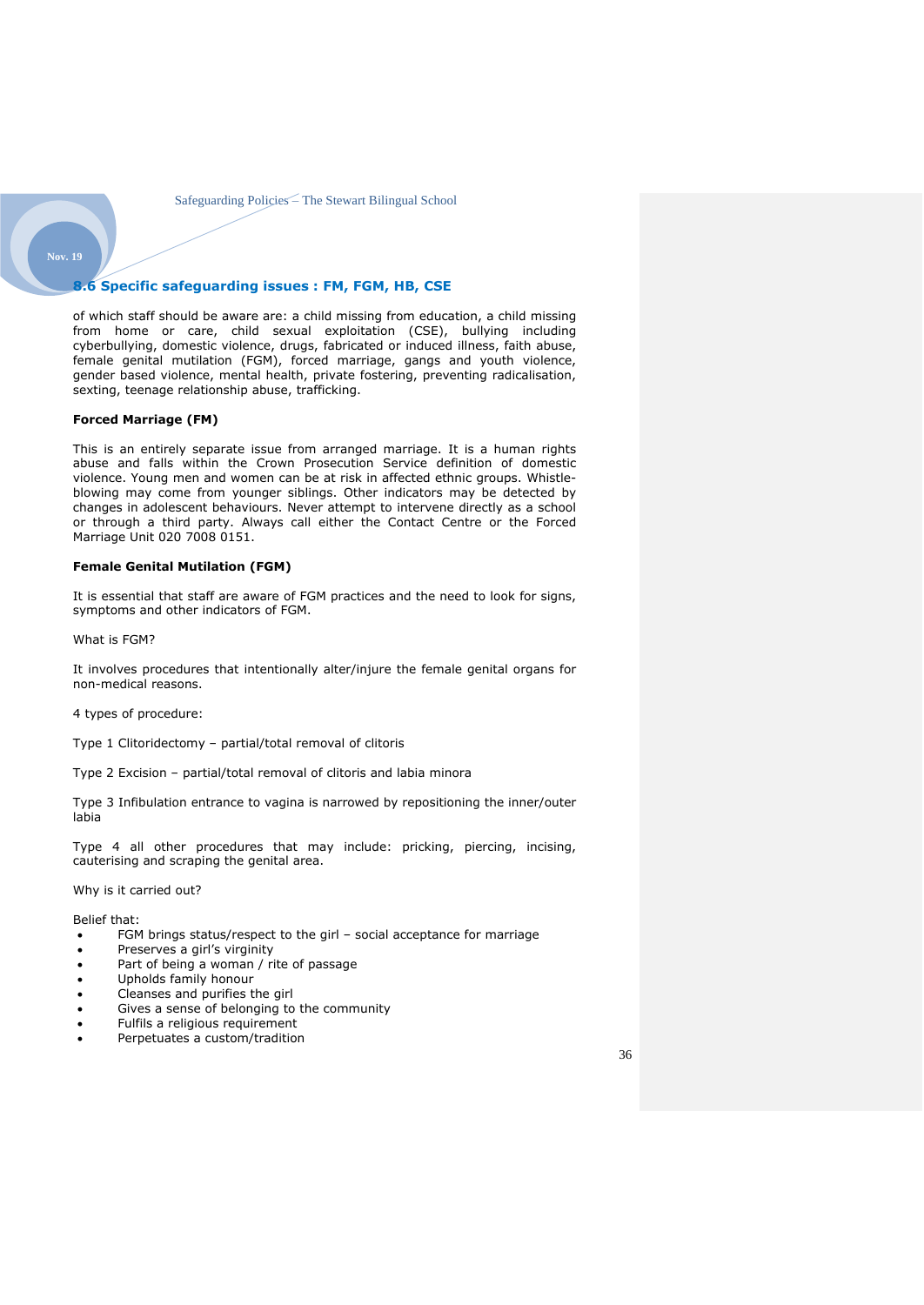**Nov. 19 Helps girls be clean / hygienic** • Is cosmetically desirable • Mistakenly believed to make childbirth easier

#### Is FGM legal?

FGM is internationally recognised as a violation of human rights of girls and women. It is illegal in most countries including the UK.

Circumstances and occurrences that may point to FGM happening are:

- Child talking about getting ready for a special ceremony
- Family taking a long trip abroad

• Child's family being from one of the 'at risk' communities for FGM (Kenya, Somalia, Sudan, Sierra Leon, Egypt, Nigeria, Eritrea as well as non-African

- communities including Yemeni, Afghani, Kurdistan, Indonesia and Pakistan) • Knowledge that the child's sibling has undergone FGM
- Child talks about going abroad to be 'cut' or to prepare for marriage

Signs that may indicate a child has undergone FGM:

- Prolonged absence from school and other activities
- Behaviour change on return from a holiday abroad, such as being withdrawn and appearing subdued
- Bladder or menstrual problems
- Finding it difficult to sit still and looking uncomfortable
- Complaining about pain between the legs

• Mentioning something somebody did to them that they are not allowed to talk about

- Secretive behaviour, including isolating themselves from the group
- Reluctance to take part in physical activity
- Repeated urinal tract infection
- Disclosure

For information on warning signs that FGM may be about to take place, or may have already taken place, please refer to the **[Multi-](https://www.gov.uk/government/publications/multi-agency-statutory-guidance-on-female-genital-mutilation) Agency [statutory](https://www.gov.uk/government/publications/multi-agency-statutory-guidance-on-female-genital-mutilation) guidance on** Female Genital [Mutilation.](https://www.gov.uk/government/publications/multi-agency-statutory-guidance-on-female-genital-mutilation) Staff should activate [LSCP](https://www.rbkc.gov.uk/lscb) [FGM guidance page,](https://www.rbkc.gov.uk/lscb/sites/default/files/atoms/files/Female%20Genital%20Mutilation.pdf) using existing national and local protocols for multi-agency liaison with police and children's social care.

Mandatory Reporting Duty

#### **The 'One Chance' rule**

As with Forced Marriage there is the 'One Chance' rule. It is essential that settings /schools/colleges take action without delay and call the Contact centre.

#### **Children Sexual Exploitation (CSE)**

In assessing whether a child or young person is a victim of sexual exploitation, or at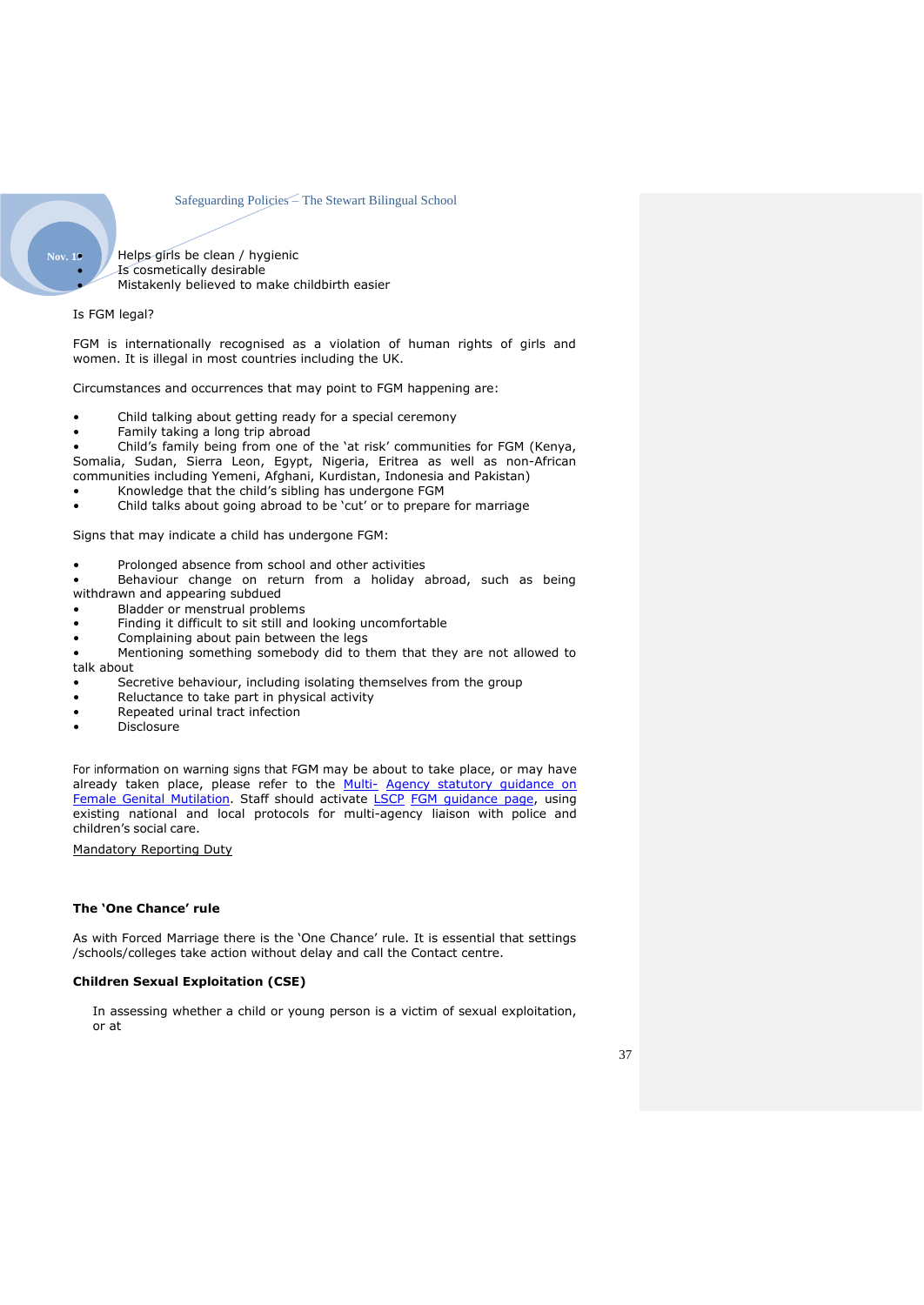**Nov. 19** risk of becoming a victim, careful consideration should be given to the issue of consent.

It is important to bear in mind that:

a child under the age of 13 is not legally capable of consenting to sex (it is statutory

rape) or any other type of sexual touching;

sexual activity with a child under 16 is also an offence;

it is an offence for a person to have a sexual relationship with a 16 or 17 year old if

they hold a position of trust or authority in relation to them;

where sexual activity with a 16 or 17 year old does not result in an offence being

committed, it may still result in harm, or the likelihood of harm being suffered; non consensual sex is rape whatever the age of the victim; and $f$  if the victim is incapacitated through drink or drugs, or the victim or his or her family has been subject to violence or the threat of it, they cannot be considered to have given true consent and therefore offences may have been committed;

• Child sexual exploitation doesn't always involve physical contact and can happen online or through the use of mobile phones.

Child sexual exploitation is therefore potentially a child protection issue for all children

under the age of 18 years and not just those in a specific age group.

Where CSE is suspected, the CPO should discuss concerns with the LADO who will decide whether to proceed to a referral and assessment.

#### **Domestic Abuse**

Domestic abuse represents one quarter of all violent crime. How does it affect children?

Children can be traumatised by seeing and hearing violence and abuse. They may also be directly targeted by the abuser or take on a protective role and get caught in the middle. In the long term this can lead to mental health issues such as depression, self-harm and anxiety.

What are the signs to look out for?

Children affected by domestic abuse reflect their distress in a variety of ways. They may change their usual behaviour and become withdrawn, tired, start to wet the bed and have behavioural difficulties. They may not want to leave their house or may become reluctant to return. Others will excel, using their time in your care as a way to escape from their home life. None of these signs are exclusive to domestic abuse so when you are considering changes in behaviours and concerns about a child, think about whether domestic abuse may be a factor.

What should I do if I suspect a family is affected by domestic abuse?

To talk through your concerns call the Barnet Domestic Violence and Violence against Women and Girl's Co-ordinator, North London Business Park (NLBP), Oakleigh Road South, London N11 1NP, Tel: 020 8359 5625, Email: [DV&VAWGCoordinator@Barnet.gov.](mailto:DV&VAWGCoordinator@Barnet.gov)

**Commented [M1]:** customise

**Commented [M2]:** customise

38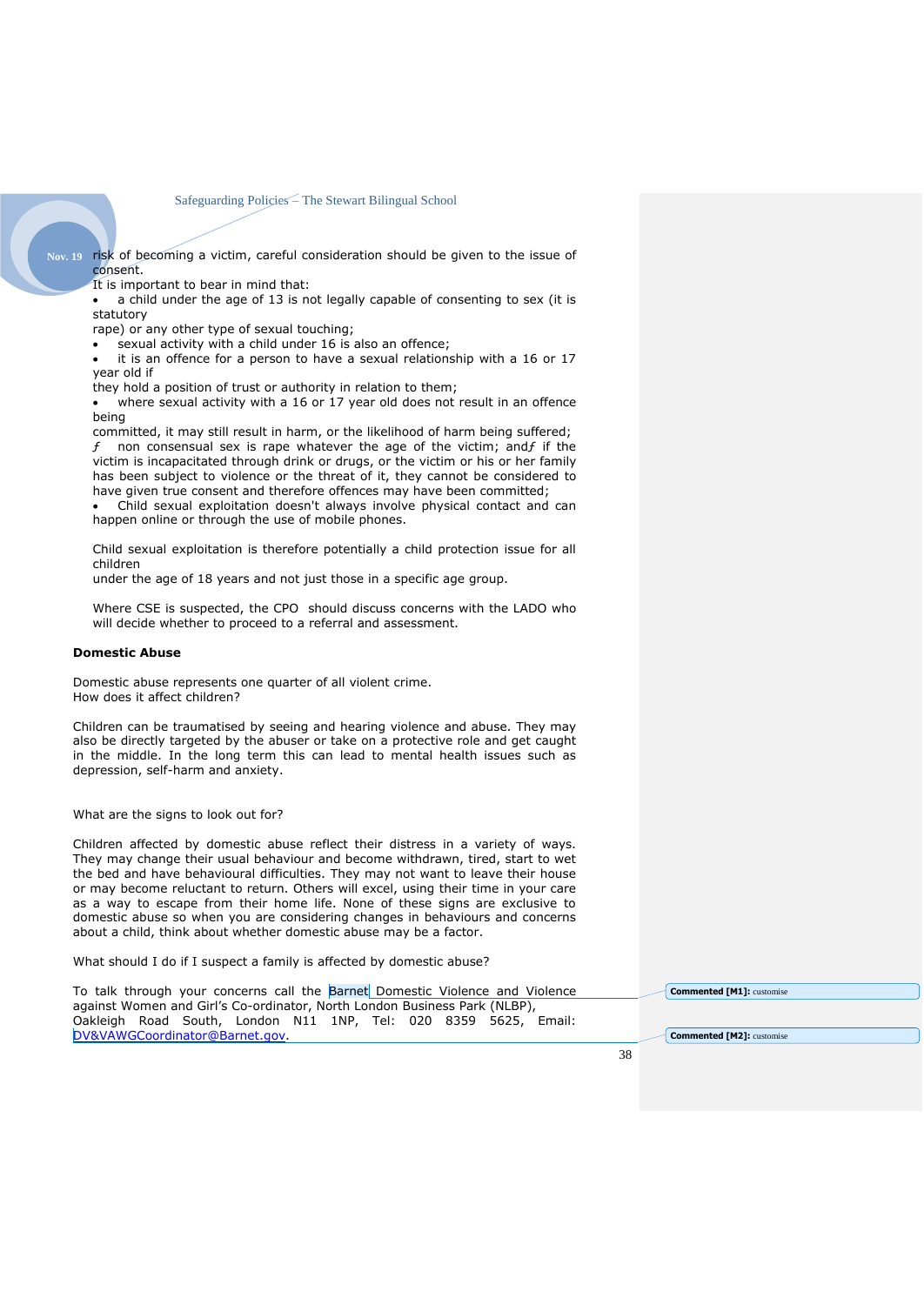#### **Additional Concerns**

The School must also be aware of the following in addition to CSE and FGM.

- Bullying, includingcyber-bullying;
- County lines;
- Domestic violence;
- Drugs;

**Nov. 19**

- Fabricated or inducedillness;
- Faith abuse;
- Forced marriage;
- Gangs and youthviolence;
- Gender-based violence/violence against women and girls (VAWG);
- Mental health;
- Private fostering;
- Radicalisation;
- Sexual violence and sexual harassment;
- Sexting;
- Teenage relationship abuse;
- Trafficking;
- Honour based violence including breast ironing;
- Missing children and adults;
- Hate.

## **Signs**

Details of understanding and identifying abuse and neglect can be found on pages 5 – 10 of the HM Gov non-statutory advice for practitioners 'What to do if you're worried a child is being abused' (March 2015).

www.gov.uk/government/publications/what-to-do-if-youre-worried-a-child-isbeing-abused-2

Further information can be found in DfE Statutory Guidance 'Keeping Children Safe in Education.

[www.gov.uk/government/publications/keeping-children-safe-in-education--2](http://www.gov.uk/government/publications/keeping-children-safe-in-education--2)

#### <span id="page-38-0"></span>**SAFEGUARDING POLICY APPENDIX 2** *Working with children one – to – one*

Working with children in one to one situations requires additional safeguards to be in place. Adults working in one to one settings are more vulnerable to unfounded or malicious allegations being made against them. One to one situations also have the potential to make the child more vulnerable to harm by those who seek to exploit their position of trust. It is important that every effort is made to ensure the safety and security of children and the adults who work with them.

Teachers also need to recognise that they may also pick up on concerns about a child or a child may disclose that they are being abused.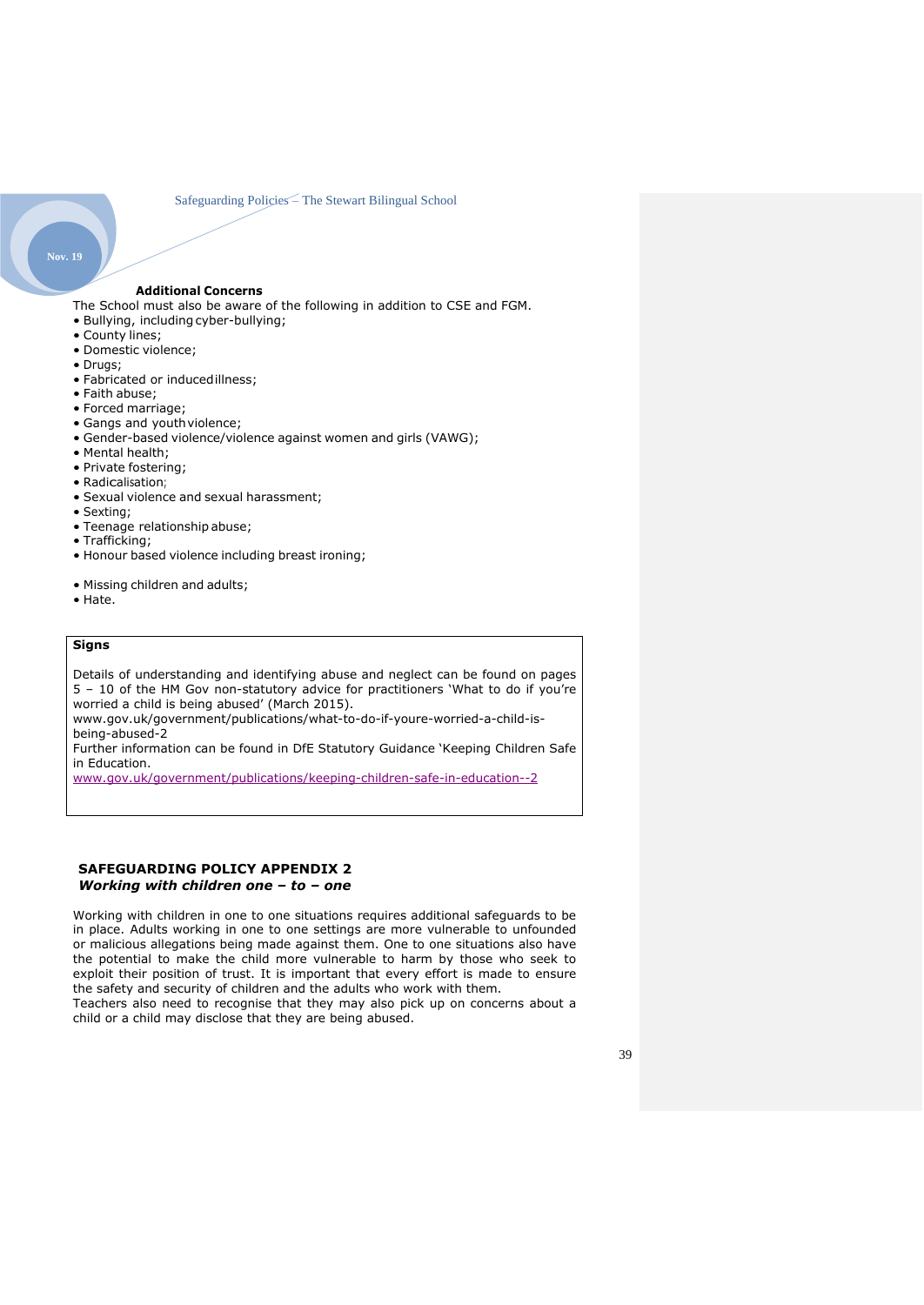## **Nov. 19***Principles (from Safer Working Practice guidance 2015)*

i) The welfare of the child is paramount

ii) It is the responsibility of all adults to safeguard and promote the welfare of children and young people. This responsibility extends to a duty of care for those adults employed, commissioned or contracted to work with children.

iii) Adults who work with children are responsible for their own actions and behaviour and should avoid any contact which would lead any reasonable person to question their motivation and their intentions.

iv) Adults should work and be seen to work, in an open and transparent way.

 $v$ ) The same professional standards should always be applied regardless of culture, disability, gender, language, racial origin, religious and /or sexual identity.

#### *Working arrangements*

i) It is the policy of this school that one-to-one teaching is often in the best interest of the child.

ii) A teacher must carefully consider the needs and circumstances of the child when in one to one situations

It is advisable to leave the door of the classroom open when working in a one to one situation. In cases where privacy is required, it is essential that the teacher and child are visible through a window at all times.

Parents/guardian of children who are to be involved in one-to-one teaching will be informed and their consent sought in writing. A copy of timetable will be given to the HT/DH.

iii) In the rare case of tutoring a child at home, a parent or carer must be in the house and the door to the room must be kept open.

 $iv)$  If lone working is an integral part of the role, appropriate risk assessments should be undertaken and conditions agreed with the line manager.

#### **Confidentiality**

i) Teachers have a duty to report any concerns regarding a child's welfare

ii) Teachers must be aware of the contents of the Safeguarding Children Policy and the name of The CPO

iii) If a child discloses any information about abuse, the teacher must not ask leading questions or promise confidentiality

iv) All concerns must be recorded, dated and signed

#### <span id="page-39-0"></span>**SAFEGUARDING POLICY APPENDIX 3**  *Children missing education*

The law requires all schools to have an admission register and, with the exception of schools where all pupils are boarders, an attendance register. All pupils must be placed on both registers. Schools must place pupils on the admission register at the beginning of the first day on which the school has agreed, or been notified, that the pupil will attend the school. If a pupil fails to attend on the agreed or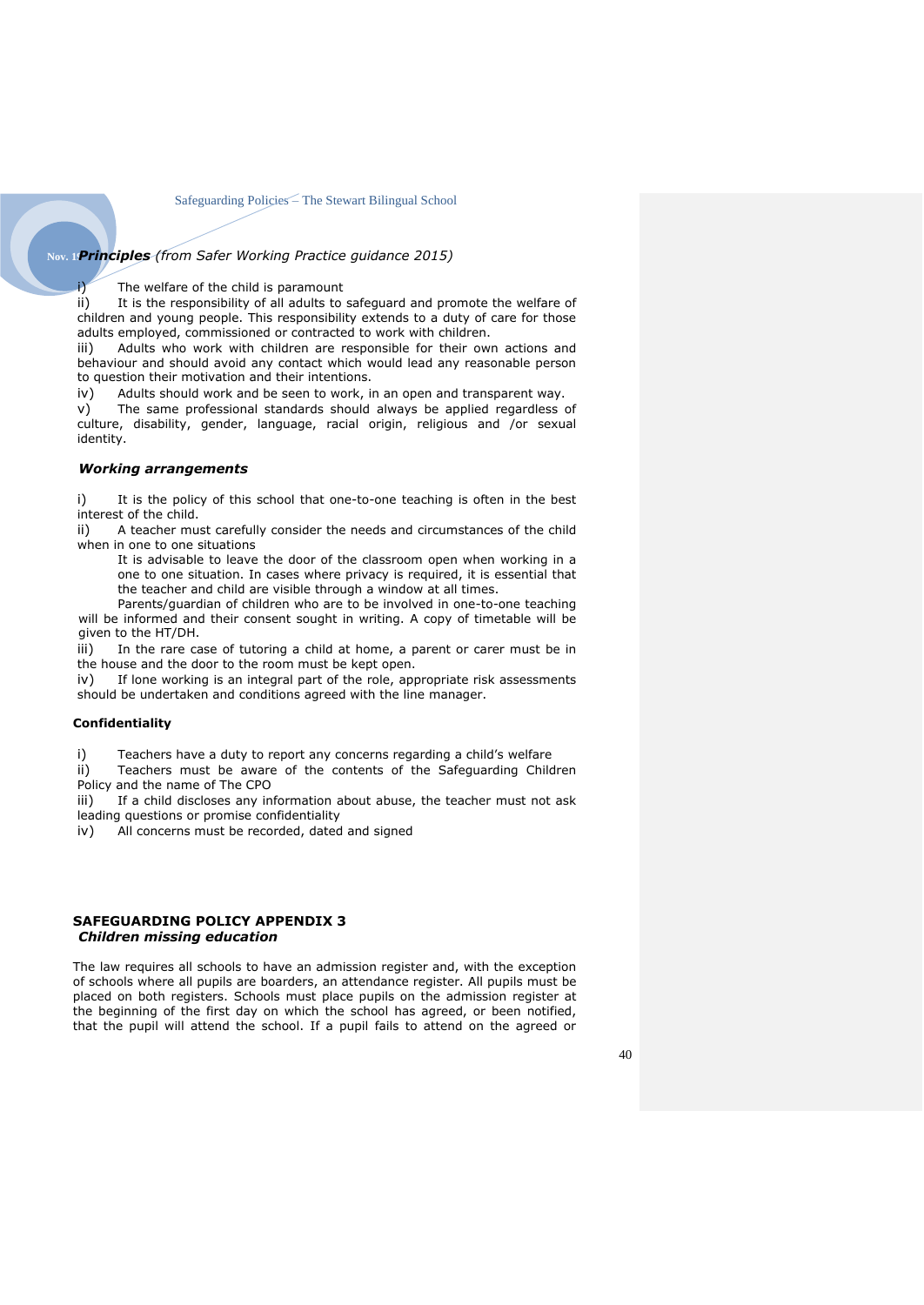Nov. notified date, the school should consider notifying the local authority at the earliest opportunity to prevent the child from going missing from education.

It is important that the admission register is accurate and kept up to date. Schools should regularly encourage parents to inform them of any changes whenever they occur. This can assist the school and local authority when making enquiries to locate children missing education.

Schools should monitor attendance and address it when it is poor or irregular. All schools must inform the local authority of any pupil who fails to attend school regularly, or has been absent without the school's permission for a continuous period of 10 school days or more, at such intervals as are agreed between the school and the local authority.

Where a parent notifies a school that a pupil will live at another address, all schools are required to record in the admission register:

- the full name of the parent with whom the pupil will live;
- the new address; and
- the date from when it is expected the pupil will live at this address.

Where a parent of a pupil notifies the school that the pupil is registered at another school or will be attending a different school in future, schools must record75 in the admission register:

• the name of the new school; and

the date on which the pupil first attended or is due to start attending that school.

Schools are required to notify the local authority within five days when a pupil's name is added to the admission register. Schools will need to provide the local authority with all the information held within the admission register about the pupil. This duty does not apply to pupils who are registered at the start of the school's youngest year, unless the local authority requests for such information to be provided.

Schools must also notify the local authority when a pupil's name is to be deleted from the admission register under any of the fifteen grounds set out in the Education (Pupil Registration) (England) Regulations 2006 as amended, as soon as the ground for deletion is met and no later than the time at which the pupil's name is deleted from the register. This duty does not apply where the pupil has completed the school's final year, unless the local authority requests for such information to be provided.

A pupil's name can only be deleted from the admission register under regulation  $8(1)$ , sub-paragraph (f)(iii) or (h)(iii) if the school and the local authority have failed to establish the pupil's whereabouts after jointly making reasonable enquiries. Advice on carrying out reasonable enquiries can be found in the Children Missing Education guidance.

Where a school notifies a local authority that a pupil's name is to be deleted from the admission register, the school must provide the local authority with:

- the full name of the pupil;
- the full name and address of any parent with whom the pupil lives;
- at least one telephone number of the parent with whom the pupil lives;

• the full name and address of the parent with whom the pupil is going to live, and the date the pupil is expected to start living there, if applicable;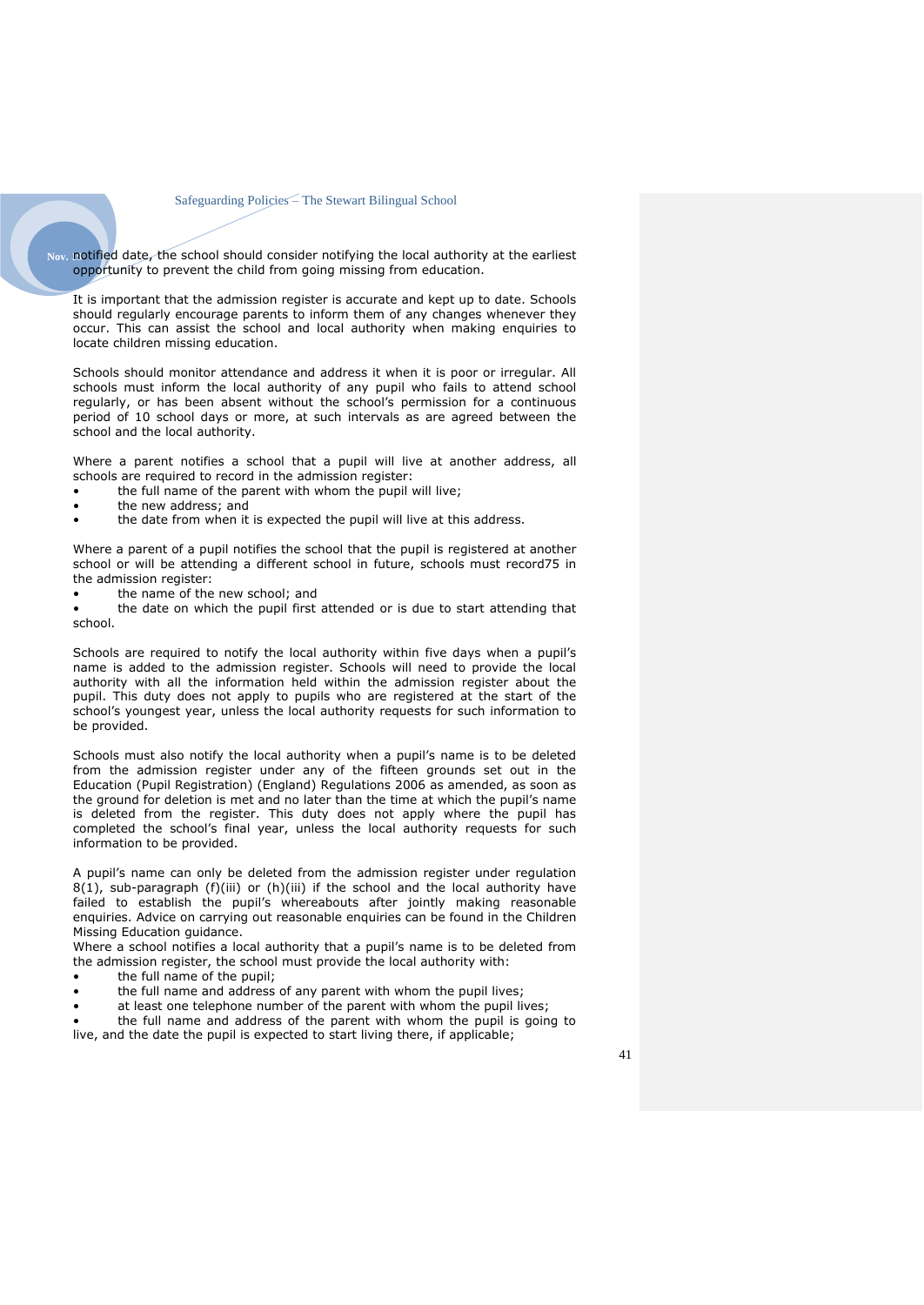Nov. **9** • the name of pupil's destination school and the pupil's expected start date there, if applicable; and

• the ground in regulation 8 under which the pupil's name is to be deleted from the admission register.

Schools and local authorities should work together to agree on methods of making returns. When making returns, the school should highlight to the local authority where they have been unable to obtain the necessary information from the parent, for example in cases where the child's destination school or address is unknown. Schools should also consider whether it is appropriate to highlight any contextual information of a vulnerable child who is missing education, such as any safeguarding concerns.

It is essential that schools comply with these duties, so that local authorities can, as part of their duty to identify children of compulsory school age who are missing education, follow up with any child who might be at risk of not receiving an education and who might be at risk of being harmed, exploited or radicalised.

The department provides a secure internet system – school2school – to allow schools to transfer pupil information to another school when the child moves. All local authority maintained schools are required, when a pupil ceases to be registered at their school and becomes a registered pupil at another school in England or Wales, to send a Common Transfer File (CTF) to the new school. Academies (including free schools) are also strongly encouraged to send CTFs when a pupil leaves to attend another school. Independent schools can be given access to school2school by the department.

The school2school website also contains a searchable area, commonly referred to as the 'Lost Pupil Database', where schools can upload CTFs of pupils who have<br>left but their local schools should contact their local schools should contact their local authority who will be able to search the database.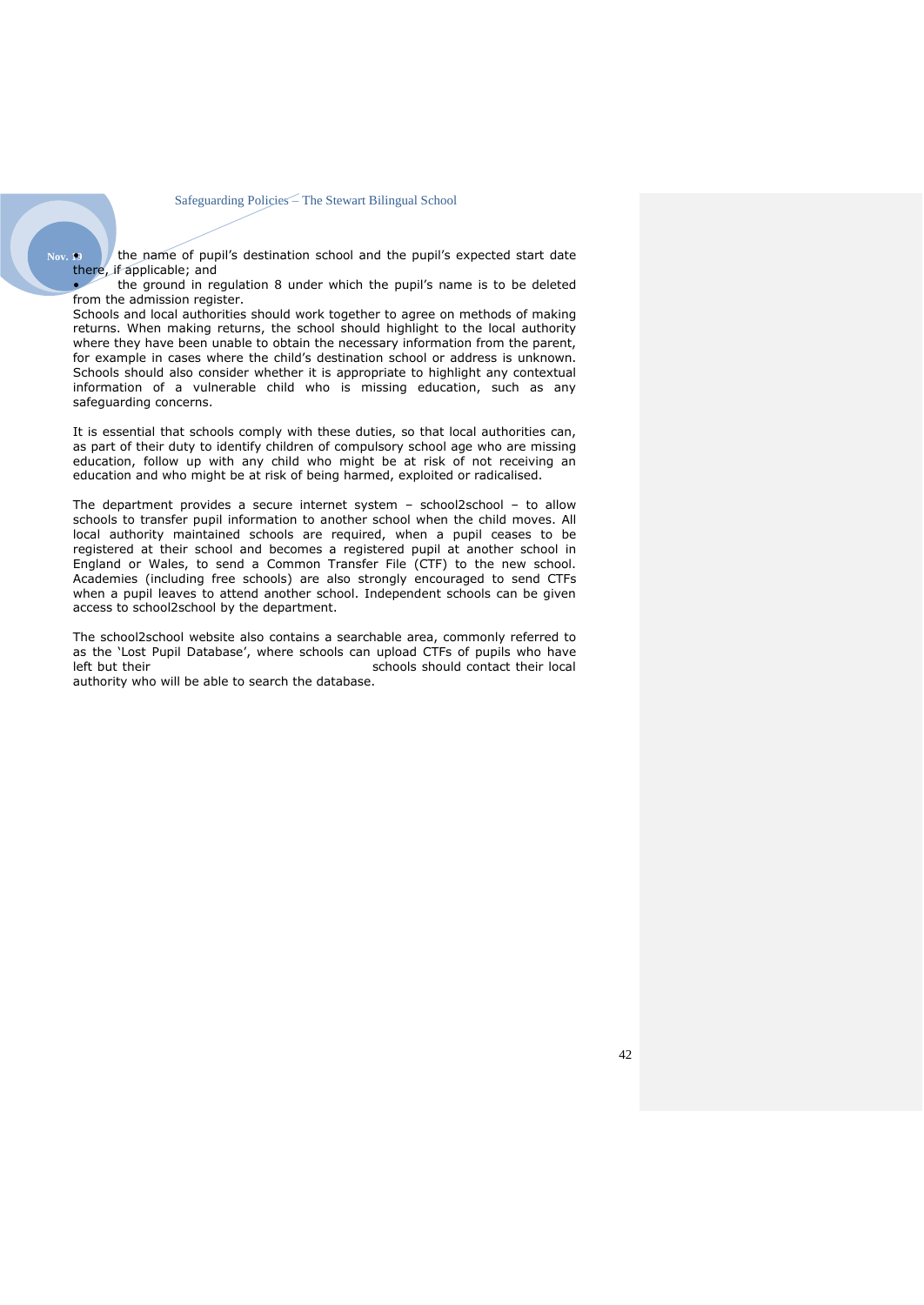#### <span id="page-42-0"></span>**SAFEGUARDING POLICY APPENDIX 4** *Managing allegations of abuse made against staff*

This guidance relates to members of staff who are currently working in any school or college regardless of whether the school or college is where the alleged abuse took place. Allegations against a teacher who is no longer teaching should be referred to the police. Historical allegations of abuse should also be referred to the police.

In response to an allegation all other options should be considered before suspending a member of staff: suspension should not be the default option. An individual should be suspended only if there is no reasonable alternative. If suspension is deemed appropriate, the reasons and justification should be recorded by the employer and the individual notified of the reasons.

A member of staff receiving an allegation of abuse against another member of staff should report this immediately to the Head, unless the Head is the one against whom the allegation is made. An allegation against the Proprietor, the HT/LDCPO should be reported to the DLDCPO. An allegation against the HT should also be reported to the the MASH team.

Many cases may not warrant the consideration of either a police investigation or enquiries by the LSCP. In these cases local arrangements should be followed to resolve cases without delay. However some rare allegations will be so serious they require immediate intervention by the LSCP, in which case the following guidelines are followed:

i) The HT should consult the CPO in the first instance to discuss the nature, context and extent of the allegation and agree on a course of action

ii) The CPO should then contact the local authority Safeguarding Children Referral and provide written details of the allegation, signed and dated, from the person who received the allegation (not the pupil).

ii) The CPO should record any information about dates, times, locations and names of potential witnesses.

iii) An initial assessment of an allegation should be made by the duty officer and the CPO to judge whether there is need for immediate action to protect the pupil, the

allegation is demonstrably false, there has been inappropriate behaviour or poor practice that can be dealt with through the school's disciplinary procedures.

iv) The initial sharing of information and evaluation may lead to a decision that no further action is to be taken in regard to the individual facing the allegation or concern; in which case this decision and a justification for it should be recorded by both the case manager and the designated officer(s), and agreement reached on what information should be put in writing to the individual concerned and by whom. The case manager should then consider with the designated officer(s) what action should follow both in respect of the individual and those who made the initial allegation.

v) Where a referral is made because the pupil has suffered or is likely to suffer significant harm, or the alleged abuse is a criminal offence, the LSCP procedures will be followed. The local authority will be informed of all allegations and be invited to discuss the allegation with the Head to confirm details and the best way of informing parents (if they are not already aware).

vi) The case manager will inform the accused person about the allegation

**Commented [M3]:** Tidy up formatting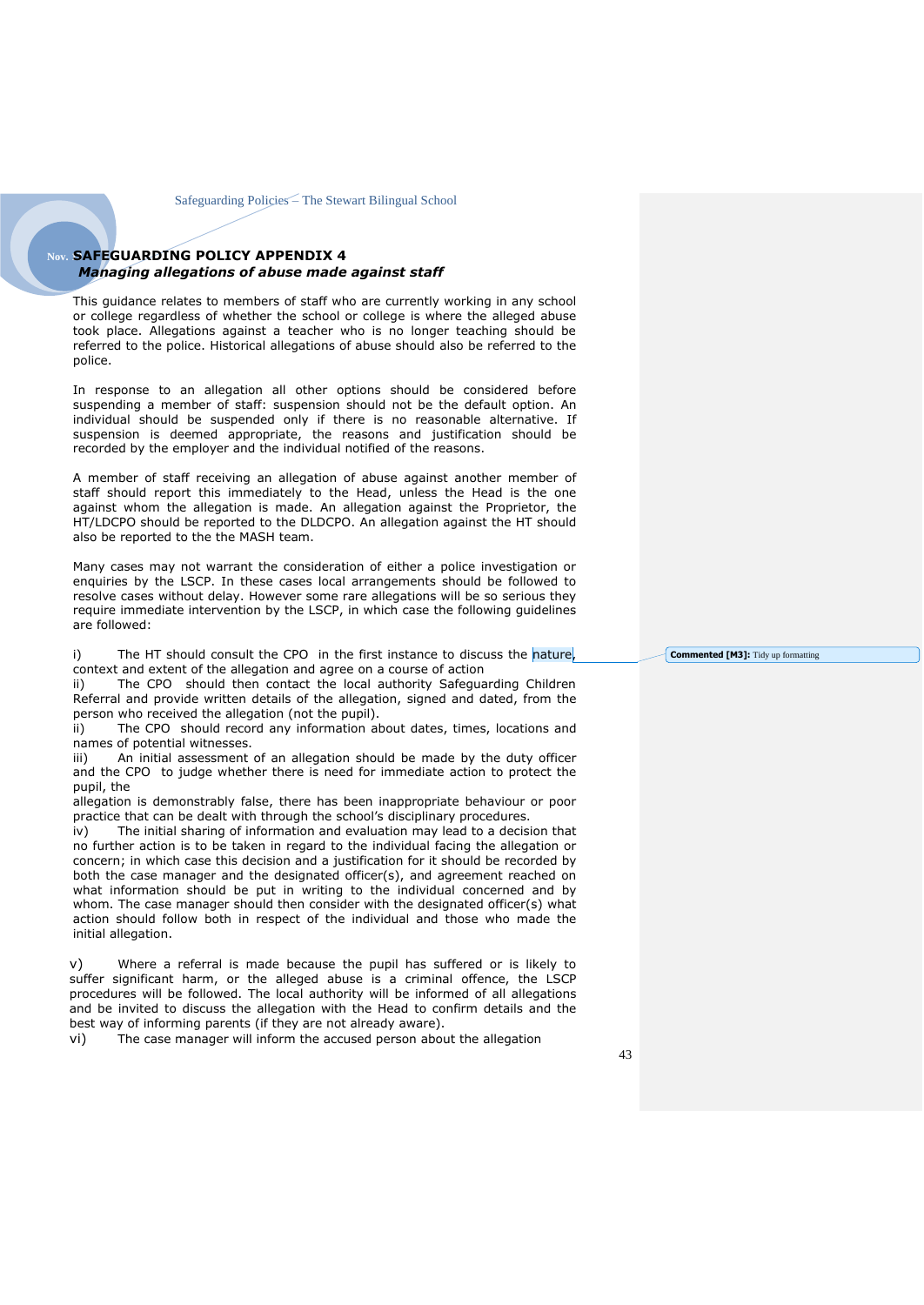#### **Nov. 19**

 $\mathbf{v}$ ii)  $\mathbf{v}$  If the allegation is not false or unfounded and there is cause to suspect a pupil is suffering, or likely to suffer significant harm, a strategy meeting will be convened<br>vii) Te

Teachers are permitted to use reasonable force to control or restrain pupils in certain circumstances, including dealing with disruptive behaviour. This should be taken into account if the allegation is about physical contact.

viii) The LADO may hold meetings with other agencies e.g. the police, if it is judged that the threshold of significant harm has not been reached.

ix) In cases where other interagency involvement is not required, the LADO will discuss with the CPO and Head what steps to take. The HT may decide to take no further action, to dismiss the person or not to use that person's services in the future.

x) Where further investigations are required before deciding how to proceed, the Head will decide, with the LADO, who will investigate; this may be an independent investigator provided by the Local Authority.

xi) The HT and CPO will make the decision whether or not to suspend, given the risk to the pupil and where the allegations warrant investigation by police, as advised by the LADO.

xii) Outcomes of allegations against members of staff may be defined as Substantiated, False, Malicious, Unfounded or Unsubstantiated.

xiii) If the allegation is substantiated, the person is dismissed or the school no longer uses his/her services, then the LADO will discuss with the school whether a referral should be made to the DBS

xiv) If the person is considered unsuitable to work with children, a report will be made to the Disclosure and Barring Service (DBS) within one month of their leaving the school.

xv) If an allegation is not substantiated and the person returns to work, the school will support that person through offering for example, a phased return or a mentor.

xvi) Allegations that are found to be malicious should be removed from personnel records; and any that are unsubstantiated, are unfounded, or malicious should not be referred to in employer references

Part 4 of KCSIE should be read carefully and followed should cases arise, including as to managing the exit arrangements.

#### <span id="page-43-0"></span>**9. Procedures for referral**

La Petite Ecole Bilingue will follow the guidelines set out in the document produced by the London Safeguarding Children's Board, alongside other relevant documentation available in school:

- 'What to do if you are worried a child is being abused'
- 'Safeguarding children and safer recruitment in education'
- 'Preventing and TacklingBullying'

When deciding whether to make a referral the Head or CPO will not make their own decision over what appear to be borderline cases. All doubts and concerns will be discussed with the LADO and the school will not do anything which may jeopardise a police investigation through asking leading questions or attempting to investigate. Other adults in the school will always work under supervision or alongside other

#### **Commented [M4]:** Sort out formatting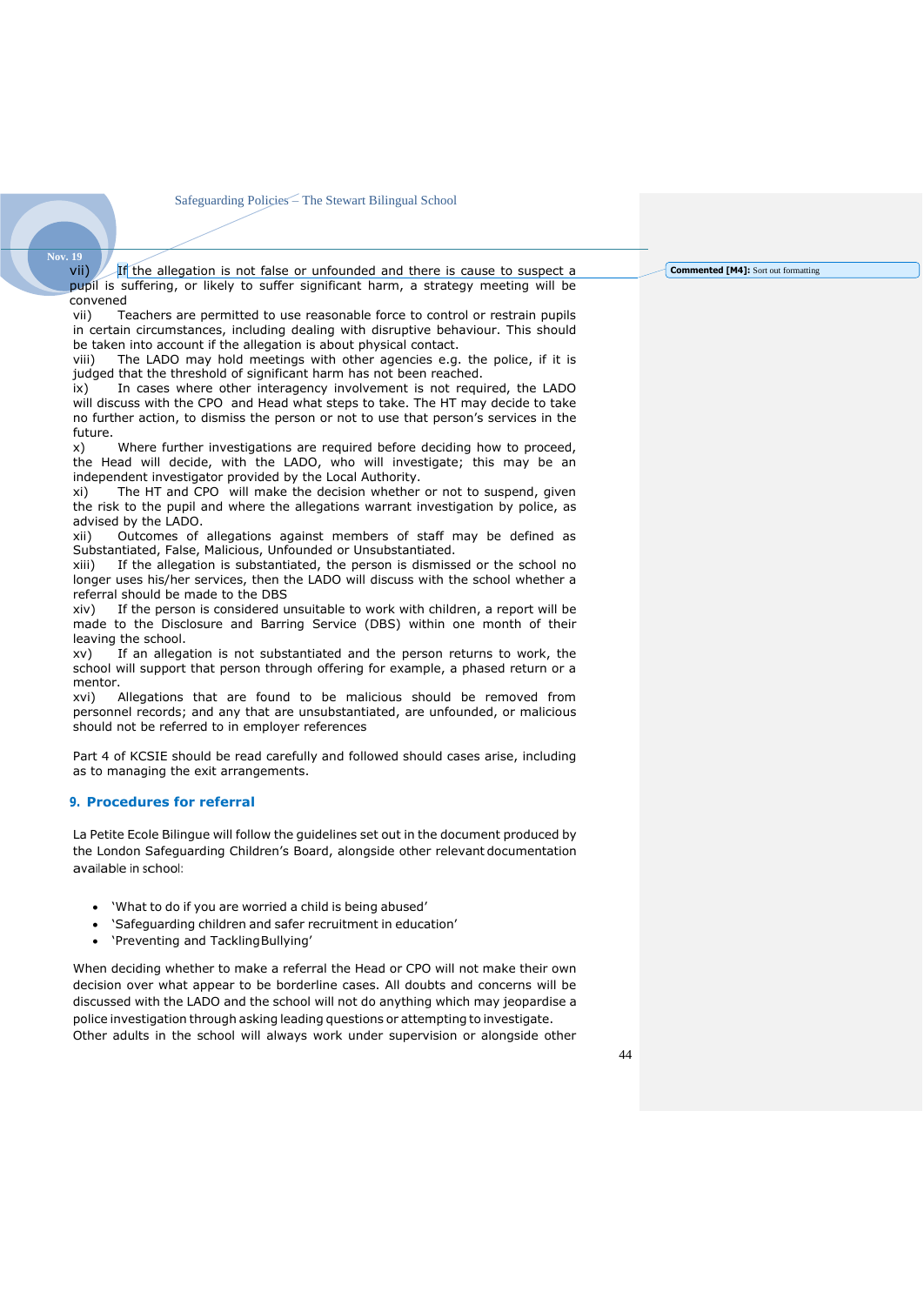Nov. members of staff. Where there is a need to work unsupervised (e.g. peripatetic teachers) the CPO will ensure they are aware of school policy and the named person to whom they should voice concerns.

A statement in the Staff and Parent Handbooks will make clear the school's duties and responsibilities under child protection procedures.

#### *9.1 Procedures for dealing with allegations made by or against a parent*

a) An allegation of abuse made by or against a parent should be reported immediately to the Head and Child Protection Officer – or his deputy.

b) The Head or Child Protection Officer should consult the local authority Safeguarding Children Referral & Assessment Team and obtain written details of the allegation, signed and dated, from the person who received the allegation.

c) In case which may appear to be borderline, the Head should not make a judgement about referral but consult with the local authority designated officer (LADO) the initial assessment of an allegation. This may be done tentatively without giving names in the first instance.

d) With advice, the Head will judge the need for immediate action to protect the child.

e) The Head should record any information about dates, times, locations and names of potential witnesses, but not attempt to investigate, being sure not to jeopardise a potential police investigation by, for example, asking leading questions.

f) In case of serious harm, the police should be informed from the outset.

g) Where a referral is made because the child has suffered or is likely to suffer significant harm, or the alleged abuse is a criminal offence, the LSCP procedures will be followed.

h) The local authority will be informed of all allegations and be invited to discuss the allegation with the Head to confirm details and the best way of informing parents (if they are not already aware).

i)The Head will inform the accused about the allegation, after consulting the LADO.

#### *9.5 Partnership with parents*

The school works closely with parents but their privacy and that of their children should be respected at all times. However, the priority remains the needs of the child and effective liaison is crucial for this. It should be recognised that families from different backgrounds and cultures have differing approaches to child-rearing and these differences should be acknowledged and respected, provided they do not place a child at risk, as defined in this policy.

Wherever possible staff should work with parents and share information withthem. Local authority intervention is primarily to identifyneeds and ways of providing support to families. Permission for sharing information with outside agencies should be sought unless a child is thought to be at risk of harm. In these cases the Child Protection Officer should seek advice from the LADO or make a child protection referral. Should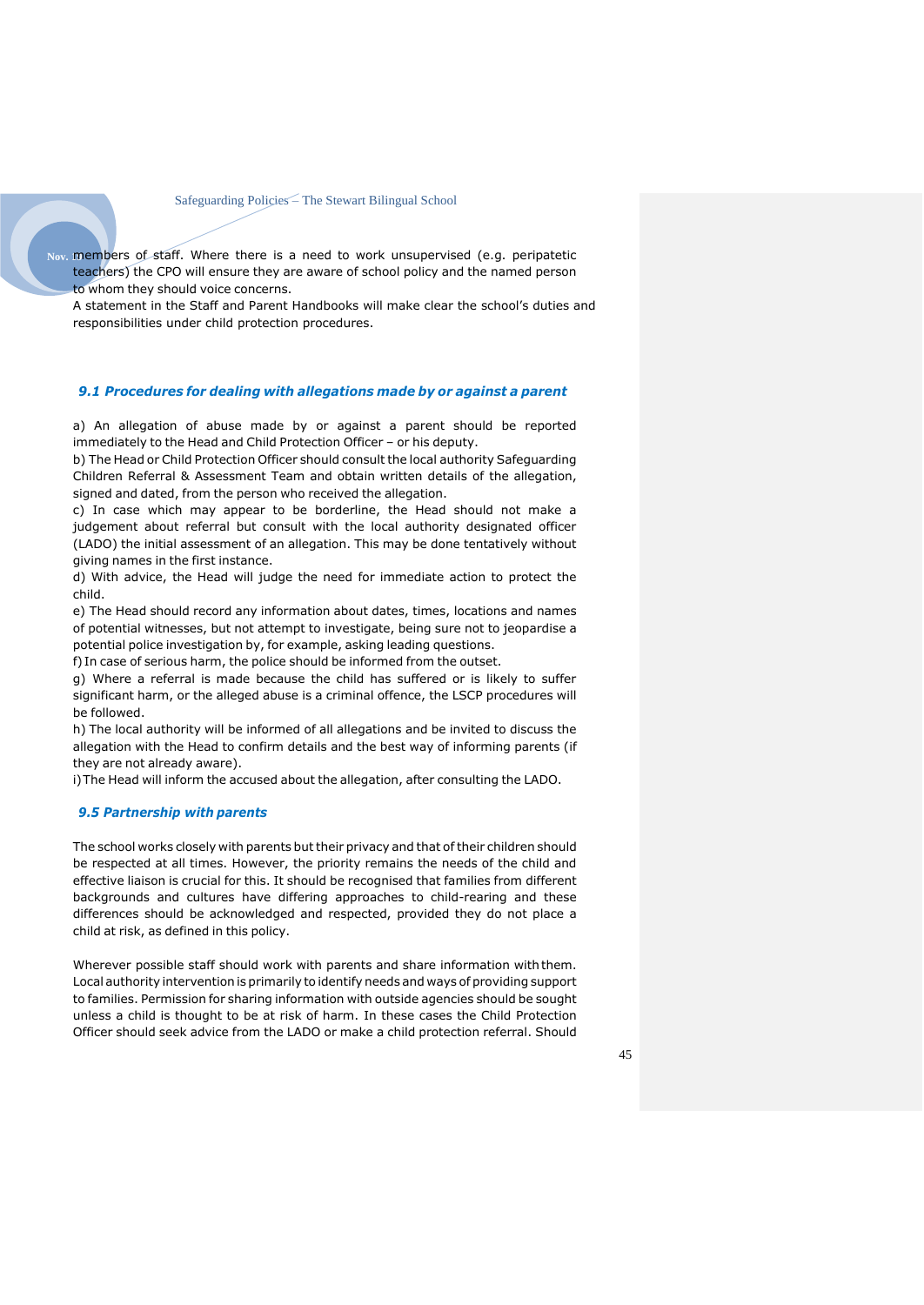Nov. concerns or disclosures related to a parent occur outside school, parents are advised to contact the LADO (see above) or the NSPCC; these agencies will contact the school in duecourse.

#### *9.6 Physical contact with children*

Parents can feel confident that careful procedures are in place to ensure all staff and volunteers are suitable to work with children. Teachers are permitted to use reasonable force to control or restrain pupils in certain circumstances, including dealing with disruptive behaviour, as per the school's behaviour and discipline policy and physical restraint policy. This should be taken into account if the allegation is about physical contact. Physical intervention is allowable when averting immediate danger of personalinjury.

Physical contact for the purpose of punishment is never allowed.

A 'no touch' approach is impractical for staff working with young children. It is not possible to be specific about the appropriateness of each physical contact; members of staff need to use professional judgement of all types, according to age, gender and stage.

#### *9.4 What to do if you suspect a child of being abused or neglected*

Sometimes, things that seem to be insignificant or trivial at the time, turn out to be vital pieces of information later. However, you may have concerns:

- Pass the note to the designated officer.
- Monitor the child. Record observations as factually as possible.
- If several notes have been made about the child, the designated person will seek advice through an 'early warning' meeting:

1. Immediately tell the Designated CPO or deputy as named in item 1.4.

- 2. Record the facts as you know them and give a copy to the Head in a nonemotional, non-judgemental as per the 'child protection behavioural / incident form' 3. Do not ask leading questions. If there has been no specific incident or information,
- make a written note. Try to identify what is really making you feel worried.

4. Date, time and sign the note. Print your name alongside your signature.

5. Ensure that the child has access to an independent adult and is not in need of medical attention.

6. Ensure that no further situations arise which could cause further concern.

- *If a child discloses to you abuse by someone else*:
- 1. Allow the child to speak without interruption, accepting what is said.
- 2. Alleviate feelings of guilt and isolation, while passing no judgment.
- 3. Advise that you will try to offer support, but that you must pass information on.
- 4. Same steps as 1- 4 as in suspecting a child is being abused.

#### *If you receive any allegation about any adult or about yourself:*

1. Immediately tell the Head

2. Record the facts as you know them and give a copy to the designated officer for child protection

3. Try to ensure no one else is placed in a position that could further compromise either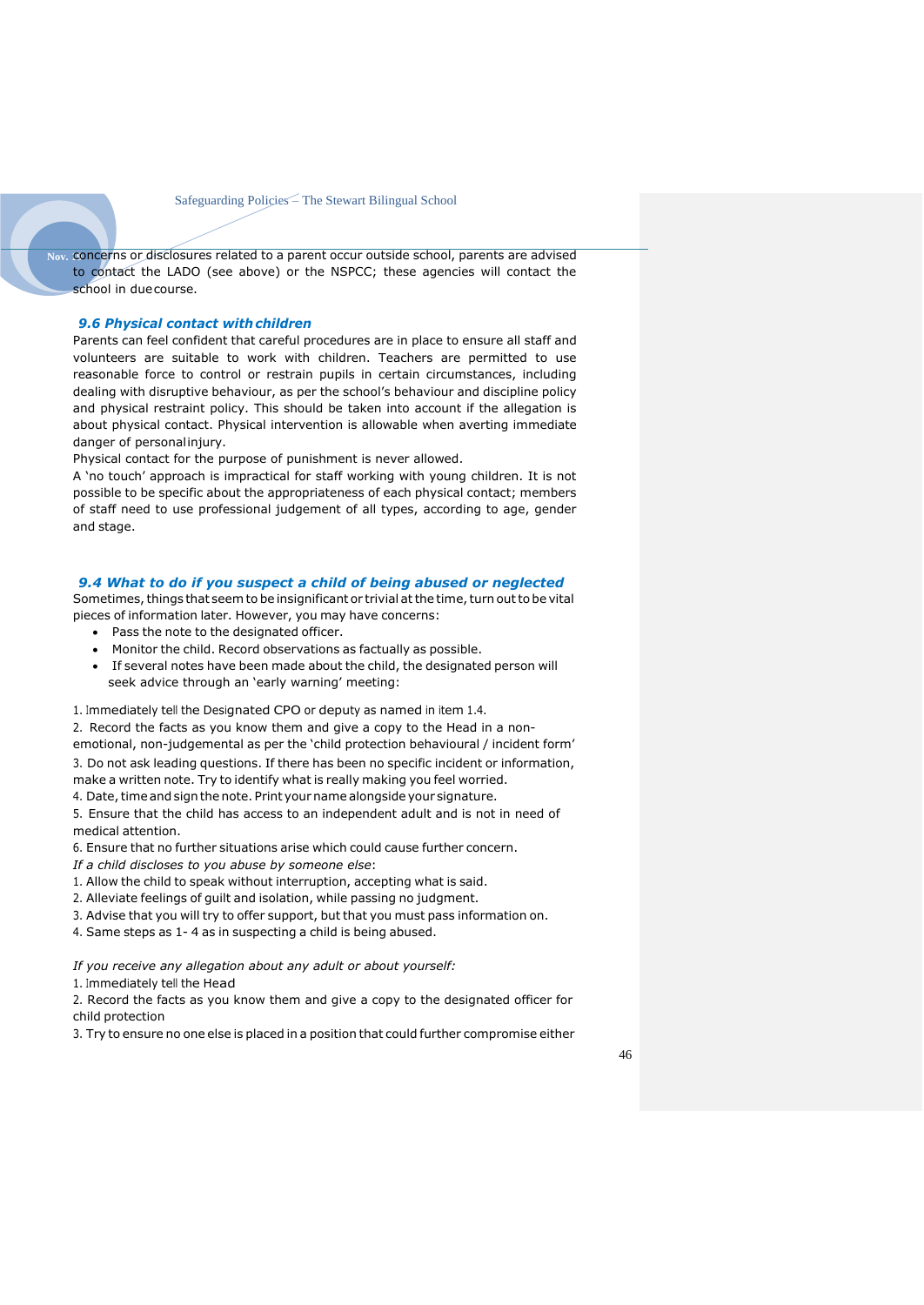#### Nov. victim or accused.

#### **You must refer. You must not investigate**.

Initial contact with the LADO may be tentative and without personal details. What appears trivial at first can later be shown to be more serious and an allegation may lead to a criminal investigation. If the Head or CPO thinks the matter should be taken further they will alert the LA Duty and assessment Team within 24 hours and in writing within 48 hours, following the procedures outlined in items 6, 7 or 8 above.

- Information about the child will be asked, i.e. name, address, date of birth, other siblings and parent contact details.
- A brief description of the nature of concern or injury will be recorded. The Duty Officer will check records and contact the relevant bodies.
- The School will await direct contact from the LA and a plan of action agreed with the School to deal with the referral.
- In a situation of difficulty or delay the School should call back to the LA Office and request furtherassistance.
- If a medical examination is required, the parents will be contacted.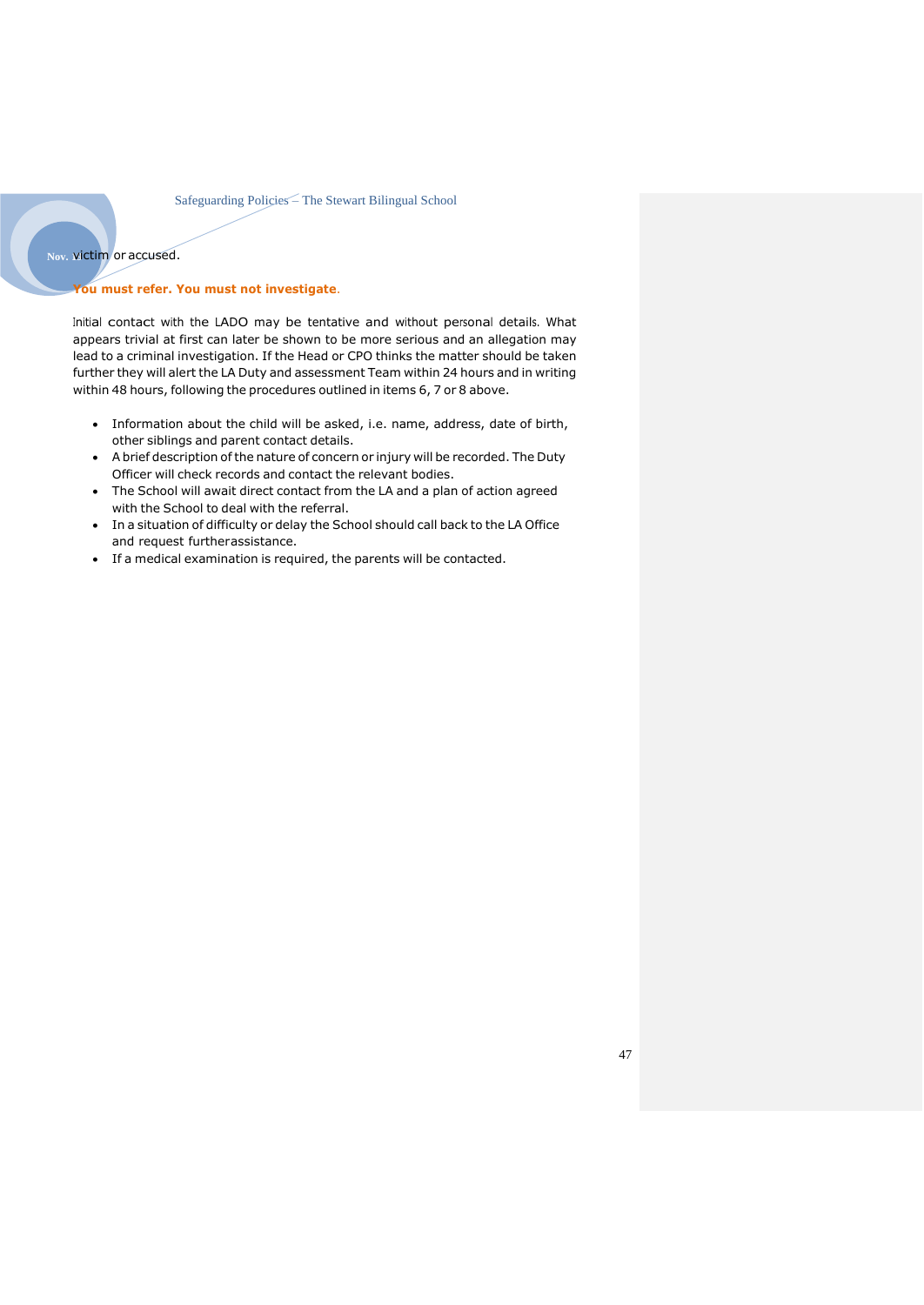Nov. 19 **• The School keeps written records of such events. The LA will provide the School** with a copy of any referral details.

For the EYFS setting, the Child Protection officer will inform Ofsted (Helpline: 0300 123 1231) of any allegation of serious harm or abuse (on or off the school site) by any person living or working on the school premises as soon as practicably possible, but within certainly 14days.

If the CPO or Head is unwilling to take the matter further the member of staff has the right to take the matter directly to the LSCP.

If it is decided not to take the matter further, then a report must be produced indicating the nature of the original concern indicating why it was not taken further.

#### *9.7 How to react if you are told of abuse or neglect*

Listen seriously: abused children are often threatened by the perpetrator that they will not be believed. Listen without value judgements and show the child that you take their problem seriously. Tell the child that you believe him/her. Choose a place to talk where you will not be interrupted.

- How did that happen?
- What was happening at the time?
- Anything else you want to tell me?
- Do not ask questions which may be considered as suggesting what might have happened, or who has perpetrated the abuse.
- Do not force the child to repeat what he/she said in front of another person.

**Reassure the child:** the threats that children live under to keep the secret are very powerful and they will be frightened of the consequences of telling. Reassure the child they have done the right thing. Tell them they are not to blame. Offer ongoing support.

**Empathise**: don't tell the child how they should feel. Validate their feelings and just listen. Avoid asking questions but feedback what they say if you need to respond verbally.

Following a disclosure, you need to immediately talk to the DESIGNATED OFFICER FOR CHILD PROTECTION and complete a written record using the 'child protection behavioural / incident form' – Appendix A of this policy. Make notes of the details of the disclosure using the child's words where possible.

#### *9.8 Supporting theChild at Risk*

La Petite Ecole Bilingue recognises that children who are abused or witness violence may find it difficult to develop a sense of self worth and to view the world as benevolent and meaningful. They may feel helplessness, humiliation and some sense of self-blame. This school may be the only stable, secure and predictable element in the lives of children at risk. Nevertheless, when at school their behaviour may be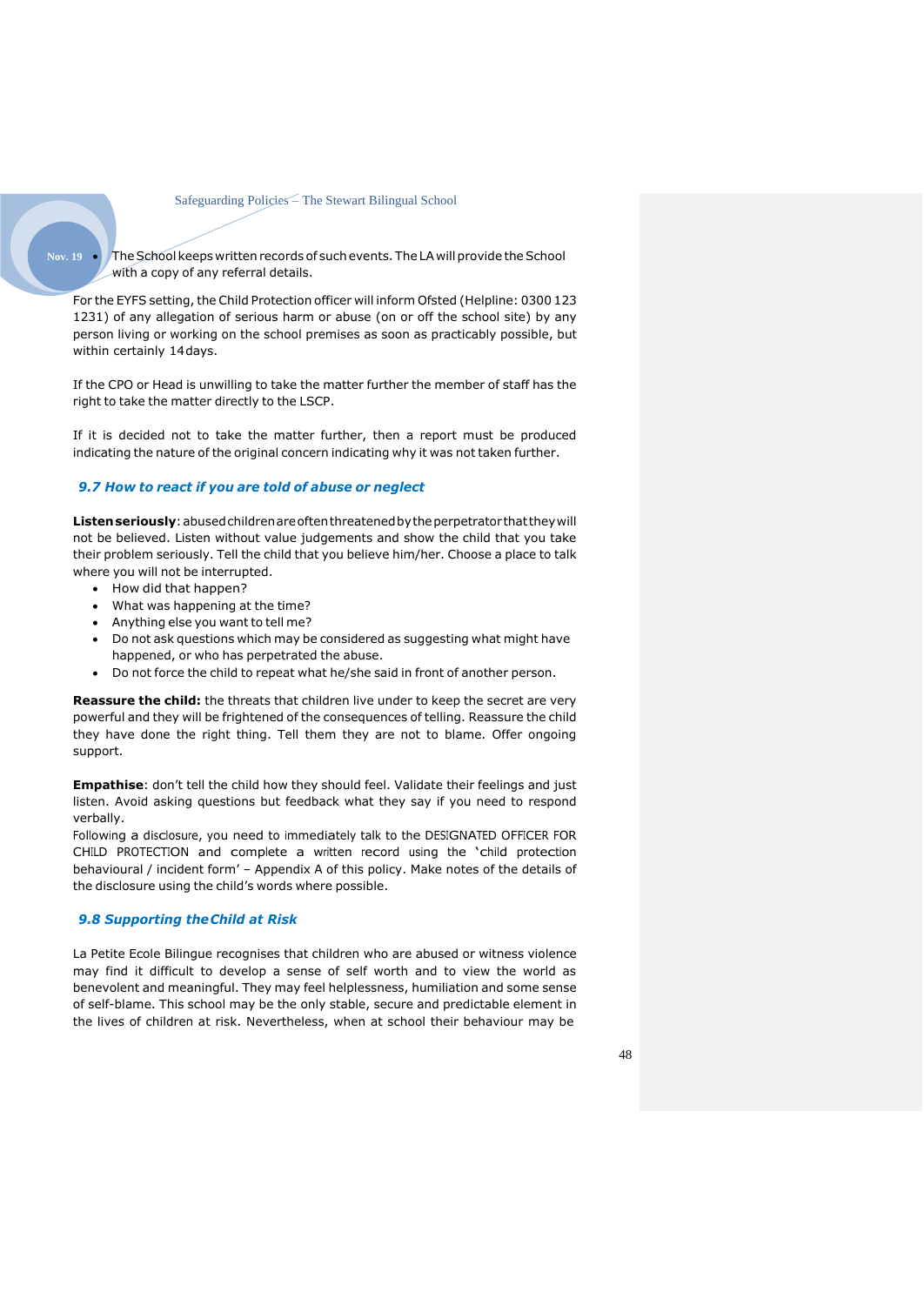**Nov. 19**challenging and defiant or they may be withdrawn. It is also recognised some children who have experienced abuse may in turn abuse others. This requires a sensitive approach in order that the child receives the appropriate help and support. The school will endeavour to support pupils as outlined in section 1, entitled 'School Commitment' above. We recognise that statistically children with behavioural difficulties and disabilities are most vulnerable to abuse and a home environment where there is domestic abuse, drug or alcohol abuse, children may also be vulnerable or in need of support or protection.

#### *9.9 Supporting Staff*

We recognise that staff working at KS who have become involved with a child who has suffered harm, or appears to be likely to suffer harm may find the situation stressful and upsetting.

We will support such staff by providing an opportunity to talk through their anxieties with the designated teacher and to seek further support as appropriate. Allegations found to be malicious or unsubstantiated will be removed from personnel records and should not be referred to in employer references.

Whistle-blowing is the mechanism by which staff can voice their concerns, made in good faith, withoutfear of repercussion. Staff have a responsibility to bring concerns to the attention of senior staff, especially where the welfare of children may be at risk. Staff should be aware of the School's child-protection procedures, including those for dealing with allegations against staff. Staff who are the subject of allegations are advised to seek appropriate advice. In the event of an incident which may result in an action being misinterpreted and/or an allegation being made against a member of staff, the relevant information should be clearly and promptly recorded and reported to senior staff. Early discussion with a parent or carer could avoid any misunderstanding.

#### *9.10 Sharing information*

The school will follow the requirement to report, with as much evidence about the circumstances of the case as possible, to the Independent Safeguarding Authority (ISA), within one month of leaving the school any person (whether employed, contracted, a volunteer or student) whose services are no longer used because he or she is considered unsuitable to work with children. The Independent Safeguarding Authority (ISA) commenced operation on 20 January 2009 (now DBS) and its address for referrals is PO Box 181, Darlington DL1 9FA (tel 01325 953 795). Failure to make a report constitutes an offence and the school may be removed from the DfE register of independent schools. The relevant legislation is contained in The Education (Provision of Information by Independent Schools) (England) Regulations 2003. 'Compromise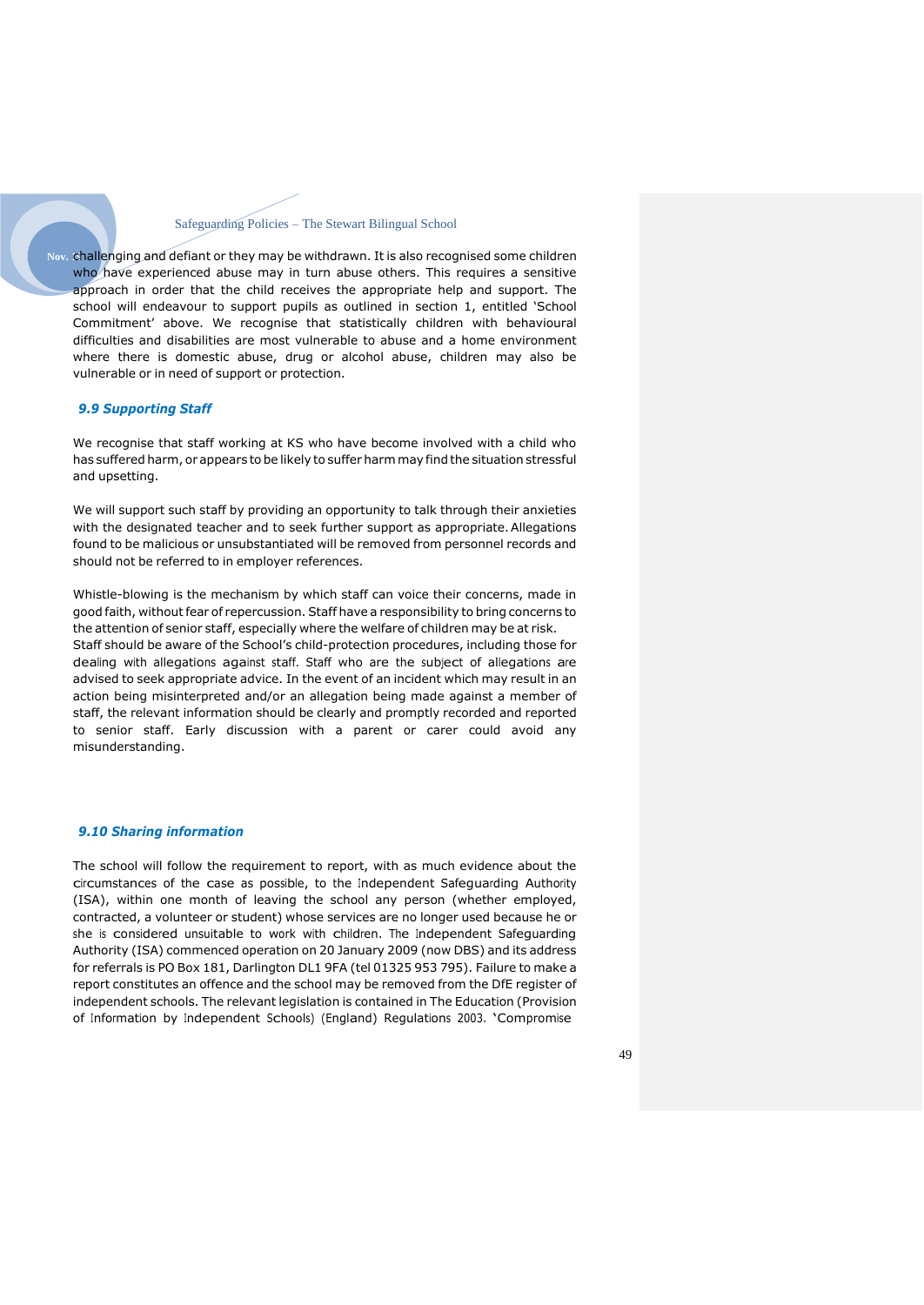agreements' cannot apply in this connection. Sharing information with other Schools/Agencies.

Conversations between designated personnel at different schools (e.g. sharing concerns or asking for information about sibling groups) are perfectly acceptable**. Any** relevant child protection information coming to light should be carefully logged. Child protection information is confidential and should not be kept on the child's school file. Each school should have a separate, secure filing system for child protection concerns. This filing system should be easily available to the designated person. Parents do not have automatic access to the child protection file.

Child protection records should be kept securely locked and are exempt from the disclosure provisions ofthe Data Protection Act 1984. Schools should be notified by the LA when a child on the Child Protection Register starts the school, or if a pupil's name has been placed on the register, or if removed from the register. It is the school's responsibility to pass this information on immediately if a child transfers to a new school.

Access to the information on file should be on a need-to-know basis among the staff. The confidentiality of the child and family should be respected but the welfare of the child is paramount. Generally speaking, the closer the day-to-day contact with the child, the more likely the need to know an outline of the case.

If a child protection file has been started for a child who then moves school, this information should be sent to the receiving school. The information should be sent under separate cover to the school file, in a sealed envelope to the Head, marked 'Strictly Confidential'. If a child moves without a forwarding address for home and school and no contact is received from a new school the Designated LA Officer for Child Protection should be informed.

The school report to a child protection conference should be shared with the parent(s) before the conference takes place. All information must be shared with the LADO and/or police, as appropriate, where there is concern that a child is at risk of significant harm.

Child protection information should not be shared with agencies other than these. If a request is made by a solicitor, it is best to seek advice from the LA legal department.

Child protection information should be kept by the school until the child has reached the age of24.

#### *9.11 Making a Referral*

**Nov. 19**

When a case of suspected abuse, disclosure or a child concern (whether they are in need of support or protection) has been reported to the designated child protection offer or deputy then contact will be made in the first place with the LADO, without referring to personal details. The LADO will advise whether it is appropriate or safe for the designated child protection officer to discuss the concerns about the child with his/her parent(s) or person(s) with parental responsibility and ideally seek their agreement to make a referral to Local

50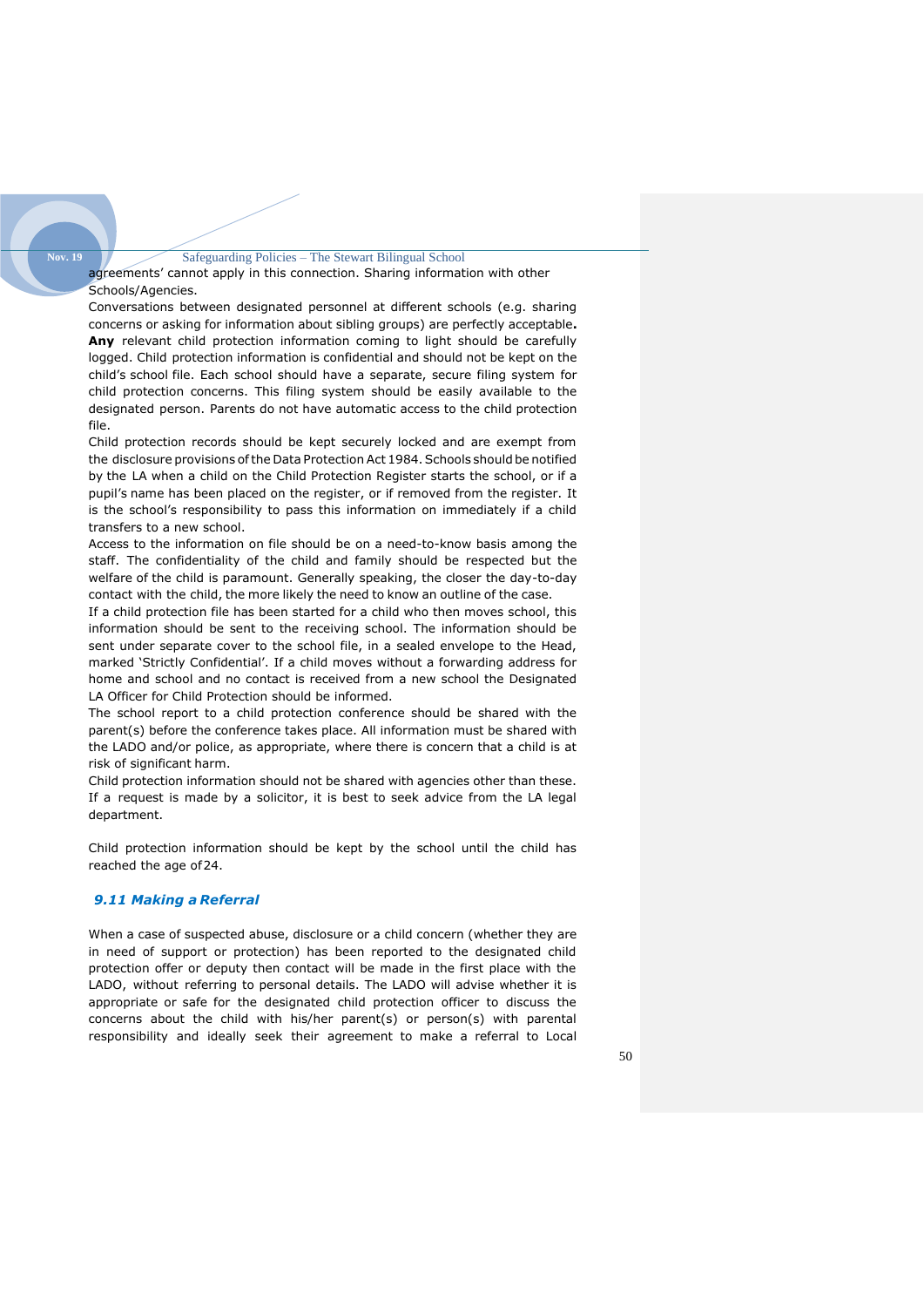### **Nov. 19**

Authority.

The exception to this would be where seeking parental consent would put a child at further risk of abuse/significant harm. It is for the LADO to ascertain whether the threshold for child protection enquiries has been met and whether any further action should be taken by the referring agency or themselves.

When making referrals to the Local Authority regarding a child concern the designated child protection officer should ensure that, where it is appropriate or safe to do so, they have discussed their concerns with parent(s) or person(s) with parental responsibility and sought their agreement to make a referral. Not all child protection information results in a referral. A record should be made of any information, including hearsay and 'nagging doubts', which give you cause for concern about a child.

The designated person should state to the LA team member that the purpose is to make a child protection referral. The following information should be included following the format of the Common Assessment Framework (CAF) form (Appendix

- 3)
- child's full name;
- date of birth;
- home address and telephone number;
- parents/carers name(s);
- child's G.P.;
- details of the reason for the referral;
- the context andtime;
- the sequence ofevents/concerns;
- the child's actual words if possible;
- any previous concerns;
- your name and position;
- school name and address;
- school telephone number; and
- whether parents/carers have been notified of the referral/ permission sought

A referral should be made as soon as possible after concerns have been raised, and always during the same working day and a copy kept by the school.

We recognise that the School plays a significant part in prevention of harm to our pupils by providing pupils with good lines of communication with trusted adults and supportive friends. All children need to know what to do in case someone tries to harm them. Knowing that the vast majority of children are abused or harmed by someone they know, teaching children to avoid dangerous situations, to recognise inappropriate touching, can encourage them to trust their own judgement and to feel safer, more aware and confident.

If children are worried about any aspect of their lives in which they would like to talk to somebody they are invited to share with either the named person with responsibility for child protection, or any other adult. If any teacher suspects that a child may be the victim of abuse, they should not try to investigate, but should immediately inform the designated person about their concern. We handle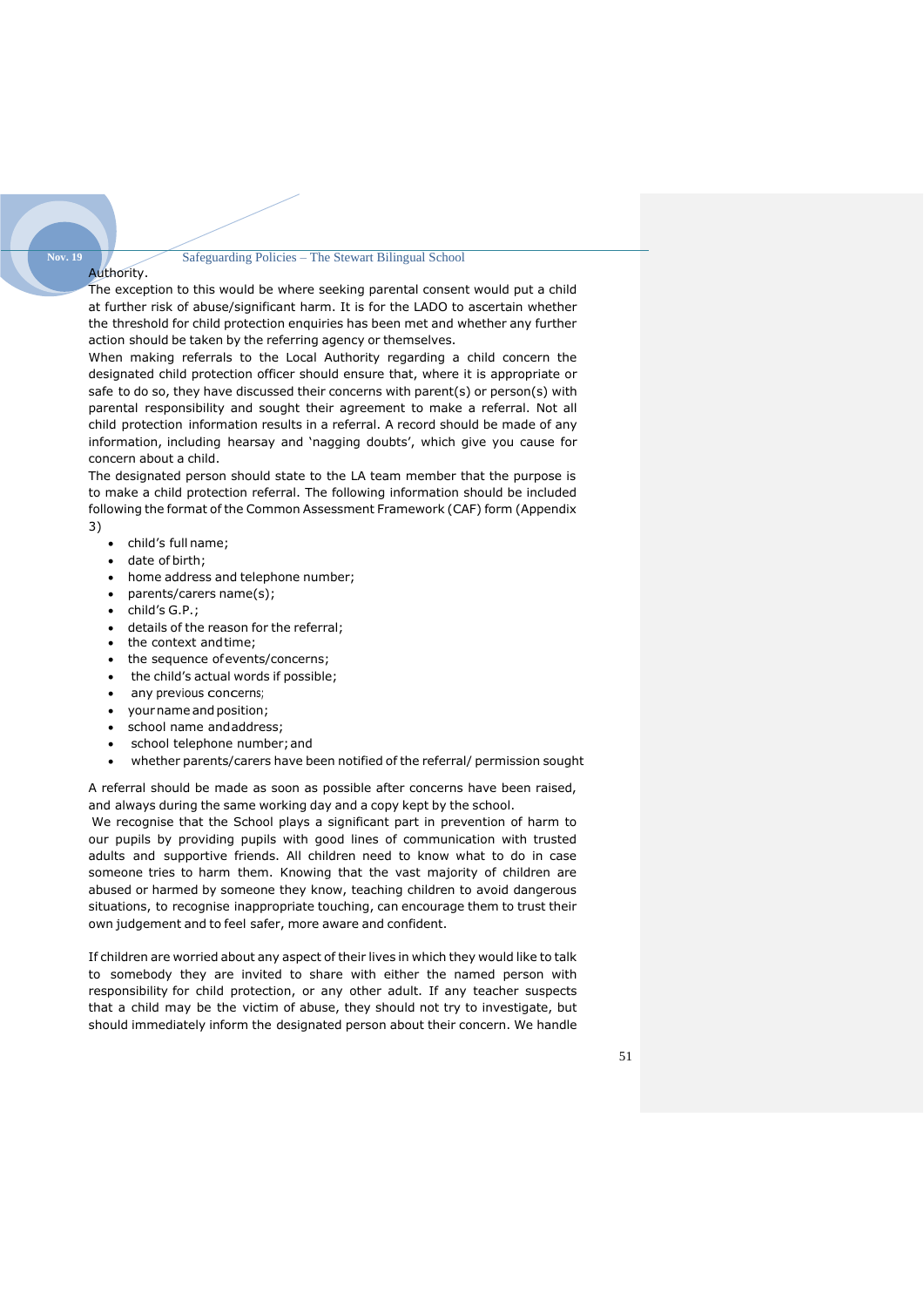all such cases with sensitivity, and we attach paramount importance to the interest of the child. When incidents or suspicions are being investigated by the LA then the named person will work closely with the LA family services. A teacher has the right to make a referral direct to the LADO if he/she feels the child remains at significant risk of harm and inadequate measures being taken by the school.

#### **9 Auditing Child Protection Files Kept by the School**

The check should cover the following:

**Nov. 19**

- facing sheet with name, address, D.O.B,family members and name, address and contact number of Social Services (ifthe child is on the register this should be the keyworker);
- note or symbol onchild's regular schoolfile, cross-referenced withother family members, if appropriate;
- records and notes typed or legible;
- incident date (and year), time and place;
- name, address and D.O.B. of child concerned recorded on each sheet;
- factual outline ofincident/concern/allegation/disclosure;
- names, job titles of staff involved;
- signature, printed name, job title of person making record;
- note of action taken, and with whom information was shared;
- and note of copy sent to the LA.

#### **10 Students in workplace settings**

Any person whose normal duties include caring for, training, looking after or supervision of a child in the workplace will be vetted and subject to Criminal Record Bureau (now DBS) checks to ensure s/he is not disqualified from working with children. That person will be given basic child protection training to be aware of their responsibilities and be made aware of the teacher to contact in the event of a concern. The children who are placed in these settings will be given clear advice about who to contact if they are worried. No children will be left alone with short term staff.

#### **10.11The Data Protection Act 2018**

The Data Protection Act 2018 regulates the handling of personal data. Essentially, this is information kept about an individual on a computer or on a manual filing system. The act lays down the requirements for the processing of this information, which includes obtaining, recording, storing and disclosing it. The School complies with the Act, which includes the eight data protection principles.

There should not be an obstacle if:-

- you have particular concerns about the welfare of a child;
- you disclose information to social services or to another profession; and
- the disclosure is justified under the common law of duty of confidence.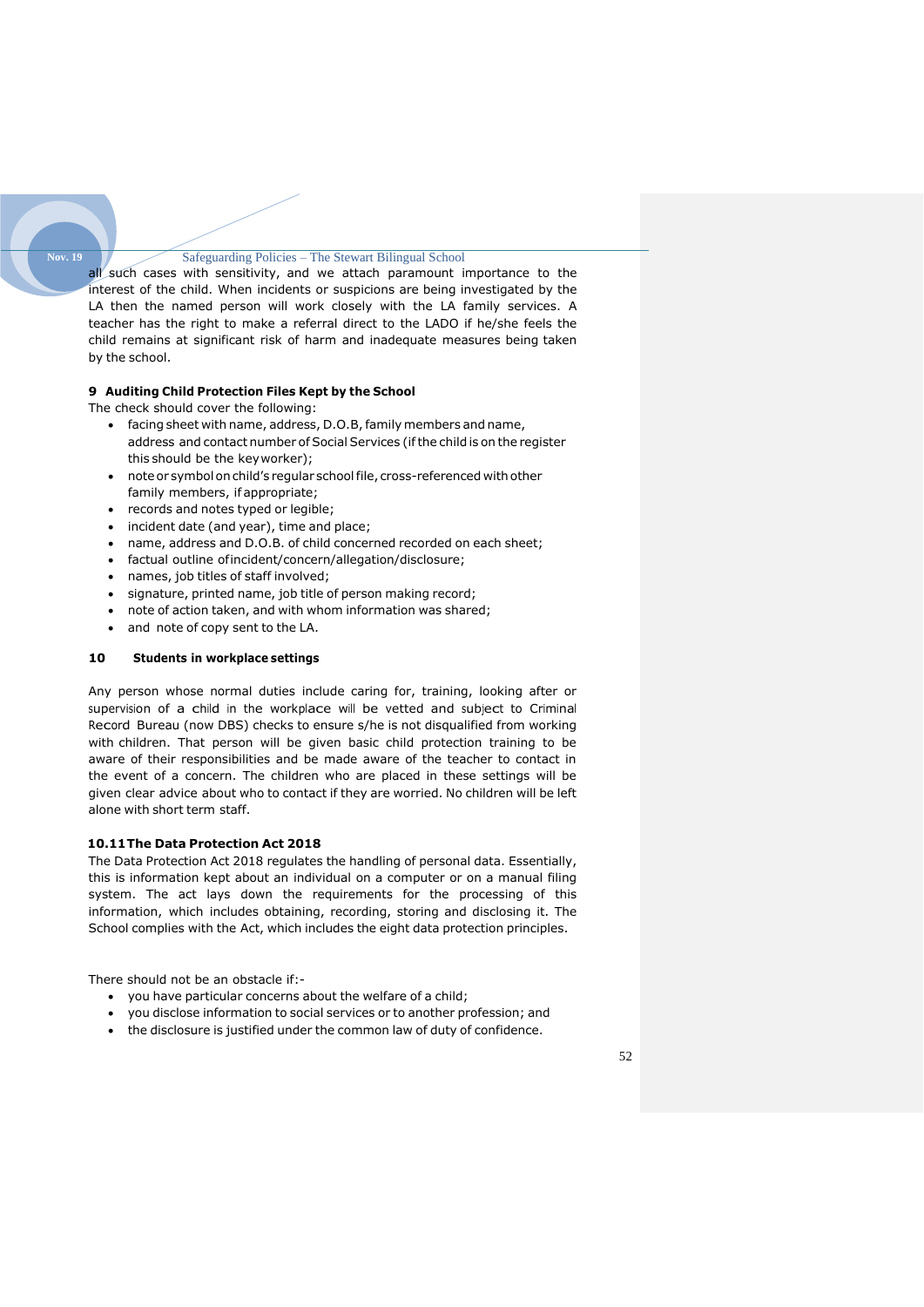#### **11 Prevention**

La Petite Ecole Bilingue recognise that high self-esteem, confidence, supportive friends and good lines communication with a trusted adult can help prevention. We promote such an atmosphere where children can feel secure, are listened to and trusted as outlined in item 1, the School Commitment, above.

The school will also ensure all members of staff have the relevant child protection training updated every three years and that all members of staff are given guidance so that their behaviour and actions do not place pupils or themselves at risk of harm or of allegations of harm to a pupil (e.g. in one-to-one tuition, engaging in inappropriate electronic communication and so on).

#### **12 Staff Appointment Procedure**

*(Please also see the Safer Recruitment of Staff Policy)*

We require all adults employed in school to complete the school application form, bring to the interview a current driving licence including a photograph or a passport, a utility bill or financial statements showing the candidate's name and address, National Insurance Number NI) or if no NI is available details of entitlement to work in the UK and where appropriate any documentation, giving evidence of change of name.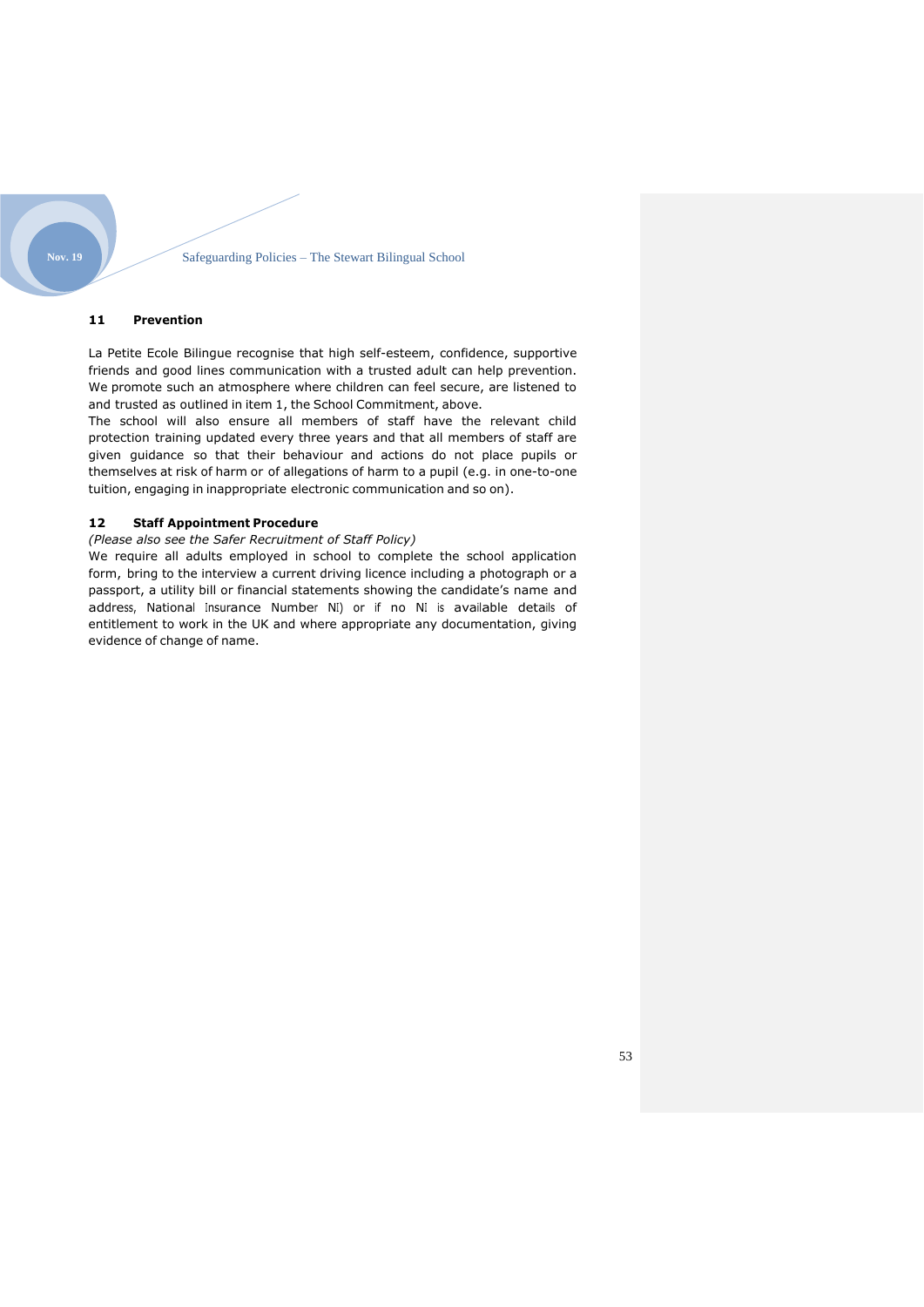

#### Safeguarding Policies – The Stewart Bilingual School **13 Response Diagram in the instance of a disclosure**





(3) Referrals should follow the process set out in the local threshold document and local protocol for assessment. Chapter one of Working Together to Safeguard Children.

(4) Under the Children Act 1989, local authorities are required to provide services for children in need for the purposes of exponential promoting their welfare. Children in need may be assessed under section 17 of the Children Act 1989.<br>Under section 47 of the Children Act 1989, where a local authority has reasonable cause to suspect that a chi or likely to suffer significant harm, it has a duty to make enquiries to decide whether to take action to safeguard or promote<br>the child's welfare. Full details are in Chapter one of Working Together to Safeguard Children.

(5) This could include applying for an Emergency Protection Order (EPO).

 $\overline{a}$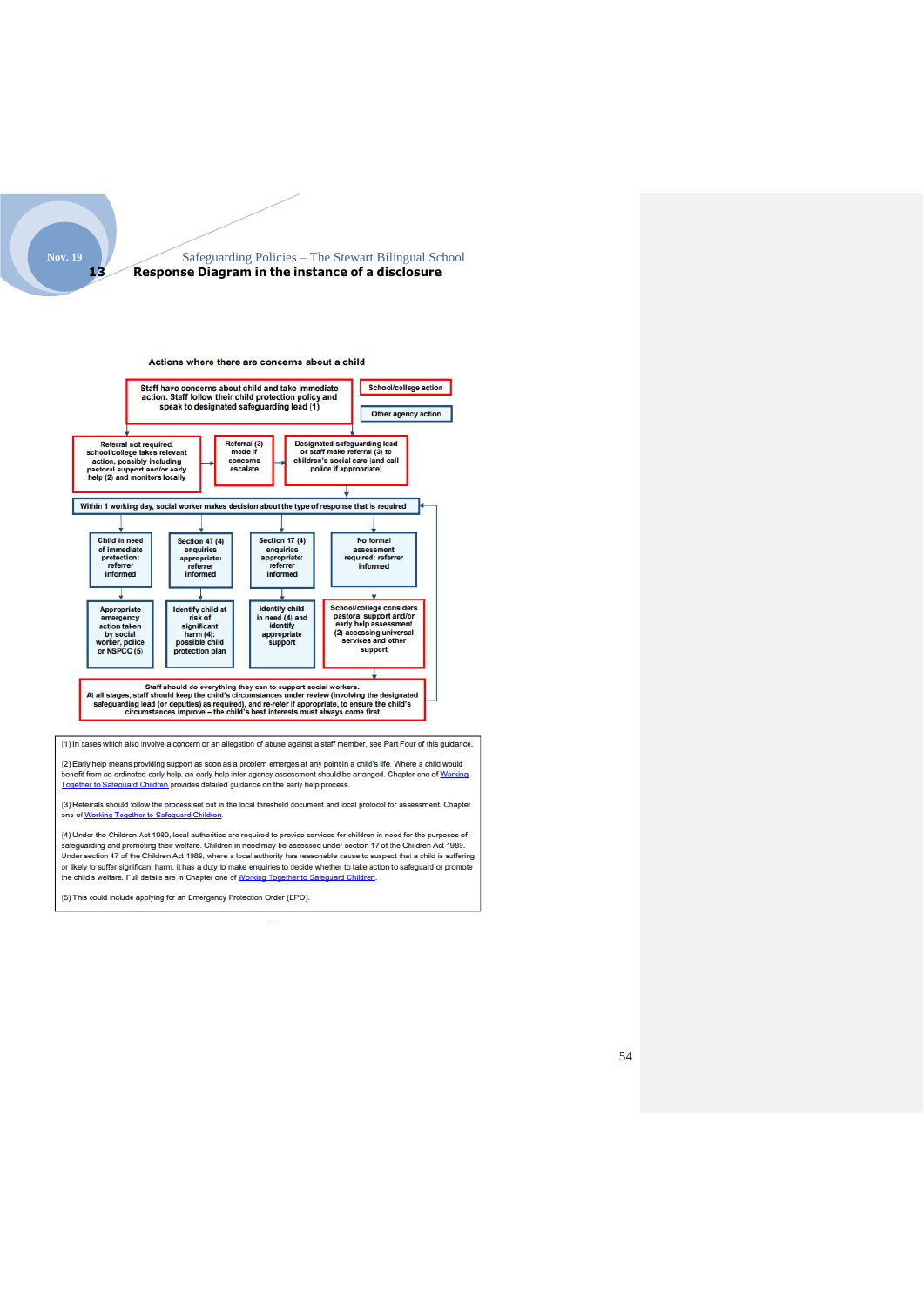#### Safeguarding Policies – The Stewart Bilingual School **SAFEGUARDING POLICY APPENDIX 5** *INDICATORS OF VULNERABILITY TO RADICALISATION*

**Radicalisation** refers to the process by which a person comes to support terrorism and forms of extremism leading to terrorism.

**Extremism** is defined by the Government in the Prevent Strategy as:

Vocal or active opposition to fundamental British values, including democracy, the rule of law, individual liberty and mutual respect and tolerance of different faiths and beliefs. We also include in our definition of extremism calls for the death of members of our armed forces, whether in this country or overseas.

Extremism is defined by the Crown Prosecution Service as:

The demonstration of unacceptable behaviour by using any means or medium to express views which:

• Encourage, justify or glorify terrorist violence in furtherance of particular beliefs;

Seek to provoke others to terrorist acts;

• Encourage other serious criminal activity or seek to provoke others to serious criminal acts; or

• Foster hatred which might lead to inter-community violence in the UK.

There is no such thing as a "typical extremist": those who become involved in extremist actions come from a range of backgrounds and experiences, and most individuals, even those who hold radical views, do not become involved in violent extremist activity.

Pupils may become susceptible to radicalisation through a range of social, personal and environmental factors - it is known that violent extremists exploit vulnerabilities in individuals to drive a wedge between them and their families and communities. It is vital that school staff are able to recognise those vulnerabilities.

#### *Honoured Based Violence*

<span id="page-54-0"></span>**Nov. 19**

So-called 'honour-based' violence (HBV) encompasses crimes committed to protect or defend the honour of the family and/or the community, including Female Genital Mutilation (FGM), forced marriage, and practices such as breast ironing. All forms of so-called HBV are abuse (regardless of the motivation) and should be handled and escalated as such. If in any doubts staff should speak to the designated safeguarding lead. Professionals in all agencies, and individuals and groups in relevant communities, need to be alert to the possibility of a child being at risk of HBV, or already having suffered HBV.

#### *Indicators of vulnerability include:*

Identity Crisis - the student / pupil is distanced from their cultural / religious heritage and experiences discomfort about their place in society;

• Personal Crisis – the student / pupil may be experiencing family tensions; a sense of isolation; and low self-esteem; they may have dissociated from their existing friendship group and become involved with a new and different group of friends; they may be searching for answers to questions about identity, faith and belonging;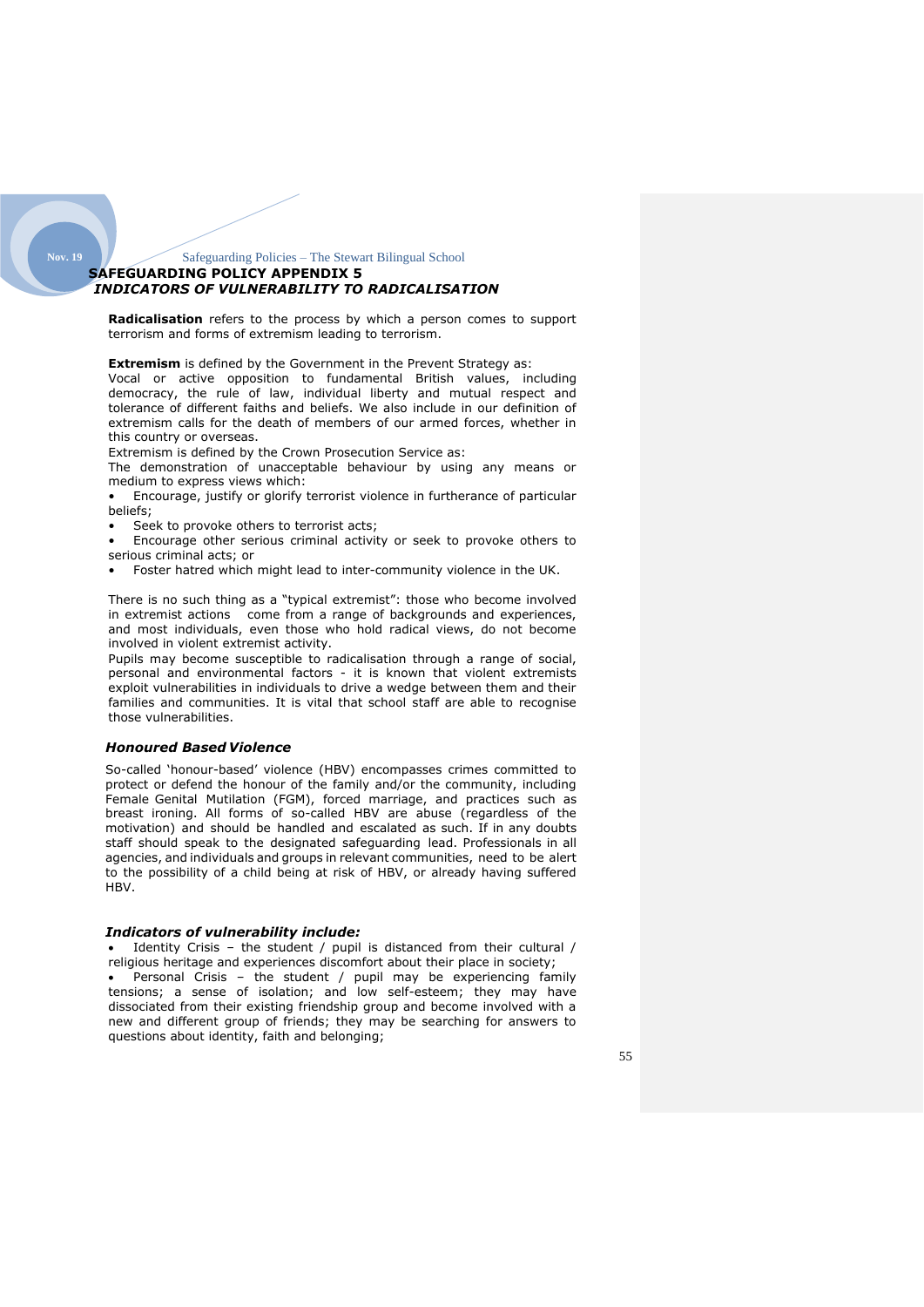Personal Circumstances - migration; local community tensions; and events affecting the student / pupil's country or region of origin may contribute to a sense of grievance that is triggered by personal experience of racism or discrimination or aspects of Government policy;

Unmet Aspirations - the student / pupil may have perceptions of injustice; a feeling of failure; rejection of civic life;

• Experiences of Criminality – which may include involvement with criminal groups, imprisonment, and poor resettlement / reintegration;

• Special Educational Need – students / pupils may experience difficulties with social interaction, empathy with others, understanding the consequences of their actions and awareness of the motivations of others. However, this list is not exhaustive, nor does it mean that all young people experiencing the above are at risk of radicalisation for the purposes of

#### **More critical risk factors could include:**

violent extremism.

Being in contact with extremist recruiters;

Accessing violent extremist websites, especially those with a social networking element;

Possessing or accessing violent extremist literature;

- Using extremist narratives and a global ideology to explain personal disadvantage;
- Justifying the use of violence to solve societal issues;
- Joining or seeking to join extremist organisations; and
- Significant changes to appearance and / or behaviour;
- Experiencing a high level of social isolation resulting in issues of identity crisis and / or personal crisis.

Refer to The Prevent Duty for further details.

#### <span id="page-55-0"></span>**SAFEGUARDING POLICY APPENDIX 6** *Internet and Child Protection*

(Please also see separate Mobile Phone and Camera Policy and Anti-Bullying Policy - Appendix A - ICT based forms of abuse)

19.1 La Petite Ecole Bilingue operates the following policy on its website regarding the use of photographs, to ensure the privacy and safety of children at the school: a) Where children are named, only their first names are given

b) Where a child is named, no photograph of that child is displayed.

c) Where a photograph is used which shows a child, no name is displayed (see policy on mobile phone and camera use)

19.2 By observing these points, the school ensures that visitors to the website cannot link images of children to names of children. When choosing photographs for the website, the school is mindful of the way children may appear in them, and will not include images that are in any way inappropriate, such as close-up portrait shots of individual children.

19.3 The school follows a policy of seeking parents' permission before using images which show children on the website. No other private information about children is ever published on the website such as surnames or contact details.

19.4 The school requires all parents using cameras to undertake that images are

**Nov. 19**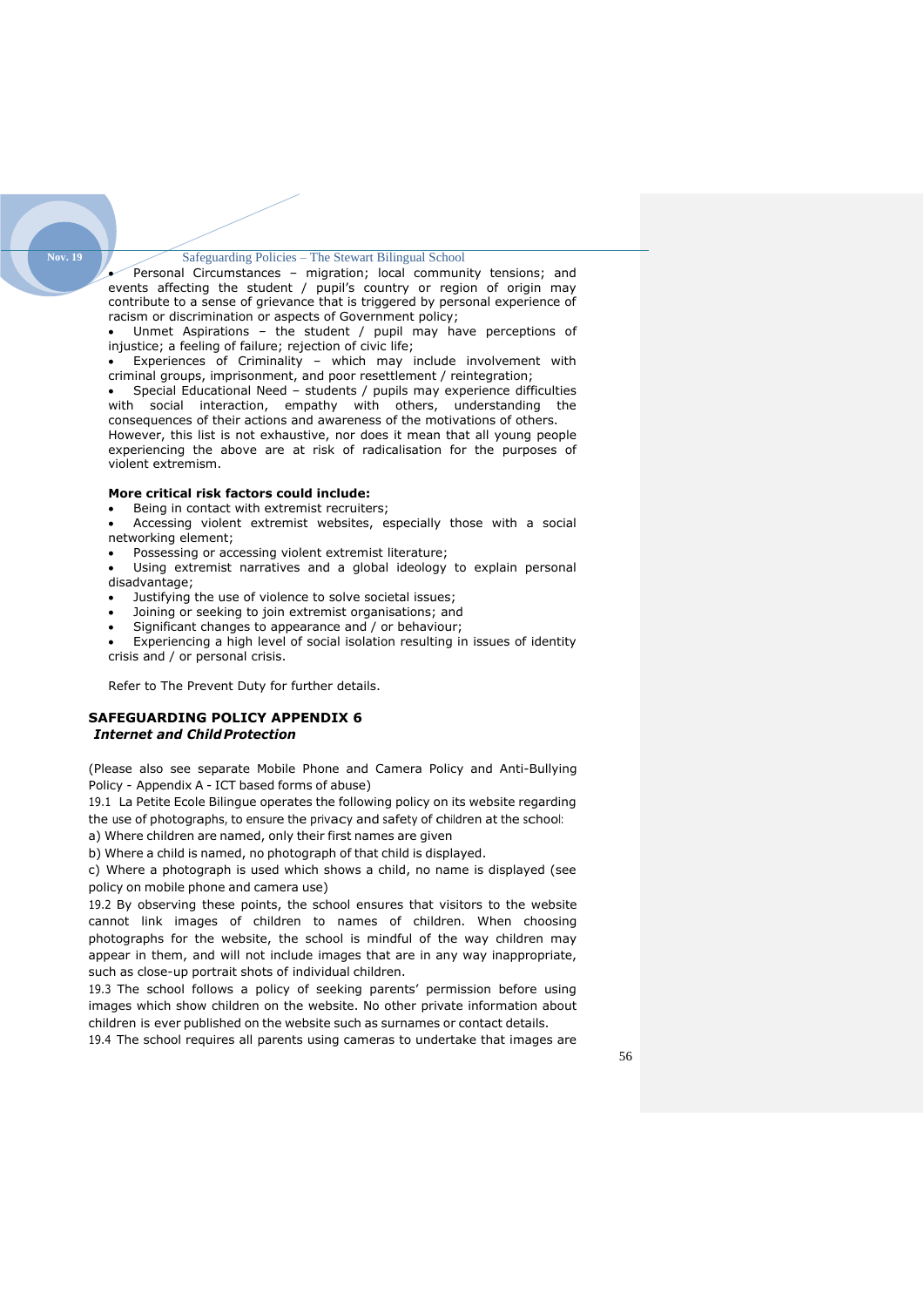for private use only and are not shared in public arenas such as social network sites.

#### 20 Monitoring

20.1 This policy and the procedures that are followed as a result of, and in support of it, are reviewed regularly and amended as required, keeping them in line with current government legislation and best practice guidelines.

20.2 There will be an annual audit of all child protection information kept in school, to ensure that procedures are being followed correctly.

20.3 The school will monitor pupils whose names are on the Child Protection Register in line with what has been agreed in the Child Protection Plan.

#### *Appendix to Safeguarding Policy* **The Prevent Duty & Promoting British Values**

From 1st July 2015 all schools, registered early years childcare providers and registered later years childcare providers are subject to a duty under **section 26 of the Counter-Terrorism and Security Act 2015**, in the exercise of their functions, to have "due regard to the need to prevent people from being drawn into terrorism". This duty is known as the

Prevent duty. Inspecting safeguarding in early years, education and skills settings - Guidance for inspectors undertaing inspection under the inspectors undertaking inspection common inspection framework - June<br>2015 (https://www.gov.uk/government/publications/common-i

2015 [\(https://www.gov.uk/government/publications/common-inspection](https://www.gov.uk/government/publications/common-inspection-%20framework-education-skills-and-early-years-from-september-2015)[framework-education-skills-and-early-years-from-september-2015](https://www.gov.uk/government/publications/common-inspection-%20framework-education-skills-and-early-years-from-september-2015) - <https://www.gov.uk/government/publications/prevent-duty-guidance>

also makes reference to the Prevent duty and keeping children safe from dangers of radicalisation and extremism.

To help you understand what this all means for you as a childcare professional and how to follow and support this in your setting we've taken the key information and put together a quick guide below:

#### **What are British values?**

**Democracy** 

## The rule of law

• Individual liberty

• Mutual respect and tolerance of different faiths and beliefs In England the EYFS will be updated to reference providers' responsibilities in the light of Prevent duty and Ofsted will include this in their inspection of early years and childcare.

#### **What is the Prevent duty?**

From 1 July 2015, all schools and childcare providers must have due regard to the need to prevent people being drawn into terrorism.

The government has defined extremism in the Prevent strategy as: "vocal or active opposition to fundamental British Values, including democracy, the rule of law, individual liberty and mutual respect and tolerance of different faiths and beliefs."

#### **Nov. 19**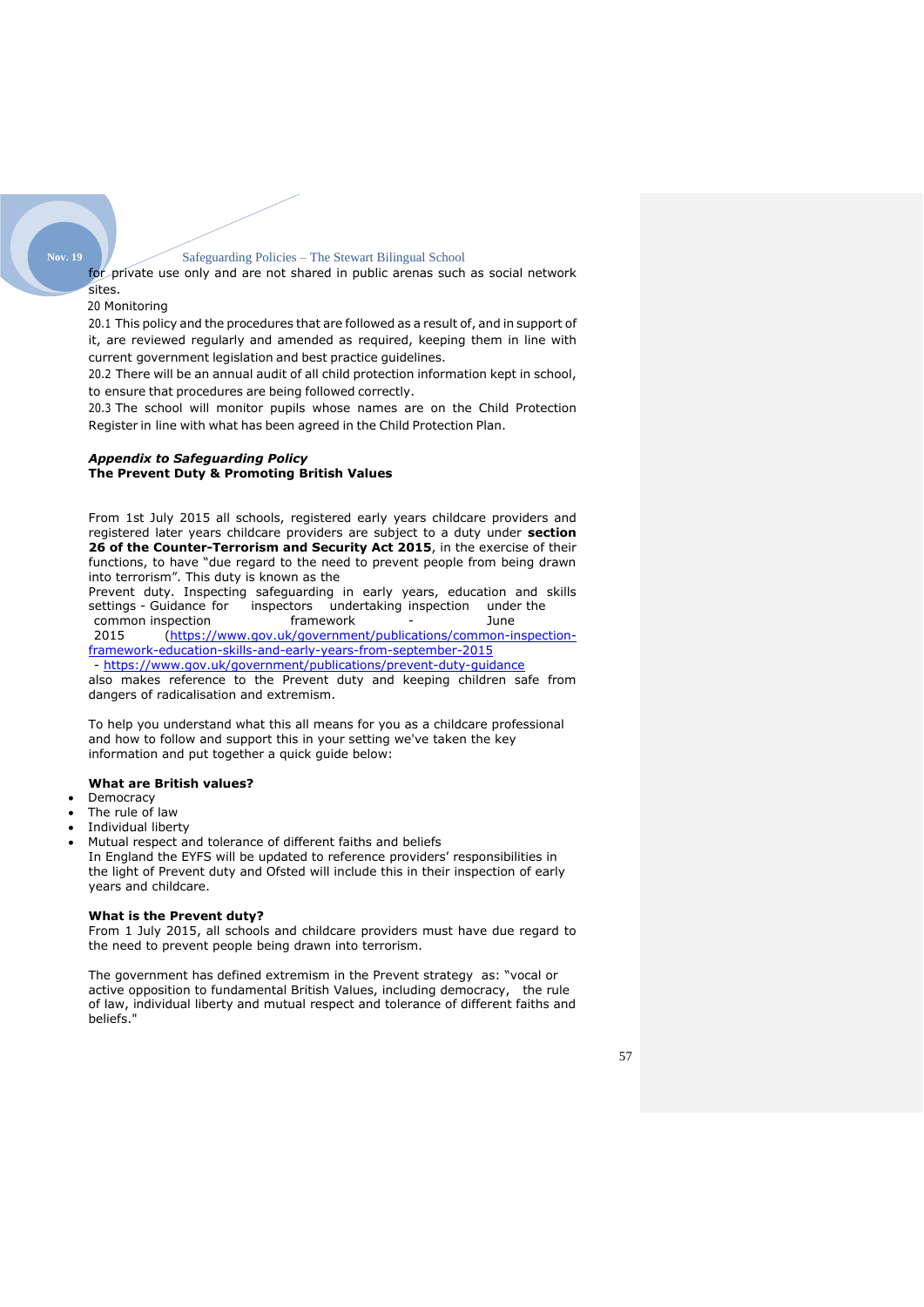Childcare and Early Years Providers subject to the Prevent duty will be expected to demonstrate activity in the following areas:

- assessing the risk of children being drawn into terrorism.
- demonstrate that they are protecting children and young people from being drawn into terrorism by having robust safeguarding policies.

• ensure that their safeguarding arrangements take into account the policies and procedures of the Local Safeguarding Children Board.

make sure that staff have training that gives them the knowledge and confidence to identify children at risk of being drawn into terrorism, and to challenge extremist ideas which can be used to legitimise terrorism

expected to ensure children are safe from terrorist and extremist material when accessing the internet or any other media

*Here at La Petite Ecole Bilingue we take Safeguarding very seriously, therefore to ensure that we adhere to and achieve the Prevent duty we will work in partnership with our Metropolitan Police Counter Terrorist Desk as well as LSCP for guidance and support.*

|                        |  | Contact at Metropolitan | Police CTFD: |  | Mike | Bell |  |  |
|------------------------|--|-------------------------|--------------|--|------|------|--|--|
| mike.bell@met.polic.uk |  |                         |              |  |      |      |  |  |

#### **What does this mean in practice?**

As a childcare and early years provider you have a critical part to play. Early years providers serve arguably the most vulnerable and impressionable members of society.

In England, the Early Years Foundation Stage (EYFS) accordingly places clear duties on providers to keep children safe and promote their welfare.

It makes clear that to protect children in their care, providers must be alert to any safeguarding and child protection issues in the child's life at home or elsewhere (paragraph 3.4 EYFS).

Foundation Years have also produced a helpful guide that gives examples of what the promotion of Fundamental British Values in the early years means in practice.

[\(http://www.foundationyears.org.uk/files/2015/03/Fundamental\\_British\\_V](http://www.foundationyears.org.uk/files/2015/03/Fundamental_British_V) alues.pdf

This includes:

**Nov. 19**

**Democracy:** making decisions together, for example giving opportunities to develop enquiring minds in an atmosphere where questions are valued.

**Rule of law:** understanding rules matter as cited in Personal Social and Emotional development for example collaborating with children to create rules and codes of behaviour.

**Individual liberty:** freedom for all, for example reflecting on their differences and understanding we are free to have different opinions